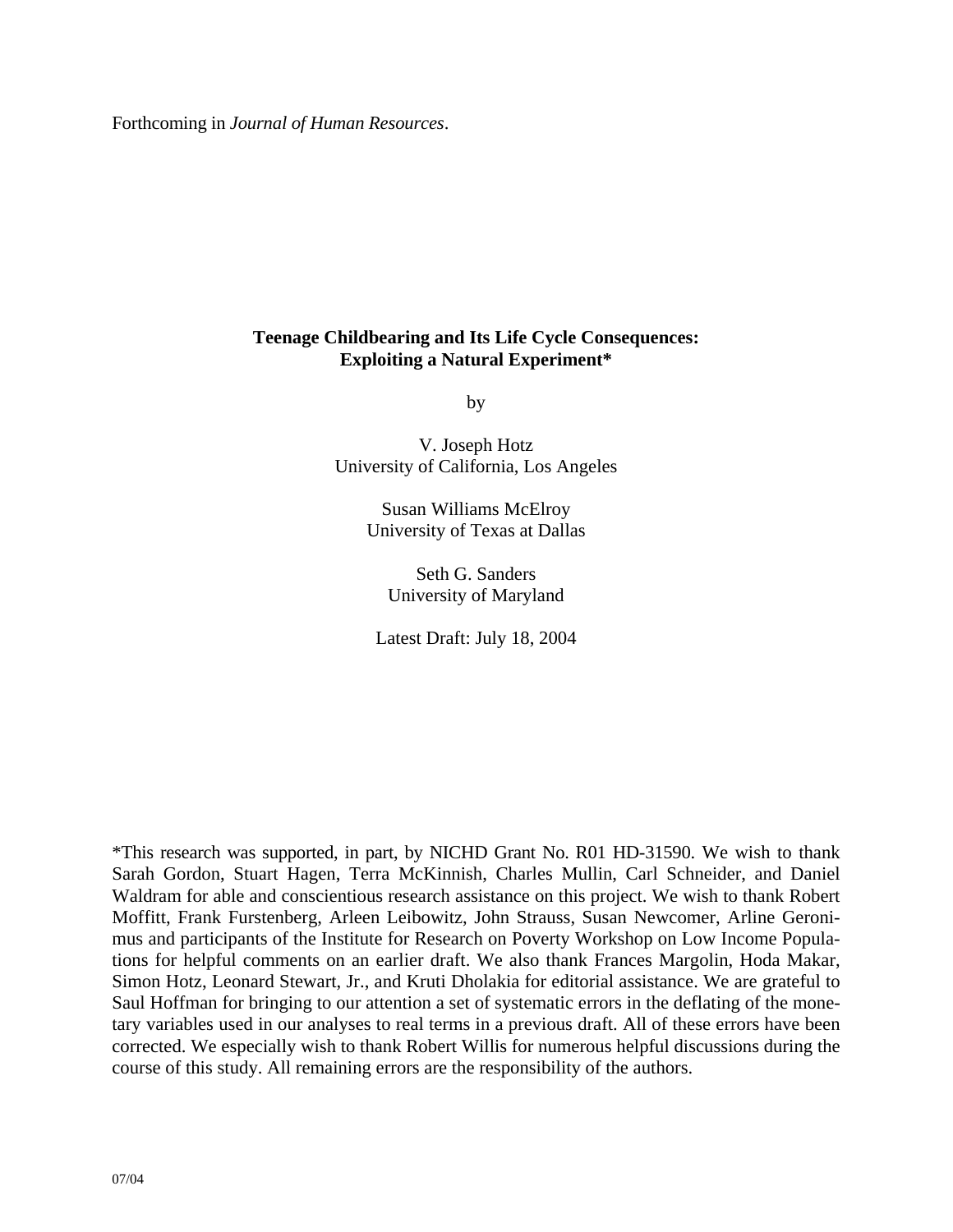# **Teenage Childbearing and Its Life Cycle Consequences: Exploiting a Natural Experiment**

## **Abstract**

We exploit a "natural experiment" associated with human reproduction to identify the causal effect of teen childbearing on the socioeconomic attainment of teen mothers. We exploit the fact that some women who become pregnant experience a miscarriage and do not have a live birth. Using miscarriages an instrumental variable, we estimate the effect of teen mothers not delaying their childbearing on their subsequent attainment. We find that many of the negative consequences of teenage childbearing are much smaller than those found in previous studies. For most outcomes, the adverse consequences of early childbearing are short-lived. Finally, for annual hours of work and earnings, we find that a teen mother would have lower levels of each at older ages if they had delayed their childbearing.

V. Joseph Hotz Susan Williams McElroy Seth G. Sanders Department of Economics School of Social Sciences Department of Economics UCLA University of Texas at Dallas University of Maryland Los Angeles, CA 90095 Richardson, TX 75083 College Park, MD 20742 310-794-6617 972-883-4762 301-405-3497 310-206-0337 (Fax) 972-883-2735 (Fax) 301-405-3542 (Fax) [hotz@econ.ucla.edu](mailto:hotz@econ.ucla.edu) [susan.mcelroy@utdallas.edu](mailto:susan.mcelroy@utdallas.edu) [sanders@econ.umd.edu](mailto:Sanders@econ.umd.edu)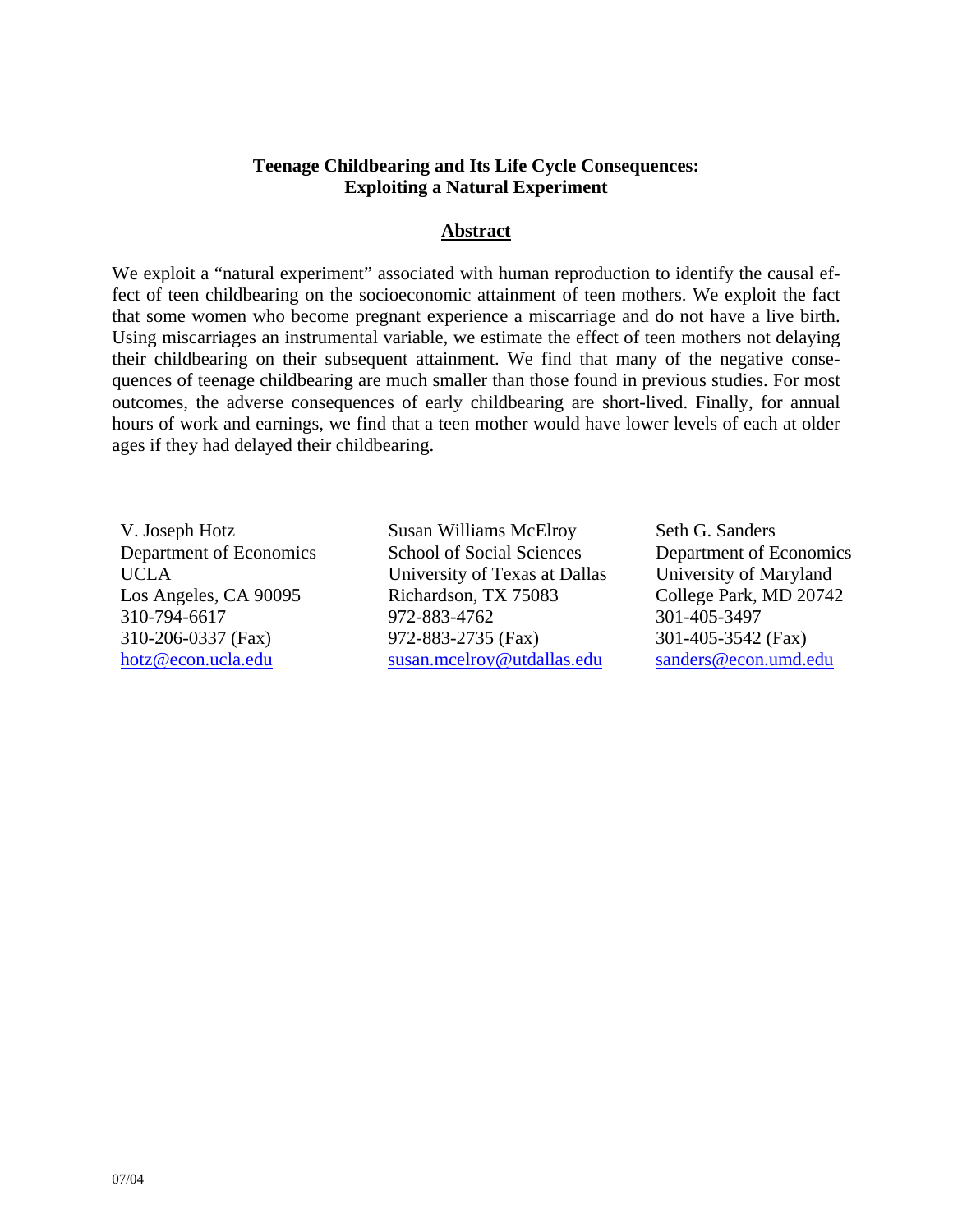### **I. Introduction**

 Over the past several decades, social scientists have documented a strong statistical association between the age at which a woman has her first child and economic and social indicators of her subsequent well-being. Most of these studies find that women who bear children as teenagers are subsequently less likely to complete high school, less likely to participate in the labor force, more likely to have low earnings, and less likely to marry than are women who do not have children as teenagers. Furthermore, adolescent mothers, and their children, are likely to spend a substantial fraction of their lifetimes in poverty and are more likely to rely on government support. (See Upchurch and McCarthy 1990 and Card 1981).

 The important question is whether these statistical associations reflect a causal effect of early childbearing on the subsequent economic and demographic outcomes of teen mothers. It is possible that these associations simply reflect differences between the type of women who bear children as teens and those who avoid it. For example, teenage mothers typically were raised in families that were especially disadvantaged based on a number of measurable indicators. Because teenage mothers tend to be from families of lower socioeconomic status, and socioeconomic status of parents and children appear to be themselves correlated, it is difficult to assess whether a teen birth is responsible for the poorer outcomes of teenage mothers or whether a teen mother's subsequent outcomes are attributable to the socioeconomic conditions in which she was reared.

 The key issue in attempts to estimate the causal effect is how to estimate reliably the counterfactual state to the observed outcomes of teen mothers: namely, what would have been the adolescent mother's outcomes if she had not had a child as a teen? Varieties of econometric strategies have been used to estimate this counterfactual outcome. The most common approach is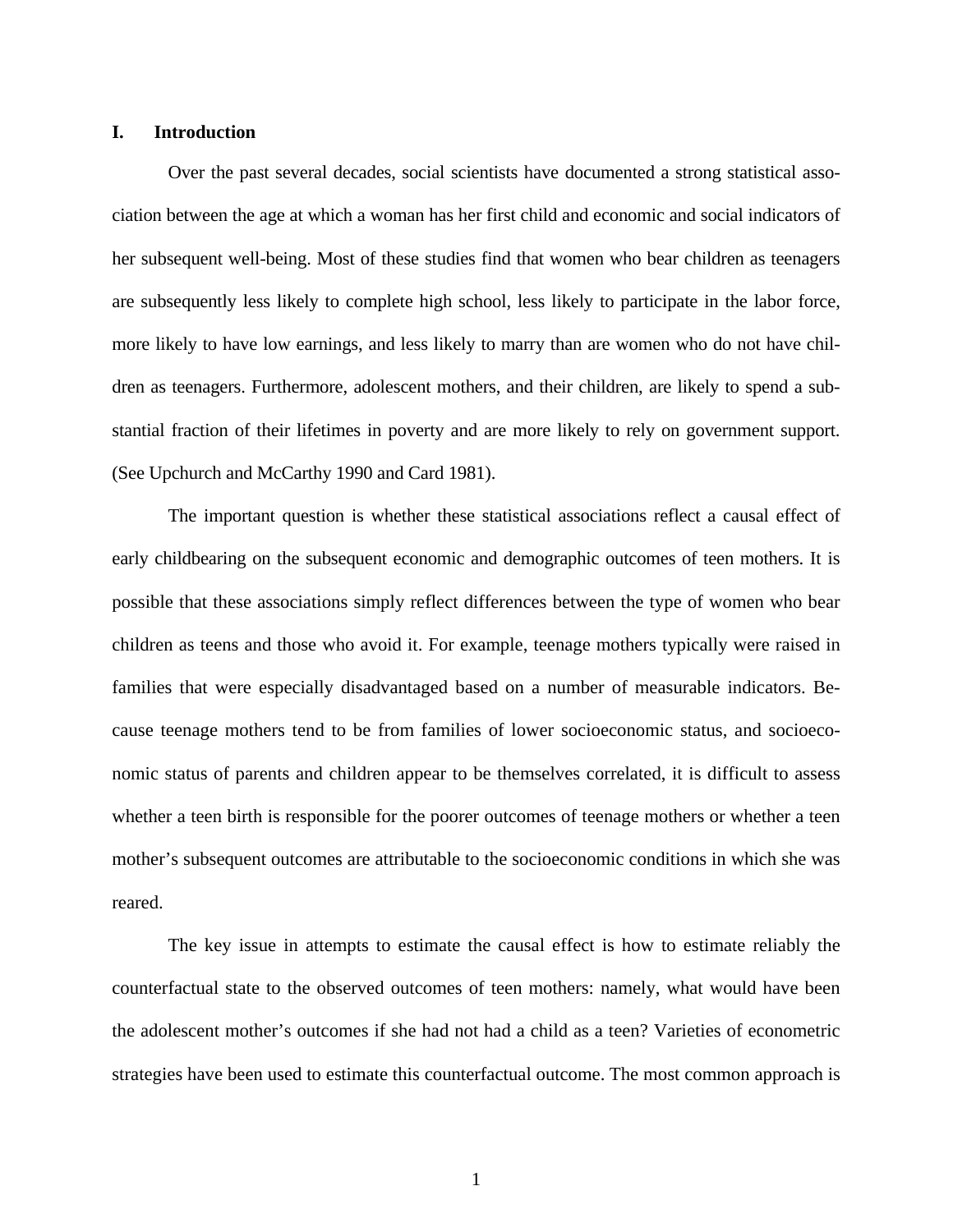to control for observable factors, typically using regression methods, that account for the lower economic status of teenage mothers when they were growing up and to attribute any differences in outcomes between teenage mothers and other women, net of these observables, to the causal effects of teenage childbearing. (See Waite and Moore 1978, Card and Wise 1978, Hofferth and Moore 1979, Upchurch and McCarthy 1990, Marini 1984, and McElroy 1996a, 1996b as examples of this strategy.) The validity of this approach requires that, conditional on these observable factors or covariates, a woman's status (teen mother or not a teen mother) be uncorrelated with all remaining and unobservable factors that might influence the outcomes under consideration. Clearly, this condition is strong and, as we show below, its validity is dubious for a variety of reasons.

 A second econometric methodology uses the outcomes of an adolescent mother's sisters who did not have a child as a teenage to construct counterfactual outcomes for teen mothers. (See Geronimus and Korenman 1992, 1993 and Hoffman, Foster, and Furstenberg 1993). Comparing the outcomes of a teenage mother to her sister who did not have a child as a teen has the intuitive appeal of controlling for a variety of pre-teen characteristics and factors, both observed and unobserved, that were common to the environments—family, socioeconomic, and otherwise—in which these two women were reared. The challenge to the validity of this siblingdifferences or sister-differences approach is that the socioeconomic conditions facing sisters and the parental inputs received by sisters may differ if family circumstances change over time and with the childrearing experiences of their parents.<sup>1</sup>

A third econometric approach attempts to model explicitly the joint process determining the woman's decision to bear a child as a teenager as well as the maternal outcome of interest,

<span id="page-3-0"></span><sup>&</sup>lt;sup>1</sup> Hao, Hotz, and Jin (2004) develop a game-theoretic model of parental-daughter interactions over teenage childbearing decisions in which parents differentially treat older versus younger daughters to reduce the incidence of teen births. Their empirical tests reject the results that births are random across daughters within the same family.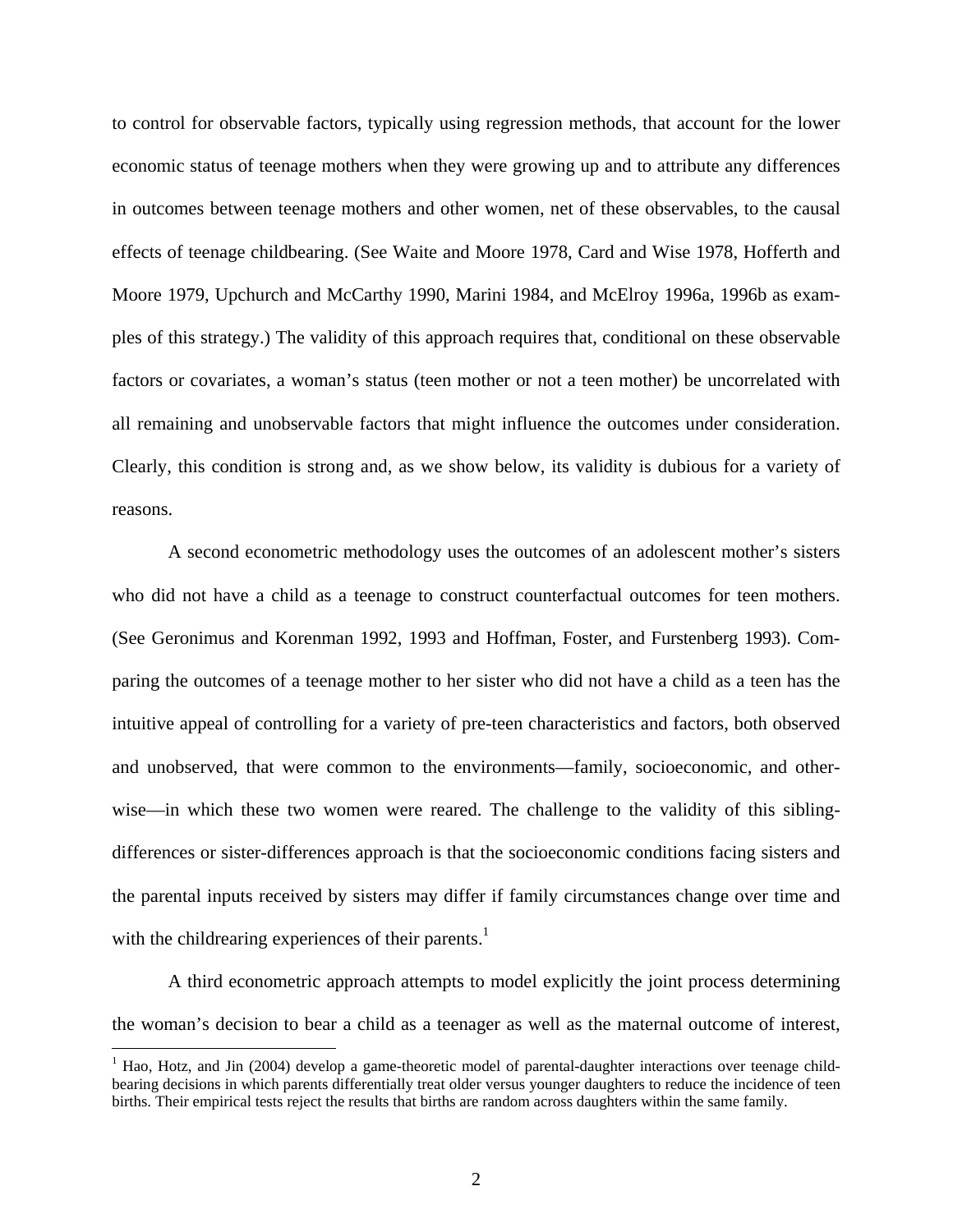such as, education, labor supply, or poverty status. (See Ribar 1992, 1994, and Lundberg and Plotnick 1989 as examples of this strategy.) Such studies typically rely on rational choice models that hypothesize that women with lower returns to work and education are the ones that have children as teens. Such models maintain an equally strong, albeit different, set of assumptions in order to identify the effects of early childbearing: namely, that the model of these behavioral decision processes adequately characterizes both the teenage childbearing and outcomes decisions and how they interact.

 Finally, the work of Grogger and Bronars (1993) provides a fourth approach that makes use of a "naturally-occurring" experiment to estimate causal effects of early childbearing.<sup>[2](#page-4-0)</sup> In particular, Grogger and Bronars make use of the fact that some teenage mothers have twins at their first birth rather than a single child. Since the occurrence of twins from a typical conception can be viewed, by and large, as random, it as if the "extra" child was randomly assigned. These authors compare the outcomes of teen mothers whose first birth is twins with those whose first birth is a single child to estimate a causal effect of this extra child. While an innovative approach, the Grogger-Bronars "twins" method estimates a causal effect that is different from the one that is the subject of much of the literature and, as will be made clear below, is also different from the one considered in this article. Most of the previous literature on the (causal) effects of teenage childbearing seeks to estimate the effect of having at least one child as a teenager relative to having no children as a teenager. In contrast, the Grogger and Bronars study identifies the marginal effect of having two children as a teen compared to having one child. Grogger and Bronars recognize this potentially important difference in their work. They argue that if having one more child lowers the outcomes of teen mothers, the effect of having only one child as a teen

1

<span id="page-4-0"></span> $2^2$  Bronars and Grogger (1995) use this same twins strategy to identify the causal effect of women having an extra out-of-wedlock birth on the socioeconomic attainment of such mothers.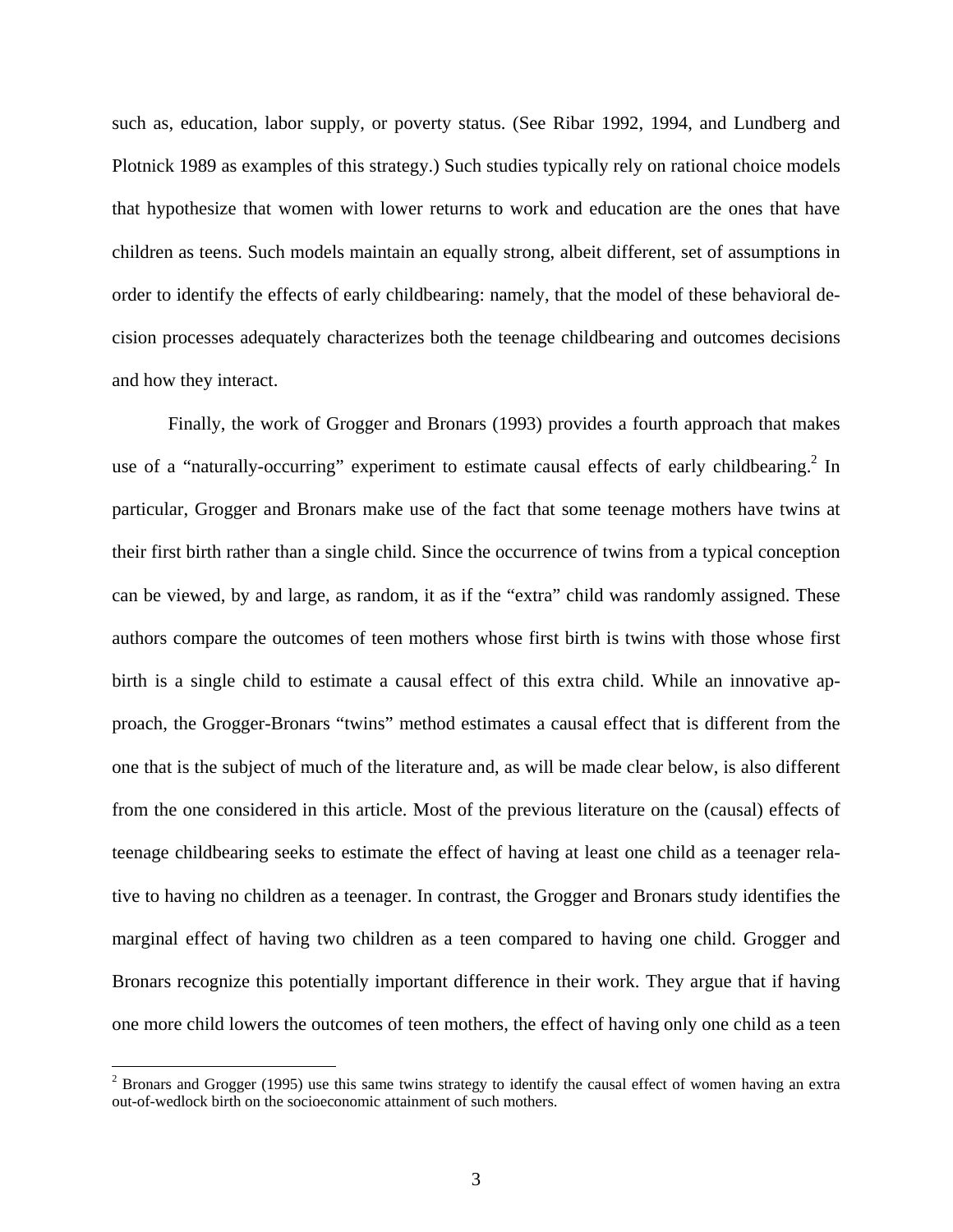is likely to be at least as large.

 In this article, we exploit an alternative "natural experiment" associated with human reproduction to measure counterfactual outcomes: namely, what would have happened to a teen mother if she had not had her first birth as a teen? In particular, we exploit the fact that some women who become pregnant as teenagers experience a miscarriage (spontaneous abortion) and thus do not have a birth.<sup>3</sup> The physiology of human reproduction implies that some miscarriages occur at random resulting from the formation of abnormal fetal chromosomes at the time of conception, which causes fetal expulsion early in a pregnancy.<sup>4</sup> Since miscarriages are close to random, we argue for using miscarriages as an instrument in order to obtain unbiased estimates of the causal effects of teenage childbearing on indicators of women's subsequent socioeconomic attainment and maternal outcomes.

 In the next section, we describe the data from the National Longitudinal Survey of Youth, 1979 (NLSY79) that we use in this study. In Section III, we lay out our use of miscarriages as a natural experiment and show how miscarriages can be used to form an instrumental variables (IV) estimator for the effect of teen births on maternal outcomes. Therein, we also consider the threats to our inferences due to the possibility that some miscarriages are not random and that fertility events, especially miscarriages and induced abortions, are likely to be underreported in survey data. We discuss how we address these complications and report relevant findings from our previous work. In Section IV, we present our basic findings of the effect of teenage childbearing on a wide variety of subsequent economic and demographic outcomes, including educational attainment, subsequent fertility and marriage rates, labor market success, personal and

<span id="page-5-0"></span> $3$  Using a testing strategy for assessing the validity of instruments, developed in Hotz, Mullin and Sanders 1997, we show that one cannot reject the validity of miscarriages as an instrument.

<span id="page-5-1"></span><sup>&</sup>lt;sup>4</sup> Kline, Stein and Susser (1989).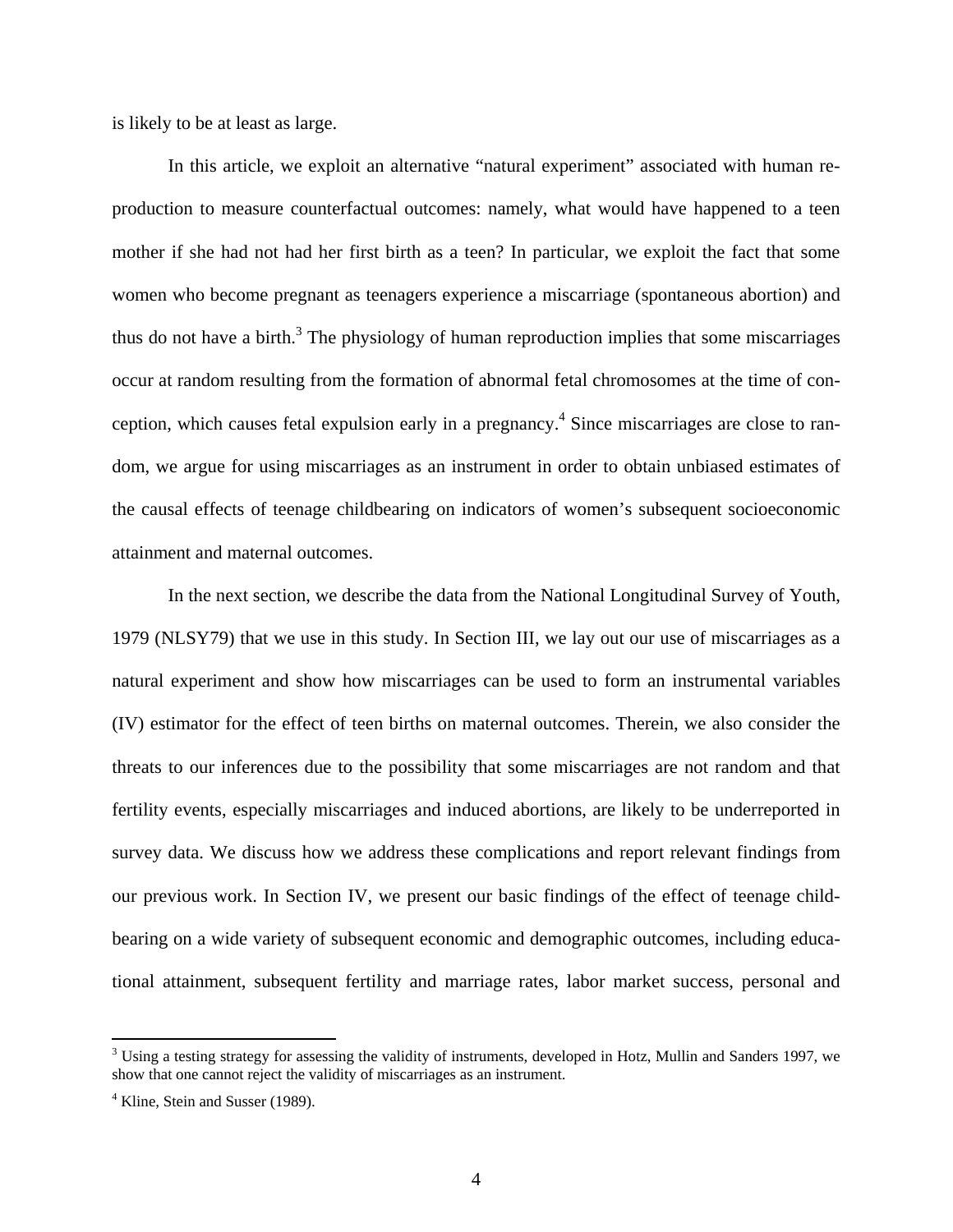spousal income, the incidence of living in poverty, the likelihood of receiving various forms of public assistance, and the dollar amounts of the benefits from these programs.

 Our major finding is that many of the apparent negative consequences of teenage childbearing on the subsequent socioeconomic attainment of teen mothers are much smaller than those found in studies that use alternative methodologies to identify the causal effects of teenage childbearing. We also find evidence that teenage mothers earn more in the labor market at older ages than they would have earned if they had delayed their births. Comparing our IV estimates with estimates based on ordinary least squares (OLS) regression methods that control for observable characteristics, we find that the apparent negative consequences previously attributed to teenage childbearing appear to be the result of the failure to account for other, unobservable factors. In Section V, we offer some concluding comments on our analysis.

### **II. Data and Samples Used**

 In this study, we use data from the National Longitudinal Survey of Youth (NLSY79) to estimate the causal effects of teenage childbearing in the United States. The NLSY79 is a nationally representative sample of young men and women who were between the ages of 14 and 21 years old as of January 1, 1979. Thus, the women in our study were teenagers (ages 13 to17) during the years 1971 and 1982.

Respondents have been interviewed annually in the years 1979 through 1992, the last year used in our analysis. The female respondents were asked a range of questions about all of their pregnancies and births, as well as about their marital arrangements, educational attainment, labor force experiences, family income, and participation in various welfare programs.

 The NLSY79 contains a cross-sectional sample designed to be representative of women in the non-institutionalized civilian population in the U.S. for the above-noted birth cohorts, as

5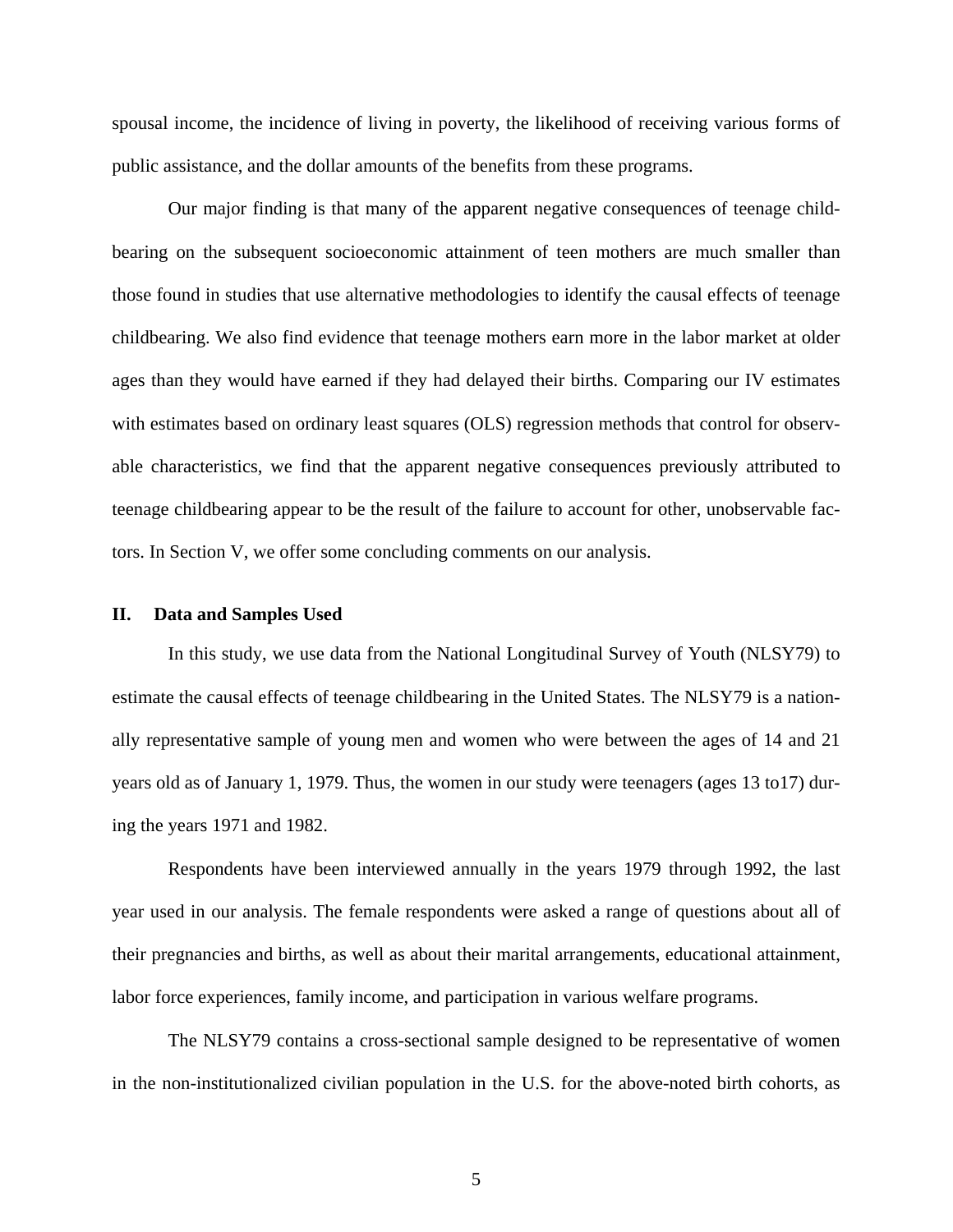well as supplemental samples of blacks, Hispanics, disadvantaged whites, and women who were enlisted in the military in 1979. As is common in many analyses using the NLSY79, we eliminate the economically disadvantaged white supplementary and military samples from our analy-sis.<sup>[5](#page-7-0)</sup> We refer to this sample, those in the random sample and the black and Hispanic supplemental samples, as the *All Women* sample. This sample contains 4,926 women, of which 3,108 were from the random sample, and 1,067 and 751 women, were in the black and Hispanic supplemental samples, respectively.

 In Table 1, we provide summary statistics on background characteristics—most of which are measured when these women were age  $14<sup>6</sup>$  $14<sup>6</sup>$  $14<sup>6</sup>$ —for the All Women sample. These statistics are calculated using weighted data—as are all of the estimates presented in the remainder of this article—where we use base-year (1979) weights to account for the original design of the sample drawn in this study and the differential probabilities of completing the base-year interviews.<sup>7</sup> We divide the sample into teen mothers and women who did not have births as a teenager. Teen mothers came from much more disadvantaged backgrounds than did women who did not have

<span id="page-7-0"></span><sup>&</sup>lt;sup>5</sup> We eliminated the military sample from our analysis because the vast majority of the women in this subsample were not interviewed after 1984, which means that we are not able to measure the outcomes of these women at older ages. We eliminated the economically disadvantaged white women because of serious concerns that the criteria used to select women into this supplemental sample—namely whether their household income (which was not necessarily their parent's income) in 1978 fell below the poverty level—is not a very reliable way of identifying a representative sample of disadvantaged (white) women. Furthermore, the women in this supplementary sample were not interviewed after 1990.

<span id="page-7-1"></span><sup>&</sup>lt;sup>6</sup> The two exceptions to this in Table 1 are the annual income of the household in which a woman resided, which was taken in 1978, and the woman's score on the Armed Forces Qualifying Test (AFQT), which was administered to all women in the NLSY79 in 1981.

<span id="page-7-2"></span><sup>&</sup>lt;sup>7</sup> We wish to thank Jay Zagorsky of the Center for Human Resource Research at the Ohio State University for providing us with the appropriate base-year weights for our particular combination of the cross-sectional and supplemental samples.(The appropriate set of weights for this combination of subsamples are not available in the publicrelease versions of the NLSY79.) We note that the NLSY79 also provides yearly updated weights to take account of non-response at each interview using a set of post-stratification adjustment procedures described in Frankel, McWilliams and Spencer (1983). In an extensive evaluation of the NLSY79 data, MaCurdy, Mroz and Gritz (1998) find differences in estimating the distributions of labor market earnings and hours of work when using weighted versus unweighted data. However, they also find that it does not matter whether one weights the data with the 1979 base weights or year-by-year versions of these weights that adjust for attrition over the course of the study.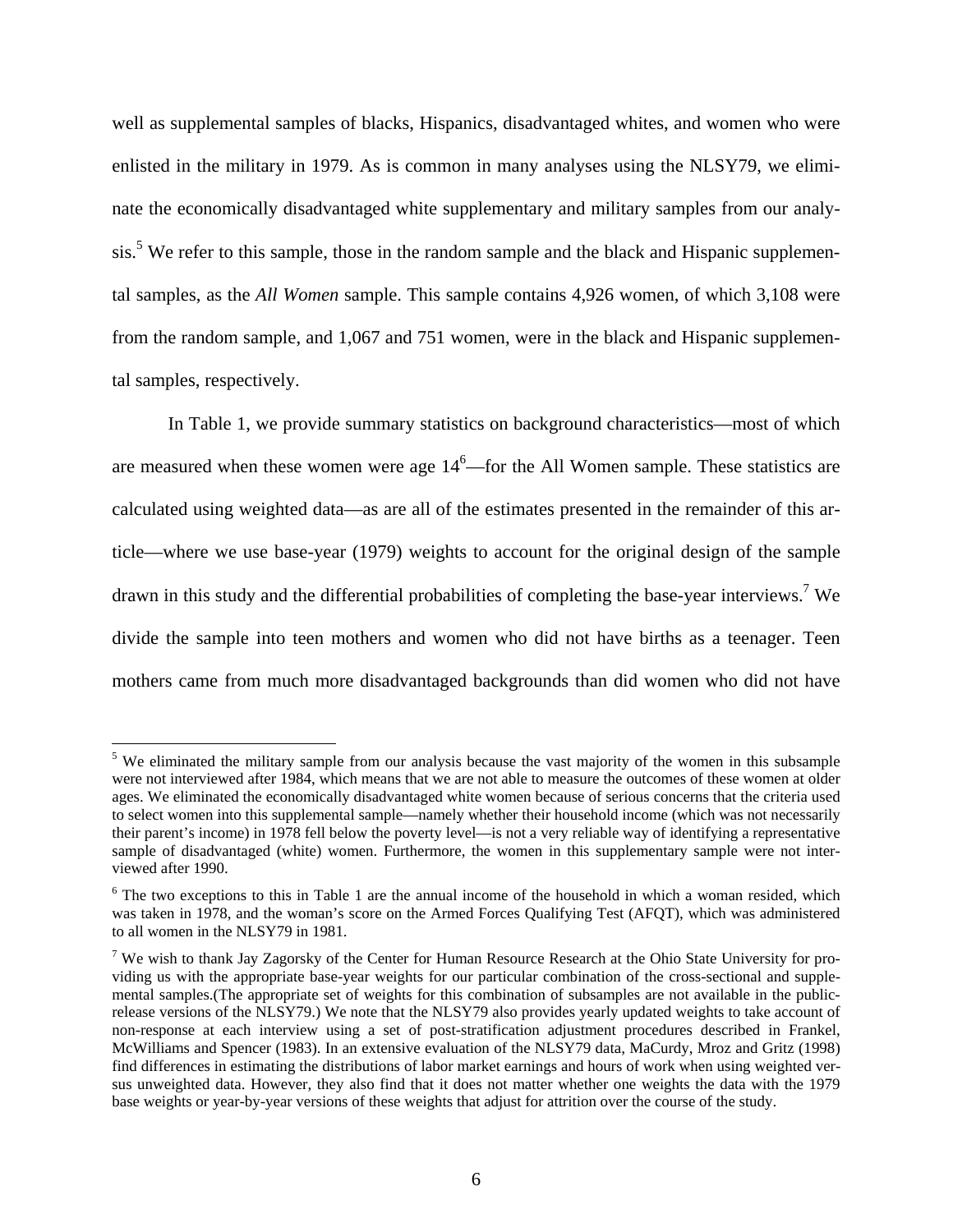births as teens. For example, teenage mothers grew up in homes that were poorer. The average annual income of the households in which teenage mothers lived in 1978 was \$30,532 versus \$50,717 (in 1994 dollars) for their non-teen mother counterparts. Teen mothers had parents who were less educated. The fathers of women who later became teenage mothers completed an average of 9.9 years of schooling versus 11.9 years of schooling for the fathers of other women. Teen mothers were more likely to grow up in single-parent families (31 percent versus 16 percent). In addition, they were more likely to have been in a family living on welfare when growing up (19 percent versus 11 percent) than women who did not have a child as a teen. Clearly, teenage mothers were markedly different from women who delayed childbearing into adulthood in many ways we can observe.

 We next consider the subsample of women who experienced at least one pregnancy while they were teens, that is, prior to their eighteenth birthday. We refer to this subsample as the *Teen Pregnancy* sample. The Teen Pregnancy sample consists of 1,042 women, of whom 74.7 percent (77[8](#page-8-0)) had a pregnancy that ended in a birth<sup>8</sup> and 25.3 percent (264) had a pregnancy that did not end in a birth. Women whose pregnancies did not end in a birth can be further divided into the 192 (18.4 percent) who had an induced abortion and the 72 (6.9 percent) whose pregnancies ended in a miscarriage.<sup>9</sup> Table 2 presents statistics on the same background characteristics displayed in Table 1 for the Teen Pregnancy sample by how their first pregnancy was resolved. Note that while the subsample of women whose first pregnancy before age 18 did *not* end in a birth had background characteristics that were more similar to those of teen mothers than to

<span id="page-8-0"></span> $8$  The difference between the All Women and Teen Pregnancy samples with respect to the occurrence of births is due to differences in the dating conventions used for birth events. Both samples contain women who had a child prior to their 18<sup>th</sup> birthday. The Teen Pregnancy sample also includes as teenage mothers women who became pregnant just prior to their  $18<sup>th</sup>$  birthday who carried the pregnancy to term but the birth occurred after their  $18<sup>th</sup>$  birthday.

<span id="page-8-1"></span><sup>&</sup>lt;sup>9</sup> The details of how we constructed the pregnancy and pregnancy resolution variables from the information available in the NLSY79 data are available in a detailed Data Appendix that can be found at www.econ.ucla.edu/~hotz/teen\_data.pdf.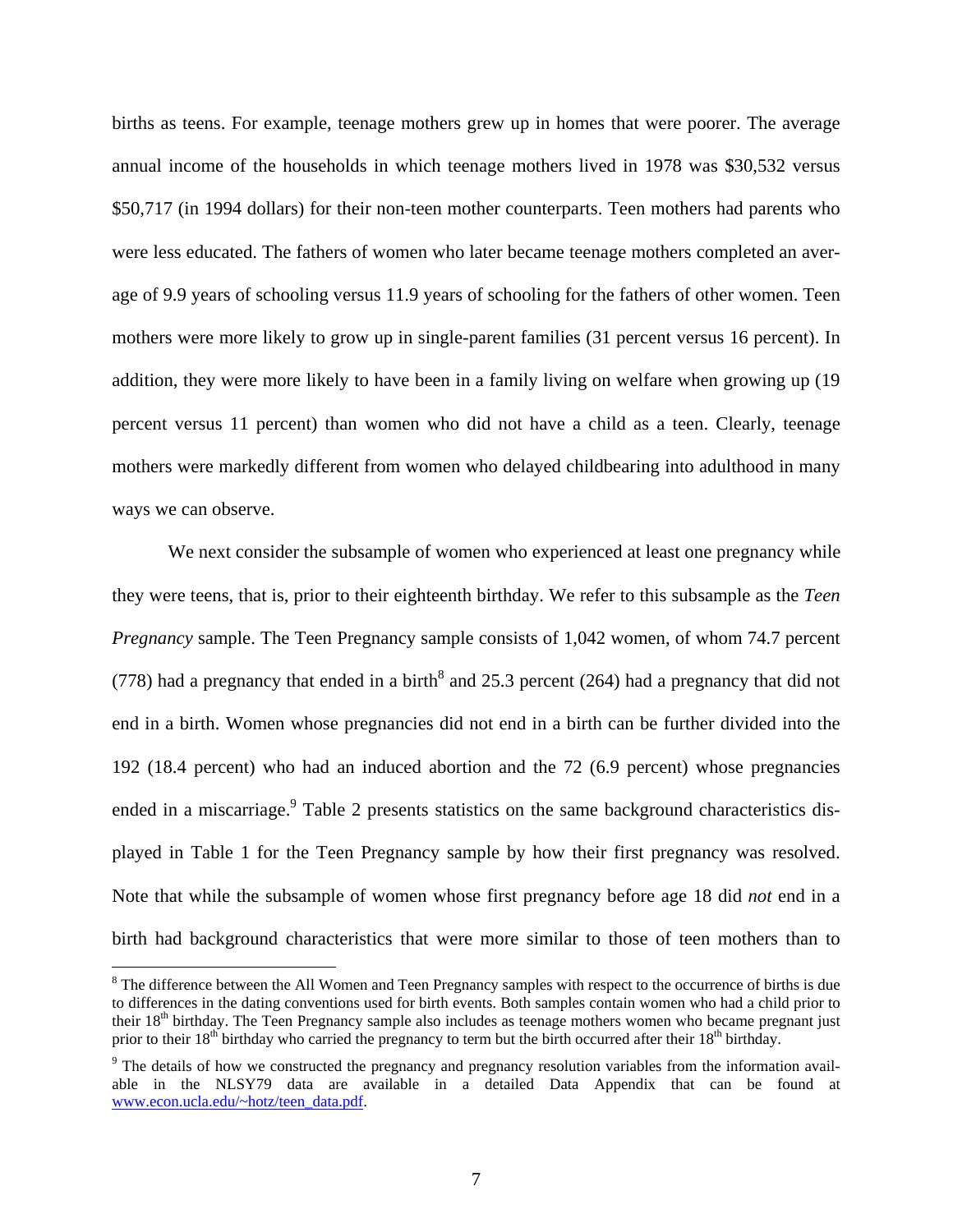characteristics of women who were not teen mothers (see Table 1). As shown in Table 1, these two subgroups (teen mothers and women with first pregnancies prior to age 18 that did not end in a birth) have quite different characteristics. As revealed in columns (3) and (4) in Table 2, (women whose first pregnancies ended in an abortion and miscarriage, respectively), this dissimilarity in background characteristics is due primarily to the women whose first pregnancies were resolved with an abortion. In particular, the abortion group has characteristics that are much more similar to those of women who did not have teen births (see Table 1) than they are to those of teen mothers. $10$ 

 In contrast, the women whose (first) teen pregnancies were resolved via a miscarriage are much more similar to teen mothers than they are to any of the other potential comparison groups displayed in Tables 1 and 2. This similarity in observable characteristics for the two groups is indicative of why the estimates of causal effects of teenage childbearing derived from our natural experiment presented below differ from estimates found in the previous literature. In the next section, we provide a more formal justification for the appropriateness of using the data on women who experience miscarriages as teens when estimating the counterfactual outcomes for teen mothers to identify the causal effect of teenage childbearing on maternal outcomes.

### **III. The Use of Miscarriages as a Natural Experiment (and as an Instrumental Variable)**

 Consider the population of women who first become pregnant as adolescents and, thus, are at risk to become a teen mother. A pregnancy can be resolved in one of three ways: the occurrence of a birth, an induced abortion, or a miscarriage. Let *D* be the indicator of how the pregnancy is resolved, where  $D = B$  (birth), *A* (abortion), or *M* (miscarriage). For now, assume that

<span id="page-9-0"></span><sup>&</sup>lt;sup>10</sup> Cooksey (1990) also documents that teens who abort their pregnancies tend to come from higher socioeconomic backgrounds and/or have higher socioeconomic attainment (e.g., more educated) than are teenage women who carry their pregnancies to term.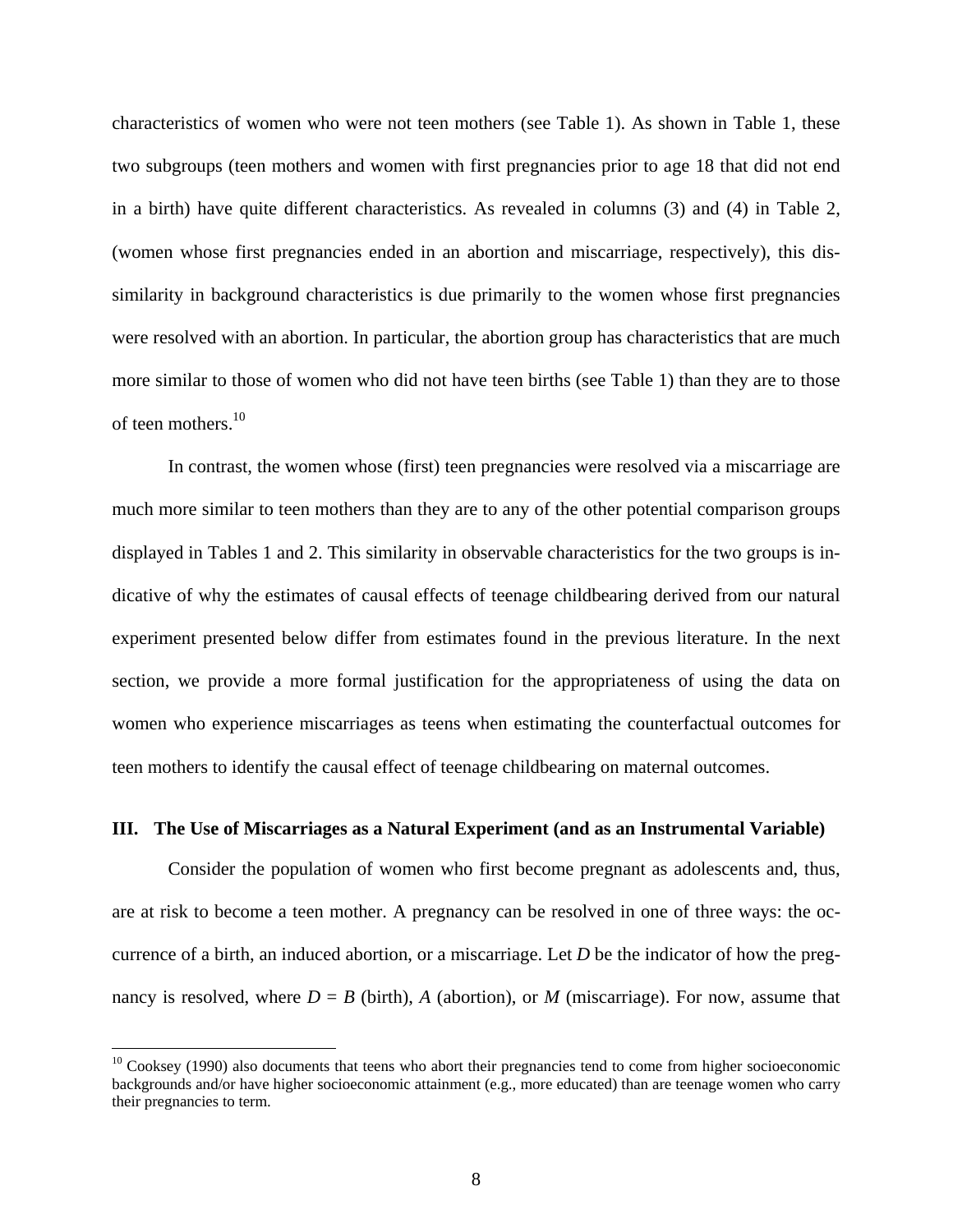miscarriages are beyond the control of women, while the births and abortions represent choices by those who did not experience a miscarriage.<sup>11</sup> Among women who experience miscarriages, we define a woman's *latent type* as the way a woman would *choose* to resolve a pregnancy if she did not experience the miscarriage. Let  $D^* = B^*$  if a woman's latent type is to have a birth and  $D^* = A^*$  if her latent type is to have an abortion. Finally, let *Y* denote outcomes women experience as an adult age, that is, at ages greater than 18, and  $Y_k$  ( $k = B$ ,  $A$ , or  $M$ ) denote the outcome conditional on the way in which the pregnancy was resolved, and  $Y_{k^*}$  ( $k^* = B^*$  or  $A^*$ ) denote the outcome that would occur if a woman had a particular latent pregnancy type.<sup>12</sup> The outcomes associated with a woman's latent type are hypothetical in that the econometrician can not observe a woman's latent type.

 We define the causal effect of interest in this article as the average effect of a woman having a birth as a teen versus delaying it—either to an adult age or permanently—on adult outcomes for the population of women whose first birth is as a teen. More precisely, we are interested in identifying and estimating

<span id="page-10-3"></span>
$$
\beta = E(Y_B - Y_{B^*} | D = B) \tag{1}
$$

Angrist and Imbens (1991) refer to this type of causal effect as the *selected average treatment effect* (SATE), where "selected" refers to the fact that the causal effect applies to a selected population.<sup>13</sup> In our context, the selected population is women who have their first births as a teenager. Because of this selectivity in the population and because we do not presume that pregnancies are random events, we cannot make inferences about the causal effects of early childbearing

<span id="page-10-0"></span> $11$  We note that most miscarriages occur very early in a pregnancy so that they usually occur before women could choose to have an induced abortion.

<span id="page-10-1"></span> $12$  To simplify notation, we forego indexing outcomes by particular adult age at which they are measured.

<span id="page-10-2"></span> $<sup>13</sup>$  In the evaluation literature (see Heckman, 1992), this effect also is referred to as the effect of the "treatment on the</sup> treated."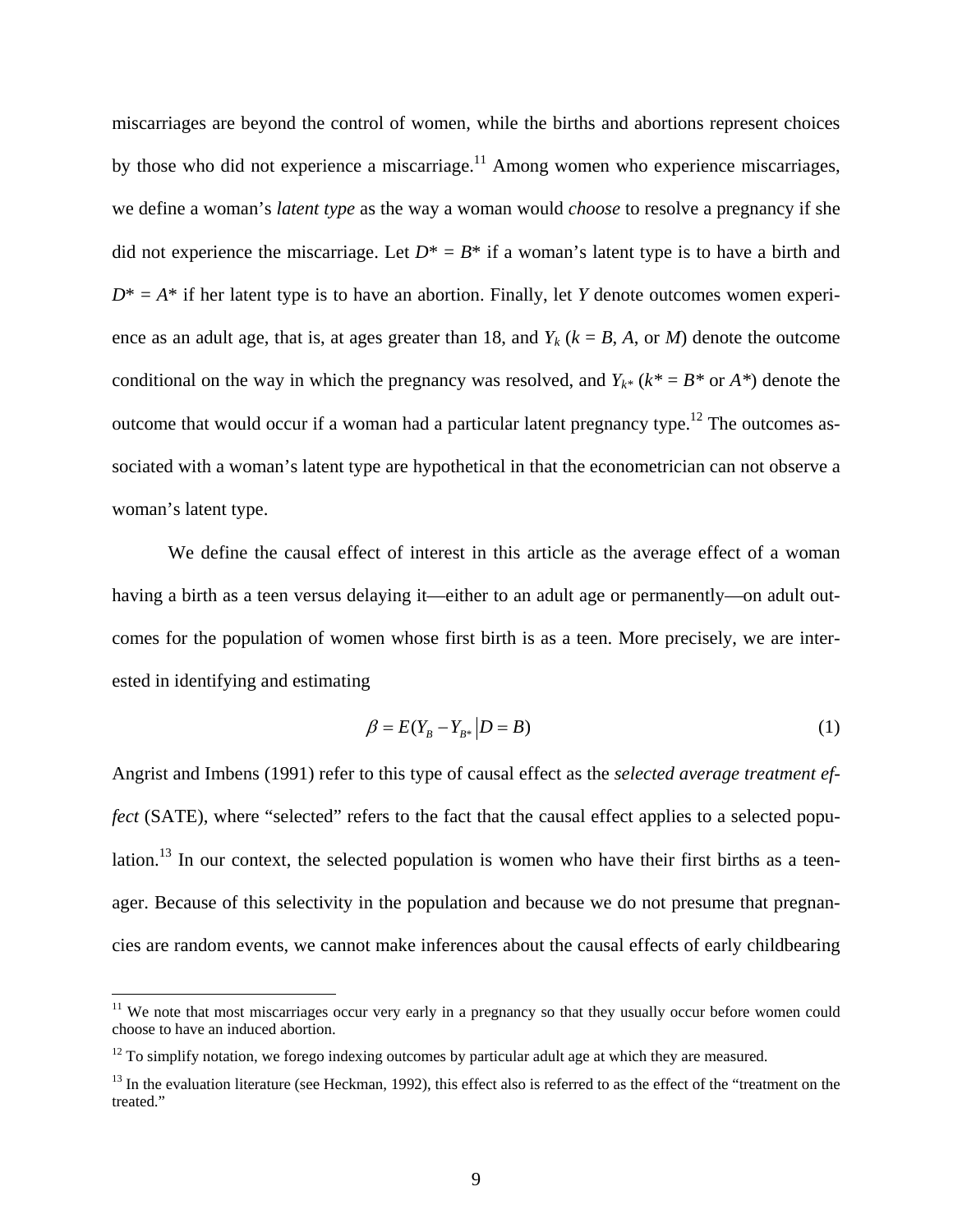for a randomly chosen teenage woman in the United States.<sup>14</sup> Nonetheless, identifying the causal effect defined in [\(1\)](#page-10-3) is of interest for at least two reasons. First, as we will argue below,  $\beta$  is more readily identified from available data than is the speculative causal effect of the consequences of a teen birth among a randomly selected woman from the population of all women, regardless of teen childbearing status. Second, identifying  $\beta$  enables one to assess the potential consequences of completely eliminating teenage childbearing in the U.S. Assessing such effects provides a benchmark against which to judge the potential benefits that could be derived from any particular policy mechanism directed at reducing the incidence of teenage childbearing.

It is apparent from [\(1\)](#page-10-3) that the problem of estimating  $\beta$  centers on the identification of  $E(Y_{B^*} | D=B)$ , since  $E(Y_B | D=B)$  is readily obtained from data on women who had their first births as teenagers. Ideally, one would like to use data on *Y* for women who have miscarriages as teens but for which  $D^* = B^*$ . Unfortunately, we cannot identify the members of this group. However, we do observe the outcomes for women who miscarry, denoted by  $Y_M$ , which provides some information about the women in the  $Y_{B^*}$  group. In particular,  $E(Y_M)$  is equal to

<span id="page-11-0"></span>
$$
E(Y_M) = P^* E(Y_{B^*}) + (1 - P^*) E(Y_{A^*}), \qquad (2)
$$

where the weighting factor,  $P^*$ , is the proportion of pregnant women who would have had a birth if they not miscarried. Solving [\(2\)](#page-11-0) for the average outcome for latent-birth women,  $E(Y_{B*})$ , we obtain

$$
E(Y_{B^*}) = \frac{E(Y_M) - (1 - P^*)E(Y_{A^*})}{P^*}.
$$
\n(3)

While  $E(Y_M)$  can be identified (and consistently estimated) from observable data on women who

<span id="page-11-1"></span> $14$  By analogy to the program evaluation literature, the causal effects we focus on are analogous to making inferences about the effect of a program on those who choose to participate and need not apply to a randomly selected individual being required to participate in program. See Heckman (1992) for a discussion of the distinctions between and usefulness of various treatment effect definitions.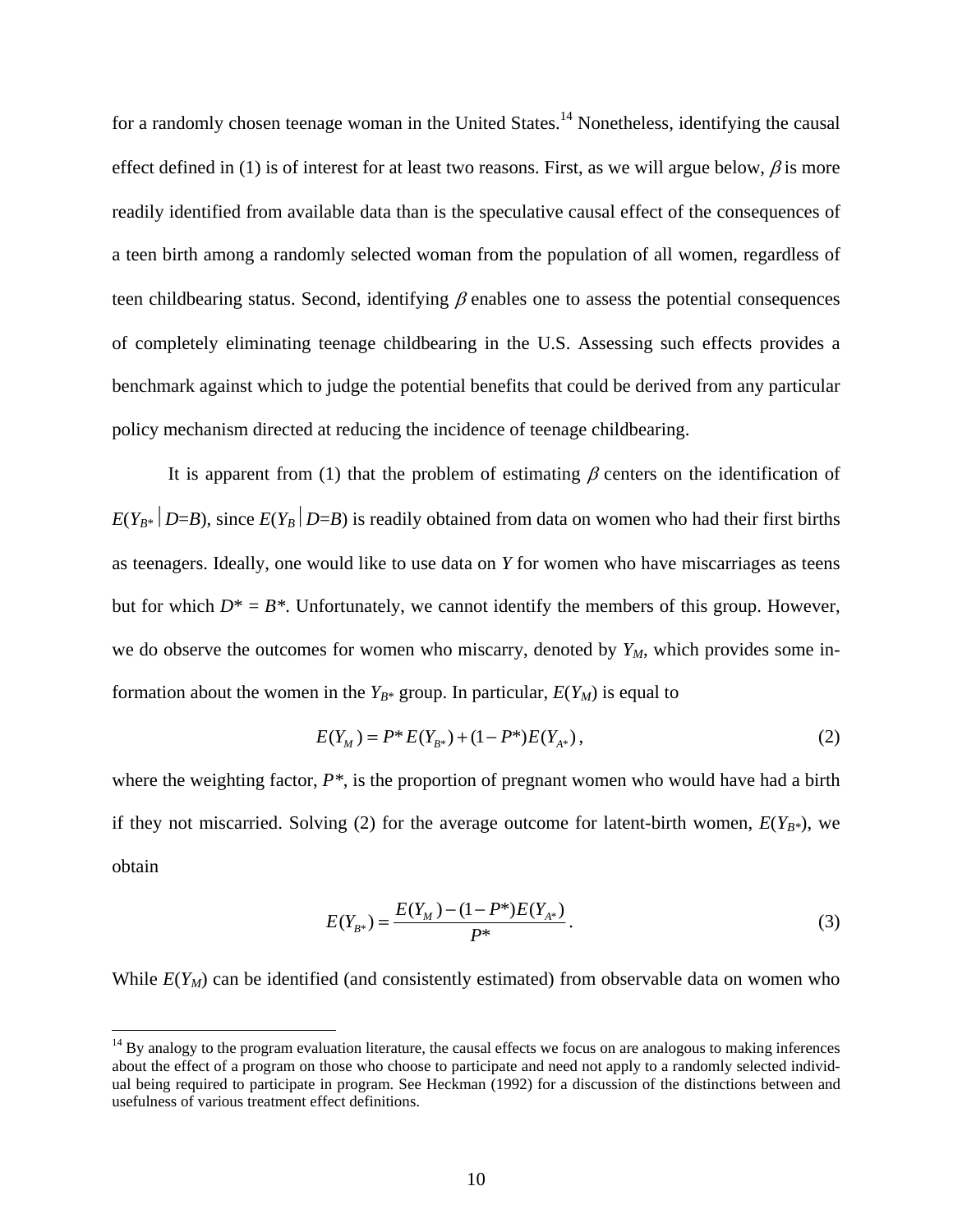have a miscarriage as a teen, we cannot identify (or readily estimate) either  $E(Y_{A*})$  or  $P^*$  since doing so would also require knowing each woman's latent pregnancy type when she was a teen.

If (*i*) all miscarriages are random and (*ii*) all fertility events are correctly reported, then the fraction of women who would have carried the pregnancy to term among women who miscarried (*P*\*) must equal the fraction of women who did carry the pregnancy to term among women who do not miscarry (*P*). That is,  $P^* = P$ .<sup>15</sup> Furthermore, if (*iii*) having a miscarriage or an abortion has the same direct effect on *Y,* then, on average, the outcomes for women who have abortions will be equal to those of women in the latent-abortion group.<sup>16</sup> That is,  $E(Y_{A^*}) =$  $E(Y_A)$ .<sup>17</sup> Under these conditions,  $E(Y_{B*})$  is equal to:

$$
E(Y_{B^*}) = \frac{E(Y_M) - (1 - P)E(Y_A)}{P}.
$$
\n(4)

It follows that  $\beta$  can be written as a function of statistics that are identified (and, thus, readily estimated) from observable data. In particular,

<span id="page-12-3"></span>
$$
\beta^* = E(Y_B - Y_{B^*} | D = B)
$$
  
= 
$$
\frac{PE(Y_B) + (1 - P)E(Y_A) - E(Y_M)}{P}
$$
  
= 
$$
\frac{E(Y_{-M} - Y_M)}{P}
$$
  
= 
$$
\frac{Cov(Y, \tilde{M})}{Cov(\tilde{B}, \tilde{M})}.
$$
 (5)

where  $E(Y_{-M})$  is the average outcome for women who did not miscarry—since  $E(Y_{-M}) = PE(Y_B)$ 

1

<span id="page-12-0"></span><sup>&</sup>lt;sup>15</sup> The expression  $P^* = P$  would be true if the fate of the fetus were determined at the time of conception. In reality, miscarriages and abortions occur throughout the nine months of pregnancy. We have used an adjustment to account for the longer exposure time to miscarriages for fetuses being carried to term relative to aborted fetuses with little effect on the results.

<span id="page-12-1"></span><sup>&</sup>lt;sup>16</sup> On average, the outcomes for women who have abortions will be equal to those of all women in the latentabortion group if an abortion and a miscarriage affected *Y* only through the absence of a child. Alternatively, a miscarriage and an abortion could have a direct effect on *Y* as long as the effects were equal.

<span id="page-12-2"></span> $17$  In the program evaluation literature, this assumption is referred to as the "No Hawthorne Effect" assumption, namely, that the random assignment affects outcomes only through the treatment provided. In our context, this assumption implies that only the presence (or absence) of a child affects maternal outcomes.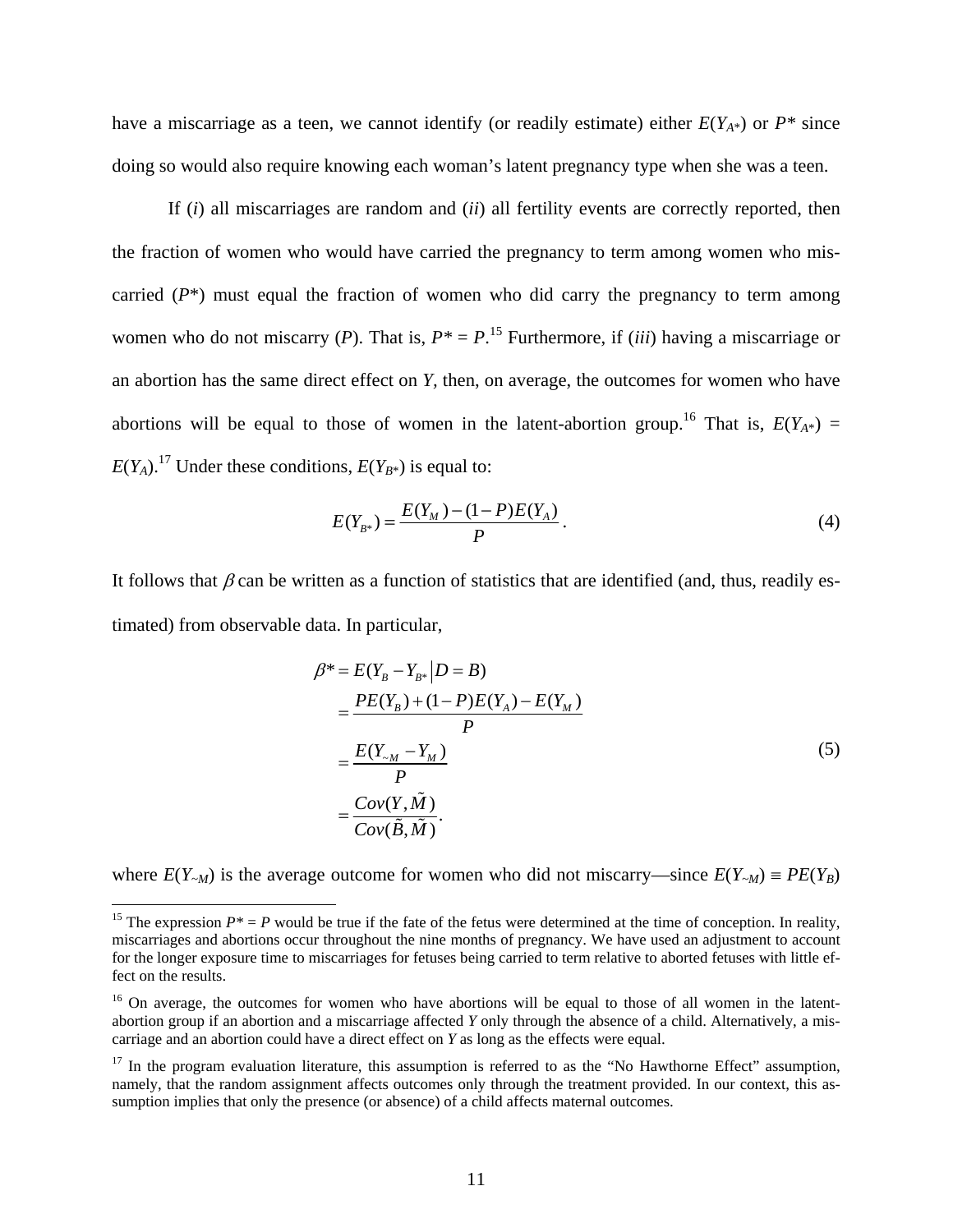+ (1-*P*)*E*(*Y<sub>A</sub>*)—and  $\tilde{B}$  and  $\tilde{M}$  denote indicator variables equal to 1 if a women *D* = *B* and *M*, re-spectively, and 0 otherwise.<sup>[18](#page-13-1)</sup>

 Given the definition in [\(5\),](#page-12-3) it follows that a simple Instrumental Variables (IV) estimator can be formed for  $\beta$ . Let  $\overline{Y}_{M}$  denote the sample mean of *Y* for those women (observations in the data set) who do not experience a miscarriage,  $\overline{Y}_M$  denote the sample mean for those women who do experience miscarriages, and  $\hat{P}$  denote the sample proportion of women who do not experience a miscarriage. Then it follows that an IV estimator for  $\beta$  is

<span id="page-13-0"></span>
$$
\hat{\beta}_1^{\text{IV}} = \frac{\overline{Y}_{\sim M} - \overline{Y}_M}{\hat{P}}
$$
\n
$$
= \frac{\widehat{Cov}(Y, \tilde{M})}{\widehat{Cov}(\tilde{B}, \tilde{M})},
$$
\n(6)

where  $\widehat{Cov}(w_1, w_2)$  denotes the sample covariance between variables  $w_1$  and  $w_2$ . It follows from [\(6\)](#page-13-0) that the miscarriages variable ( $\tilde{M}$ ) serves as an instrument for teen births ( $\tilde{B}$ ) in estimating the causal effect on outcomes (*Y*).

 As noted above, the validity of the estimator in [\(6\)](#page-13-0) hinges on maintaining the three conditions noted above (*i* through *iii*). The validity of each is subject to debate. For example, epidemiological studies have found that smoking and drinking during pregnancy significantly increase the incidence of miscarriages.<sup>19</sup> Furthermore, such behaviors are likely to be correlated with such subsequent outcomes for women as labor market earnings. Thus, some miscarriages may fail the exclusion restrictions required of a proper instrumental variable estimator applied to some or all

<span id="page-13-1"></span><sup>&</sup>lt;sup>18</sup> Note that  $\tilde{B} = 0$  for all women who have a miscarriage.

<span id="page-13-2"></span><sup>&</sup>lt;sup>19</sup> See Kline, Stein, and Susser (1989) for a review of these findings. We note that epidemiologists have not found evidence of statistical associations between other behaviors, such as a woman's socioeconomic status, her nutrition, or her drug use, and the incidence of miscarriage, although these factors are found to affect birth weight. The latter findings also are summarized in Kline, Stein and Susser (1989).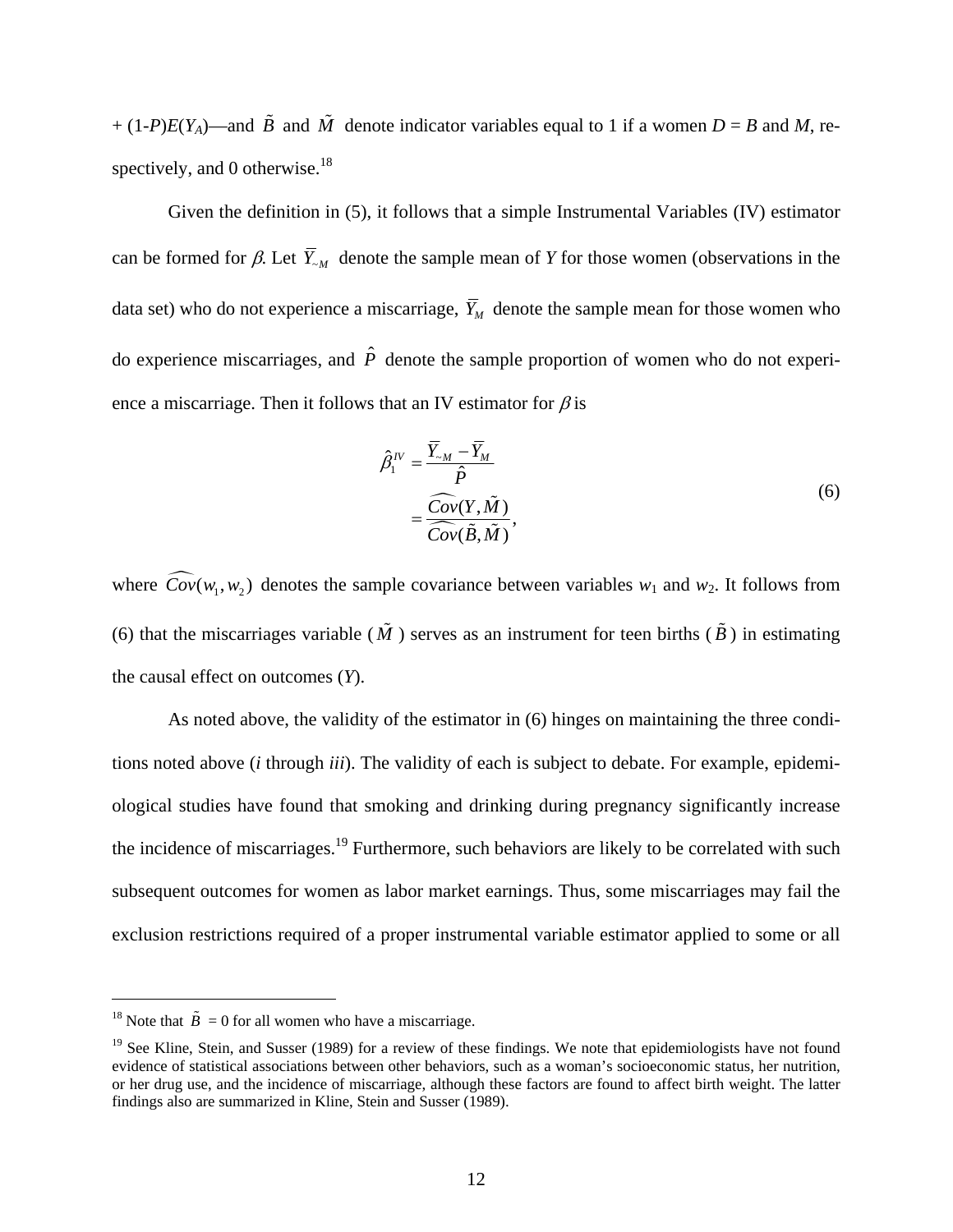maternal outcomes. Other challenges to the validity of these conditions are examined in Hotz, Mullin and Sanders (1997), who systematically assess the consequences of violating each of these conditions for the estimation of the causal effect of teenage childbearing  $(\beta)$ . They show that in the presence of violations to  $(i)$  -  $(iii)$  one cannot point identify the casual effect in  $(1)$  and, thus, ensure the consistency of the IV estimates in [\(6\)—](#page-13-0)without knowledge of a woman's latent type among women who experience miscarriages.

 However, Hotz, Mullin, and Sanders (1997) also demonstrate that one can form nonparametric bounds on  $\beta$ , even when none of these conditions holds. Furthermore, these bounds are *tight* as defined by Horowitz and Manski (1995) and can be derived and non-parametrically estimated, using auxiliary information on the proportion of miscarriages which are random and on the incidence of underreporting in surveys of abortion and miscarriage events. In their empirical investigation on a more limited set of outcomes than considered in this article, specifically educational attainment, annual hours of work, and earnings—Hotz, Mullin, and Sanders (1997) find that the estimated bounds are sufficiently tight to reject the null hypotheses on the signs of the causal effects. For example, the lower bound on the estimated effect of teenage childbearing on earnings is found not to be less than zero.

 Using their estimated bounds on causal effects, Hotz, Mullin, and Sanders (1997) also are able to provide a direct assessment of the validity of the simple IV estimator in [\(6\).](#page-13-0) Since the bounds constructed in Hotz, Mullin, and Sanders (1997) collapse to the simple IV point estimates when assumptions  $(i) - (iii)$  hold, a clear indication that they are violated would be if the IV estimates lie outside of the non-parametric bounds. In 832 tests at 13 different ages at which outcomes were measured for the same sample of women used in this article, the simple IV estimator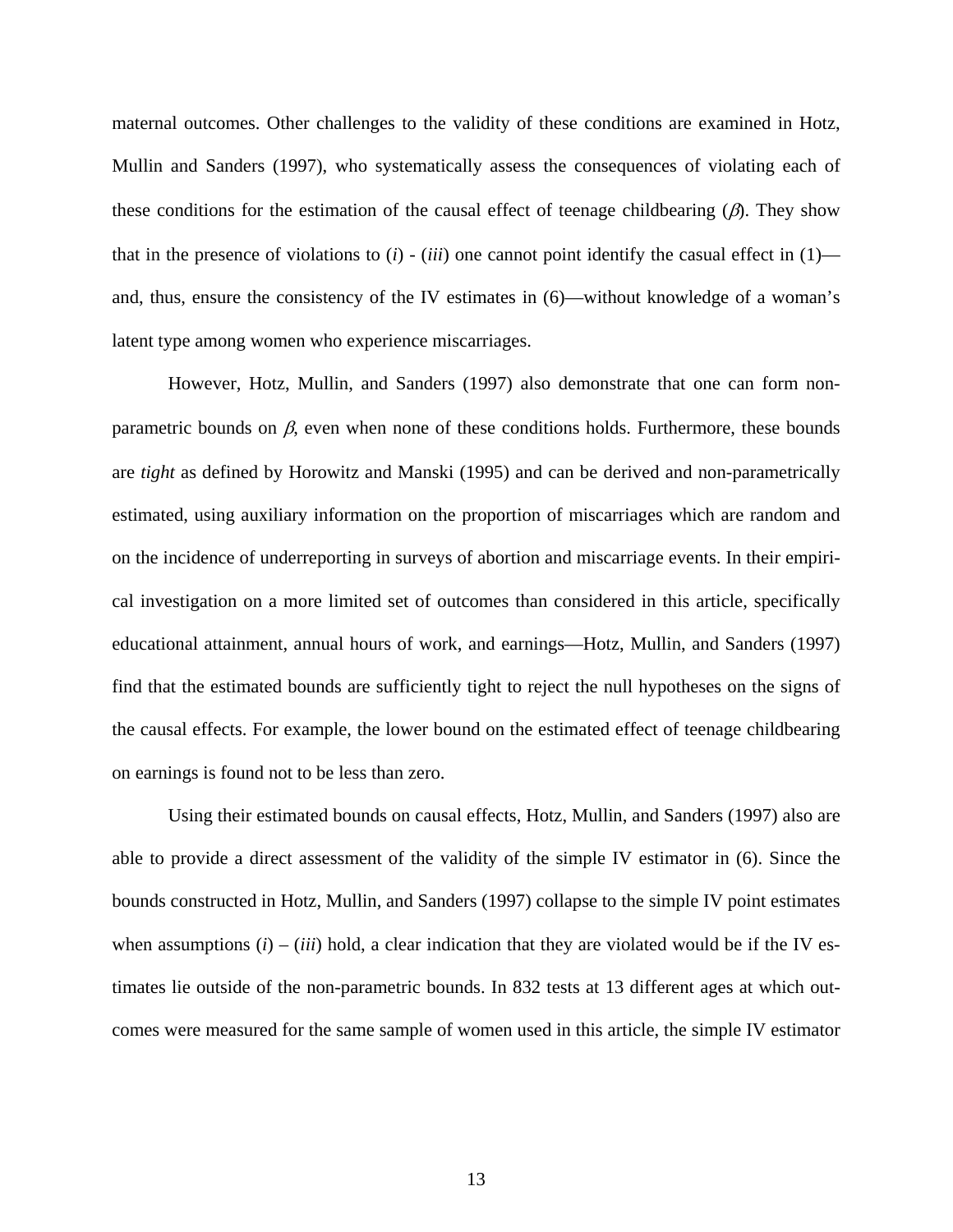is rejected only 21 times at the  $0.05$  level.<sup>20</sup>

 $\overline{a}$ 

 Based on the findings from the above study, we maintain the assumptions necessary for miscarriages to be a valid instrument for teenage births on a more complete set of maternal outcomes than considered in that study. A further piece of supporting evidence for using miscarriages as an instrument is provided by a comparison of the background characteristics for the samples of women whose first pregnancy occurred prior to age 18 and those women who reported that their pregnancy ended in a miscarriage. Recall that summary statistics for a set of background characteristics for each of these two groups are presented in Table 2. If miscarriages are random, there should be no difference, on average, in the characteristics of women who miscarry and those women who become pregnant as teens. In the last column of Table 2, we present the p-values for tests of differences in the means of the background variables of these two groups. With the exception of the income of the woman's family in 1978, there are no statistically significant differences in the mean values of pre-pregnancy background characteristics of women who became pregnant before age 18 and did not miscarry and those who became pregnant before age 18 and miscarried. The striking similarity of these two groups of women in terms of their pre-pregnancy background characteristics provides substantive evidence that women who became pregnant as teens and miscarried constitute an appropriate control group to women who were pregnant as but did not miscarry.

 In the next section, we present two sets of IV estimates of the causal effects of teenage childbearing. The first set estimates the causal effects on maternal outcomes measured at a particular adult age *a*, based on the following linear regression function,

<span id="page-15-1"></span>
$$
Y_{ia} = \alpha_a + \beta_a \tilde{B}_i + \theta_a X_i + \varepsilon_{ia}, \qquad (7)
$$

<span id="page-15-0"></span> $20$  We test on four outcomes—receiving a GED, receiving a high school diploma, annual hours worked and annual earnings—and for multiple demographic groups under alternative weighting methods.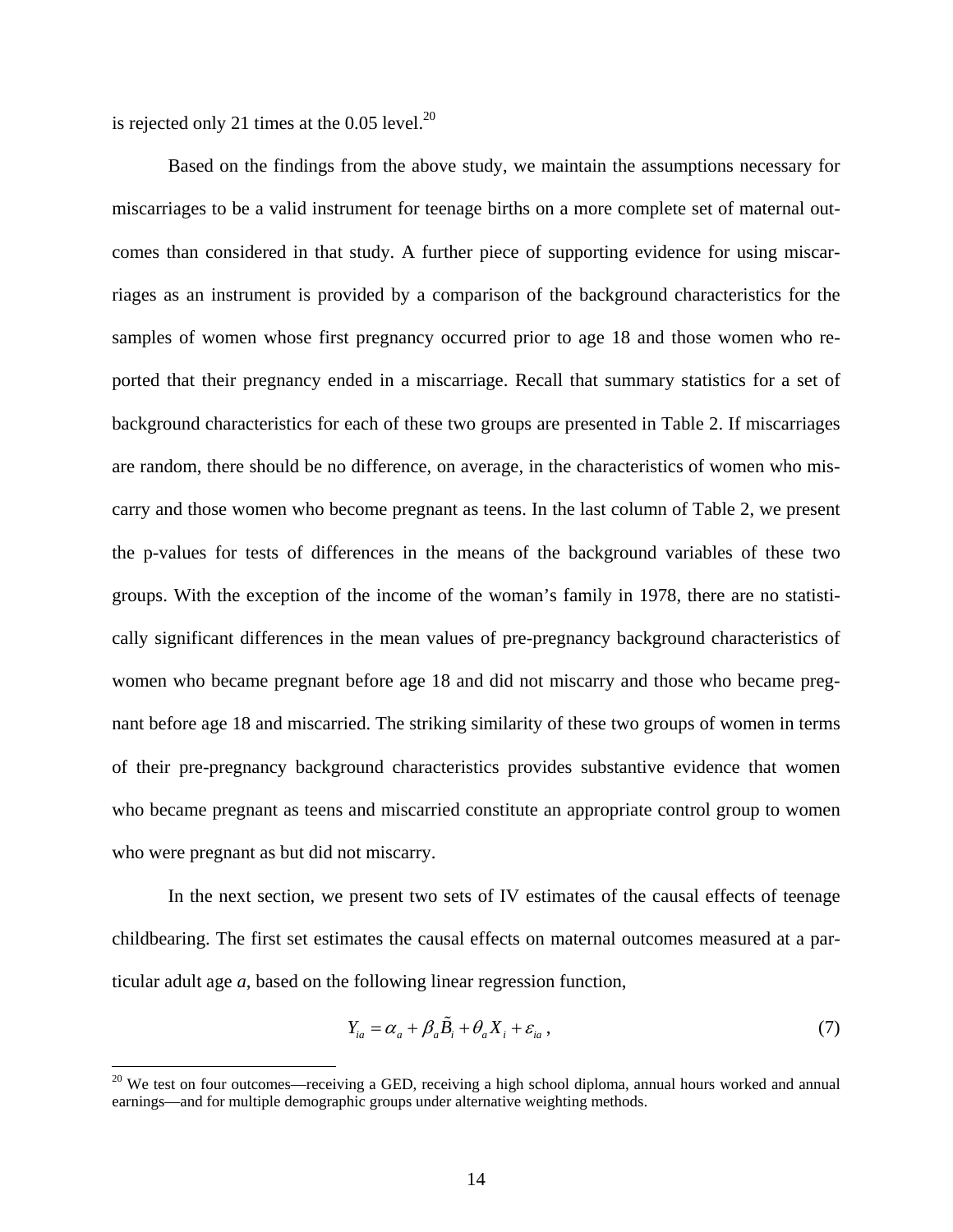where  $Y_{ia}$  denotes the *i*<sup>th</sup> woman outcome as of age *a*,  $\varepsilon_{ia}$  is a disturbance term,  $\alpha_a$  is the intercept, and  $\beta_a$  is the age-specific causal effect of teenage childbearing and  $X_i$  denotes a vector of covariates, measured when the woman is a teen. We estimate three variants of [\(7\).](#page-15-1) One variant includes no covariates. A second controls for such a set of behavioral factors that the epidemiological literature has documented to be correlated with the incidence of miscarriages. These include, for example, whether the woman reported that she smoked or drank alcohol prior to her first pregnancy or age 18. A third variant of [\(7\)](#page-15-1) also includes the personal and family background characteristics displayed in Tables 1 and 2, in an attempt to improve the precision of our estimates of  $\beta_a$ . For each of these specifications, we use  $\tilde{M}_i$  to instrument for  $\tilde{B}_i$  in order to produce IV estimates of  $\beta_a$ . For comparison, we also present estimates of  $\beta_a$  using ordinary least squares (OLS) methods.

 As noted in the Introduction, we are particularly interested in how the effect of teenage childbearing varies over a teen mother's life cycle. To produce these age-specific estimates, we use the following modified version of the regression specification in [\(7\),](#page-15-1)

$$
Y_{ia} = (\alpha_{18} + \beta_{18}\tilde{B}_i)I_{ia}^{18} + (\alpha_{19} + \beta_{19}\tilde{B}_i)I_{ia}^{19} + ... + (\alpha_{35} + \beta_{35}\tilde{B}_i)I_{ia}^{35} + \theta X_i + \varepsilon_{ia},
$$
\n(8)

where  $I_{ia}^{a'}$  is an indicator variable equal to 1 if  $a = a'$  and equal to zero otherwise and, to reduce the number of parameters estimated, we constrain  $\theta$  to not vary with age.<sup>21</sup> We use the method of Huber (1967) to correct the estimated standard errors of parameter estimates for the temporal de-

<span id="page-16-0"></span> $21$  We note that we also estimated a variant of the specification in (8) in which in place of the age-specific intercepts and causal effects, we instead used lower-order polynomials in age and interactions of these age-polynomials with  $\ddot{B}$  to produce a "smoothed" version of the causal effects of teenage childbearing of a teen mother's life cycle. While not presented here, we note that for almost all of the outcomes considered below, we could not reject the joint hypothesis that the life cycle variation in the β*i*'s in (8) can be characterized by a quadratic version of such an agepolynomial specification.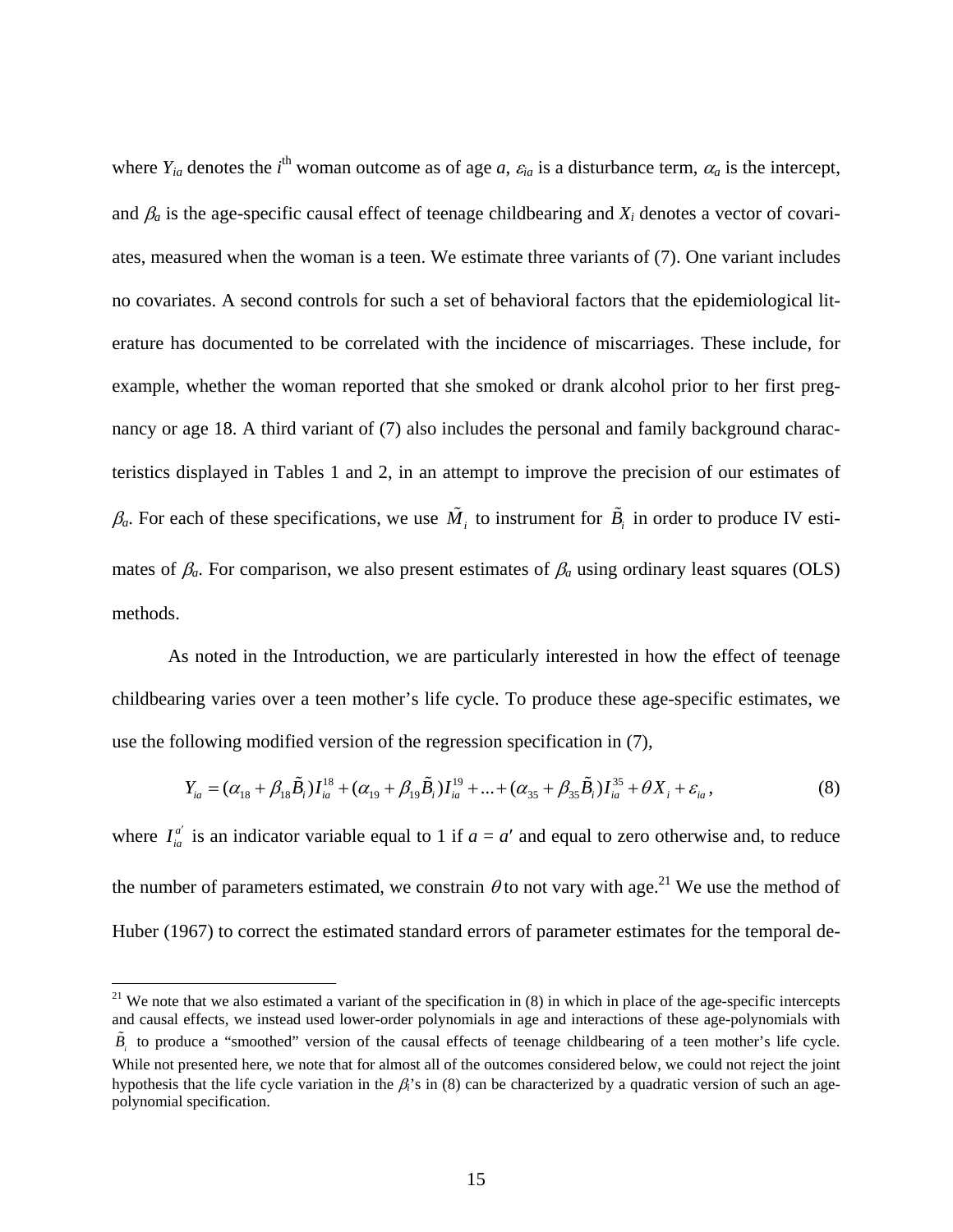pendence of age-specific outcomes for the same woman.

# **IV. Estimates of the Causal Effects of Delaying Childbearing on Adult Outcomes among Teen Mothers**

 In this section, we present the estimated effects of teenage childbearing on measures of women's subsequent outcomes: (a) educational attainment; (b) fertility and marriage outcomes, (c) hours of work and market wages; (d) labor market earnings and earnings from spouses; and (e) receipt of various forms of public assistance. These maternal outcomes have been the focus of previous studies of the effects of teenage childbearing on mothers.

 We first compare OLS and IV estimates of the causal effects teenage childbearing for various maternal outcomes measured when women are age 28, which is approximately 10 years after teen births would have occurred.<sup>22</sup> We then present a detailed examination of how our IV estimates of the effects of teenage childbearing vary across a woman's life cycle, from ages 18 through 35.

### *A. Comparison of Alternative Estimates of Effects of Teenage Childbearing*

 Table 3 presents estimates of the impact of teenage childbearing at age 28 using alternative samples and methods. Column (1) contains estimates of the effects of not delaying childbearing until adulthood using OLS methods, controlling for background characteristics, on the All Women sample; Column (2) contains OLS estimates with the same controls as Column 1, using the Teen Pregnancy sample; Column (3) contains IV estimates with no controls; Column (4) are IV estimates with controls for the covariates correlated with non-random miscarriages; and Column (5) shows the IV estimates that include a full set of control variables, i.e., background characteristics and correlates with non-random miscarriages. The final three columns are estimated with the Teen Pregnancy sample. We also include a column with the sample means of

<span id="page-17-0"></span> $^{22}$  Age 28 is the oldest age for which we have year-by-year data on women from all birth cohorts in the NLSY79.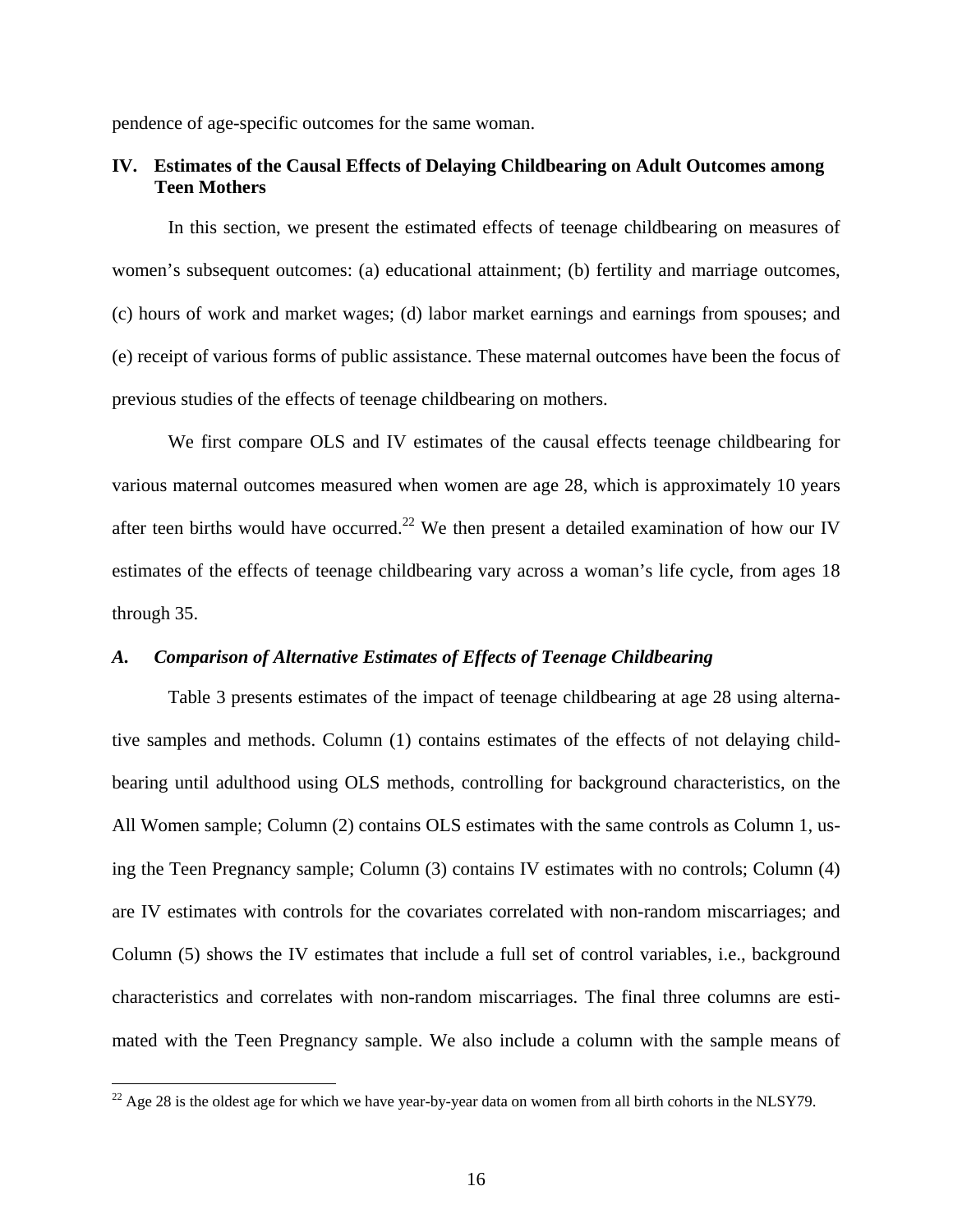each of these outcomes for teen mothers when they were age 28.

 Consider first the estimates in Column (1) of Table 3. These estimates mirror the methodology used in a number of the previous studies of the effects of teenage childbearing. (See the Introduction for a partial list of these studies). Consistent with those findings, the estimates in Column (1) typically indicate "adverse" consequences of women not delaying their childbearing until adulthood on a range of subsequent maternal outcomes. Compared to women who delayed childbearing until after age 18, teen mothers (at age 28): were 46 percent less likely to have received a high school diploma; had 1.16 more children on average; were 16 percent more likely to be a single mother; had worked 170 fewer hours per year; had lower wages (\$.88 per hour lower);<sup>23</sup> and earned \$3,780 less in the paid labor market per year. In addition, teen mothers (at age 28): were in households with, on average, \$2,231 less in spousal income; were 15 percent more likely to reside in a household with total income below the poverty level; were more likely to receive public assistance; and received \$1,159 more from these programs. Furthermore, most of these estimated effects are sizeable relative to the average outcomes for teen mothers in our data. For example, these estimates imply that fraction of teen mothers receiving high school diplomas would have been 1.5 times higher and would have had 50 percent higher earnings at age 28 if they had delayed their childbearing.<sup>24</sup> If such estimates accurately characterize the causal effects of teenage childbearing, they imply that the failure of teen mothers to delay their childbearing has dire consequences for the socioeconomic attainment of these women that are size-

<span id="page-18-0"></span><sup>&</sup>lt;sup>23</sup> As explained below, the estimated effects of teenage childbearing on hourly wage rates are not comparable to the other estimates, given that they are estimated only for women who work at a particular age and our methods do not account for this potential source of selectivity.

<span id="page-18-1"></span><sup>&</sup>lt;sup>24</sup> More generally, these estimates imply that the likelihood that teen mothers would have received a high school diploma or a GED would have been .51 times higher, would have had 46 percent fewer children, would have been 45 times less likely to be a single mother, would have had a 21 percent higher wage rate, would have been .43 times less likely to be on AFDC and would have received 42 percent less in public assistance benefits at age 28 if they had delayed their childbearing to adulthood, where these comparisons are made to the average outcomes of teen mothers at that age.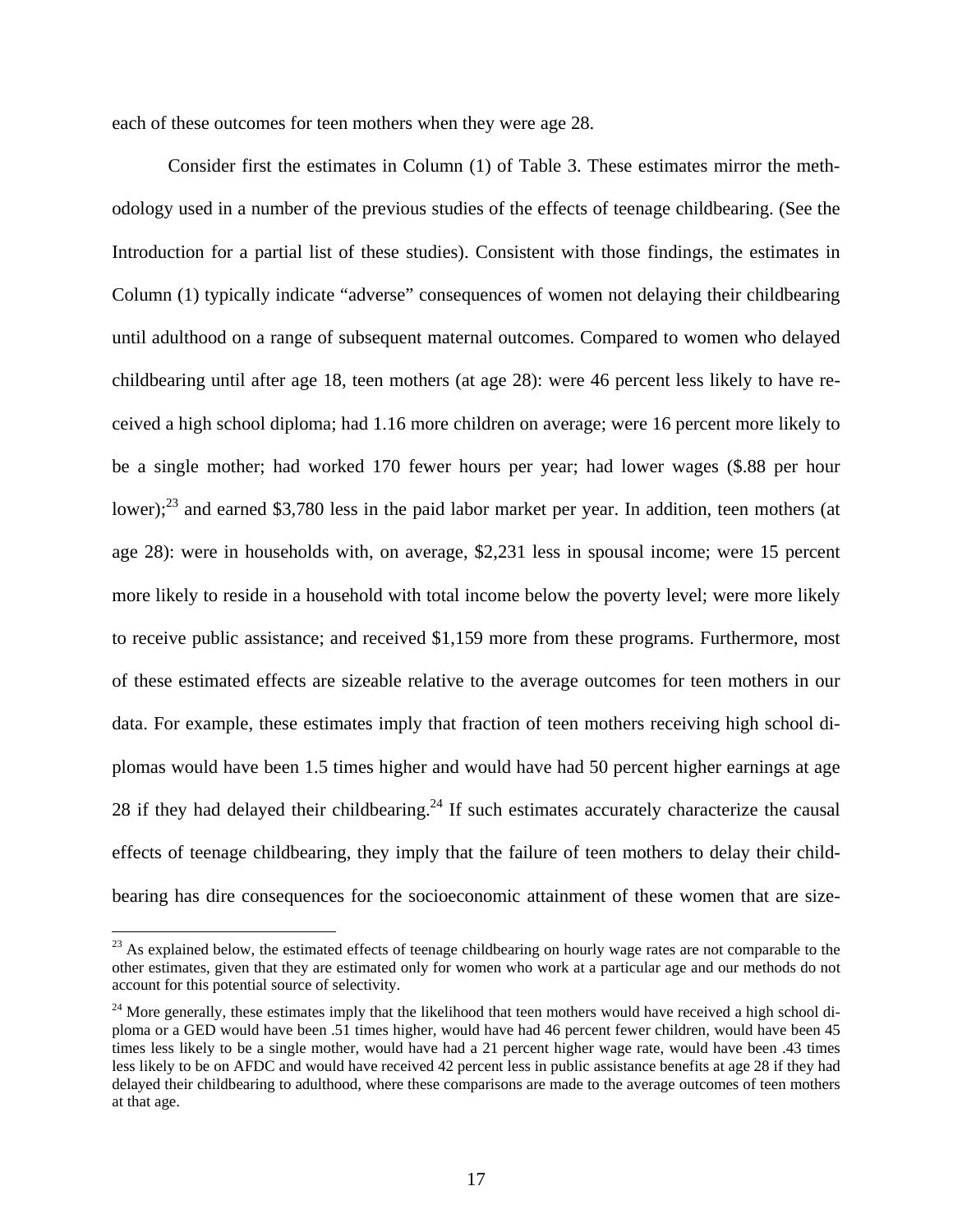able and apparently persistent.

 As one moves across the columns in Table 3, changing the sample used and exploiting the "miscarriages-as-a-natural-experiment" in the estimation of the effects of teenage childbearing, we find that the adverse effects found in Column (1) are progressively weakened and, for some outcomes, are even reversed. Furthermore, the estimates in the subsequent columns suggest a very different set of conclusions about the consequences of early childbearing for teenage mothers. Simply changing the sample from all women to those who were pregnant as teens, Column (1) vs. Column (2), we find that the adverse effects of teenage childbearing appear to be reduced, after controlling for a comparable set of covariates. For some outcomes, such as single motherhood (Row 7), all of the work-related outcomes (Rows 8-10), spousal income (Row 12), and the public assistance measures (Rows 14-16), the estimated effects are no longer statistically significant and the effects on being married actually reverse sign and are statistically significant compared to the OLS estimates in Column (1). Thus, it does appear that using a more comparable comparison group, namely women who become pregnant as teens but do not have a teen birth, to estimate the counterfactual outcomes for teen mothers does alter one's inferences about the effects of early childbearing.

 A comparison of either Column (2) or (1) with the IV estimates in Columns (3) through (5) of Table 3 clearly demonstrates that using miscarriages as an instrument has even more dramatic consequences for the estimation of the causal effects of teenage childbearing. All of the IV estimates, except for the effects on obtaining a GED, are either statistically insignificant or are significant and have the opposite sign of the OLS estimates. Note that for most of the outcomes in Columns (3) through (5) in Table 3 the IV estimates—and the inferences they imply about the effects of teenage childbearing—are quire similar. Among the statistically significant IV esti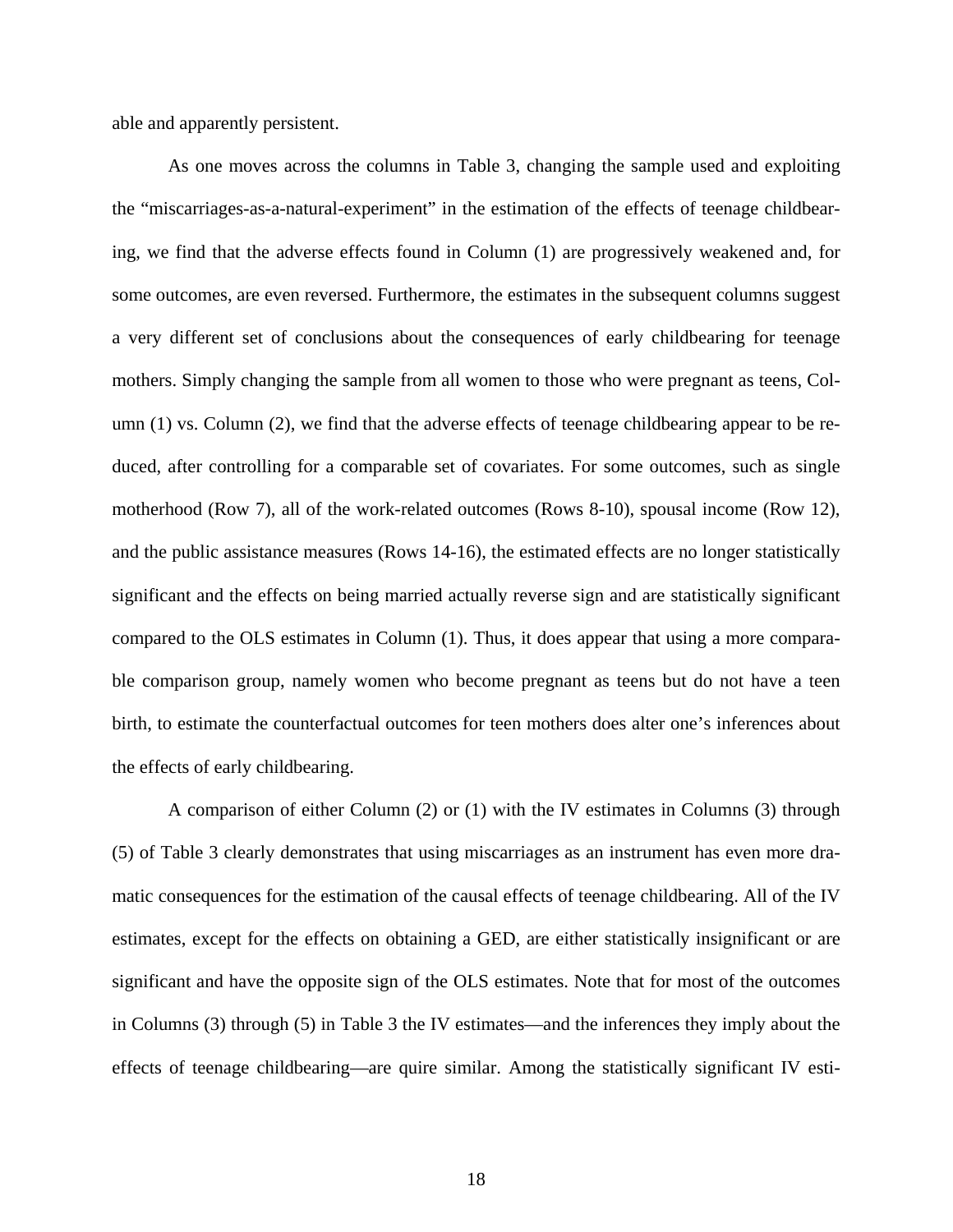mates, we find that a teen mother's annual hours of work are between 317 and 420 *higher* and her annual earnings are between \$4,218 and \$5,075 *higher* at age 28 than if she had delayed her childbearing. Furthermore, these effects are sizeable. If teen mothers had delayed their childbearing, their annual hours of work and annual earnings would have been, respectively, 30 to 40 percent and 56 to 62 percent *lower* at this age relative to the average values of these outcomes for teen mothers. In short, which samples and, more importantly, what statistical methods one uses has a profound impact on the inferences one draws about the consequences of teenage childbearing for the socioeconomic attainment of this group of women.

### *B. IV Estimates on Maternal Outcomes over Life Cycle*

 $\overline{a}$ 

 We now turn to a more detailed consideration of our estimated effects for particular outcomes and examine how these effects vary over the life cycle. IV estimates—with and without covariates and organized by types of outcomes at each age, 18 through 35—are presented in Tables 4 through  $7<sup>25</sup>$  We focus on whether and how the effects of teenage childbearing vary over the life cycle. Having children when women are teenagers, rather than delaying them, is a decision about the *timing* of fertility. Much of the previous literature has suggested that this timing decision has permanent (and adverse) consequences, e.g., higher completed fertility or less success in both labor and marriage markets. Alternatively, the timing decision may have rather tran-

<span id="page-20-0"></span><sup>&</sup>lt;sup>25</sup> We note an important feature of the structure of our data that has consequences for the reliability of our estimated effects at older ages. As noted in Section 2, the NLSY79 consists of longitudinal data for women (and men) that were ages 14 through 21 as of 1979 and we use data on these women from the 1979 through 1992 interviews. It follows that we will have fewer observations on women at ages beyond 28, the oldest age that the women in the earliest birth cohort of the NLSY79 attain by 1992. In particular, we have observations for 1,042 18 year-old women in our sample, 1,041 19 year-olds, …, and 1,014 28 year-olds. (The loss of observations between ages 18 and 28 is due to sample attrition, which is minimal in the NLSY79.) But we have observations on only 909 29 year-olds, 764 on 30 year-olds, …, 232 on 34 year-olds and only 116 35 year-olds, with most of the lower numbers of observations at ages past 28 attributable to the cohort structure of our data and a small fraction of the loss due to sample attrition. Thus our estimates of effects of teenage childbearing for ages 29 through 35 are based on progressively fewer observations *and* from progressively earlier birth cohorts. While we present estimates for the effects of teenage childbearing through age 35 in the results that follow, one should keep in mind this decline in observations and increase in the proportion of observations from earlier birth cohorts with age when interpreting our results.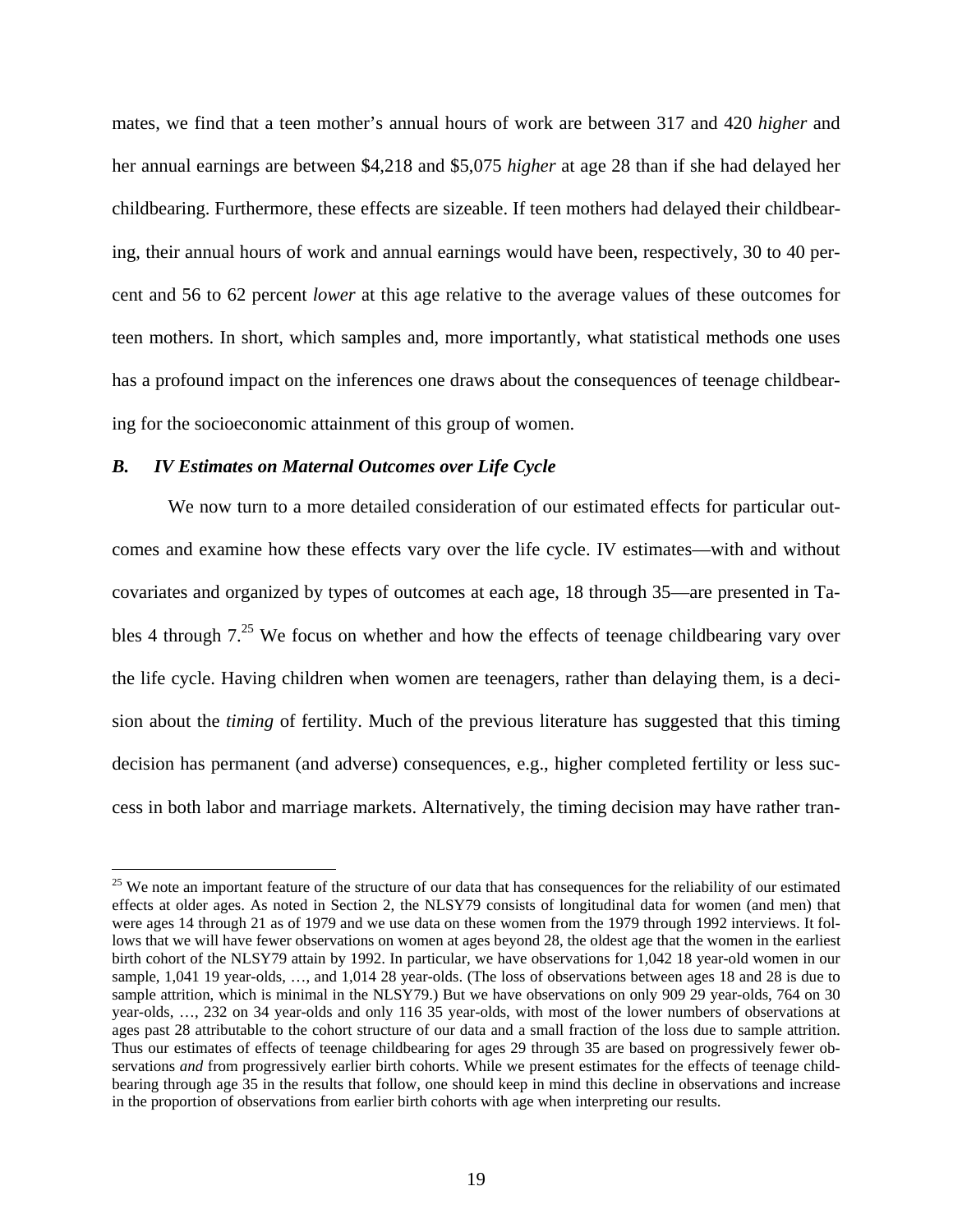sitory consequences for some or all of a teen mother's subsequent life. We present evidence below on which of these alternatives better characterizes the consequences of teenage childbearing. *Educational Attainment*

 We begin with the effects of teenage childbearing on a women's subsequent educational attainment. Since there is little change in the educational attainment of the women in either of our samples after the early twenties, we restrict our attention to attainment by age 28, as displayed in the first three rows of Table 3. While previous studies and our OLS estimates suggest that teenage childbearing has negative effects on educational attainment, we find little evidence of this in our IV estimates. While negative, our IV estimates of the effect of teenage childbearing on having attained a regular high school diploma by age 28 in Columns (3) through (5) are always small, varying between a 5 to 12 percentage-point decrease in the likelihood of having attained a high school diploma and are never statistically significant. In contrast, teenage childbearing appears to *increase* the rate of completion of the General Educational Development (GED) certificate,<sup>26</sup> by between 11 to 13 percentage points, and the IV estimates that control for covariates are statistically significant at modest levels. Thus, it appears that teen mothers compensate for their lower rates of attaining a high school diploma by receiving a GED. However, this substitution is only partial. We find no statistically significant effect of early childbearing on the probability that teen mothers obtain a high school level education—either in the form of a regular high school diploma or GED—relative to what would have happened to these women if they had delayed their childbearing.

 It is unclear what the implications are of this apparent substitution by teen mothers of attaining a GED rather than a regular high school diploma. Cameron and Heckman (1993) find that

<span id="page-21-0"></span> $26$  The GED is granted upon the successful completion of an examination that tests competency in a basic high school curriculum. The GED does not require a fixed class schedule and may offer teenage mothers substantial flexibility in study time.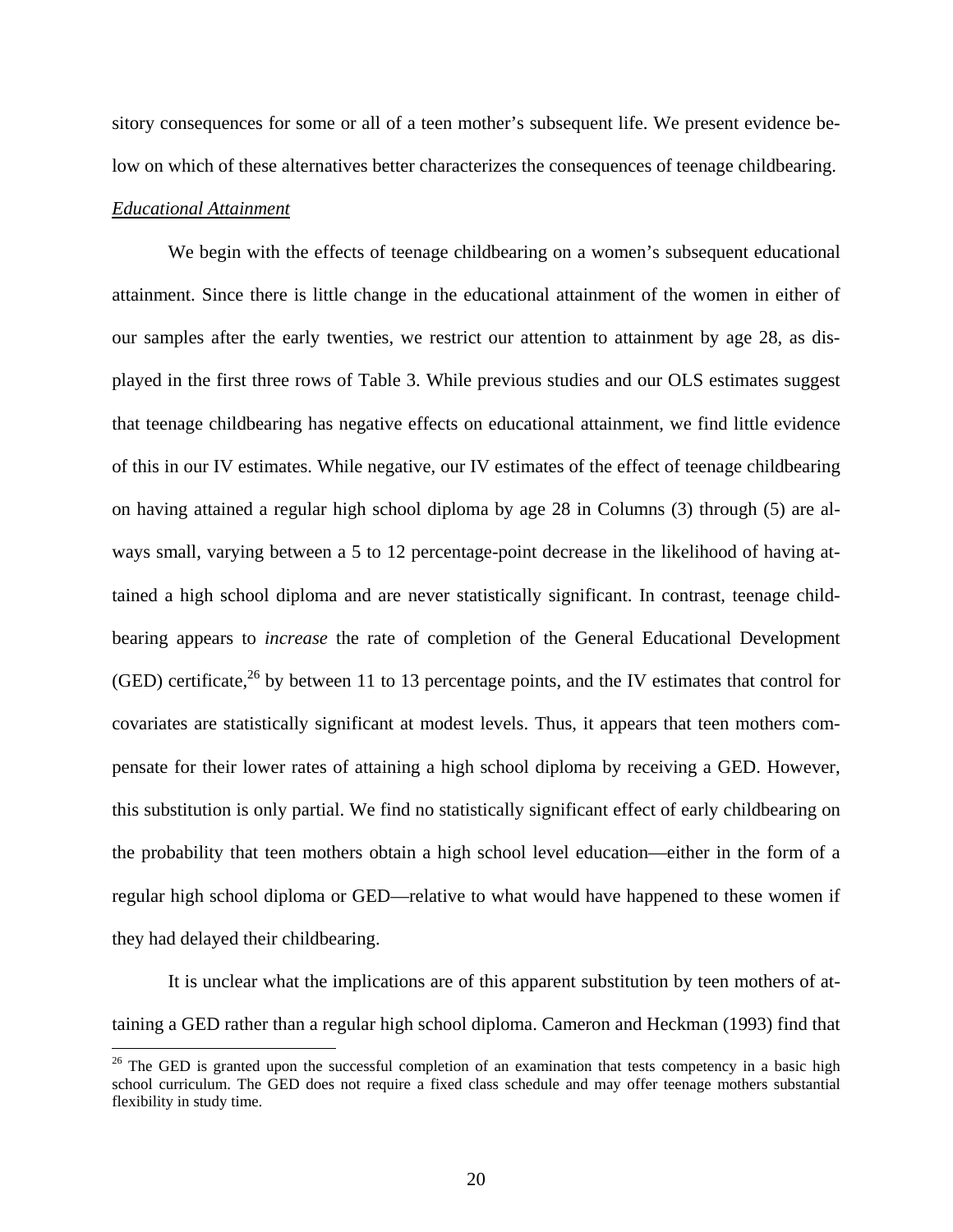the value of the GED in the labor market is minimal, with its recipients earning no more than high school dropouts. If their findings apply to teen mothers, the consequences of this substitution of a diploma for a GED are not innocuous, at least not for labor market earnings. However, the Cameron and Heckman analysis is only for *men*. In a subsequent study of the GED for *women* Cao, Stromsdorfer and Weeks (1996) find that the labor market returns (in terms of earnings) to a GED are no different from the returns to a high school diploma. What remains to be determined is whether this result also holds for the subset of women who become teen mothers.

#### *Fertility and Marriage*

 In Table 4, we present age-specific IV estimates of the causal effects of teenage childbearing on women's subsequent fertility and marriage outcomes. We consider the effects of teenage motherhood on the number of children to whom a woman gives birth and on the probability of having any children at each age. Since according to our definition of teen mothers, all teen mothers have children by age 18, it is important to recognize that the estimated effects of a woman not delaying her childbearing until adulthood (that is, age 18 and older) on her subsequent fertility are measured relative to what would have happened if she had delayed her fertility. That is, the counterfactual outcome here is the life cycle childbearing pattern of fertility for "latent-birth" women characterized in Section III, where we use miscarriages to estimate their outcomes. While the latent-birth (hypothetical) women, by definition, delay their childbearing, at issue is how long they delay their childbearing. The estimates in the first two sets of columns in Table 4 indicate that, on average, they do not delay childbearing much past their early twenties and, in many cases, for even less time than that.

According to the estimates in the first column of Table 4, only 56 percent of latent-birth

21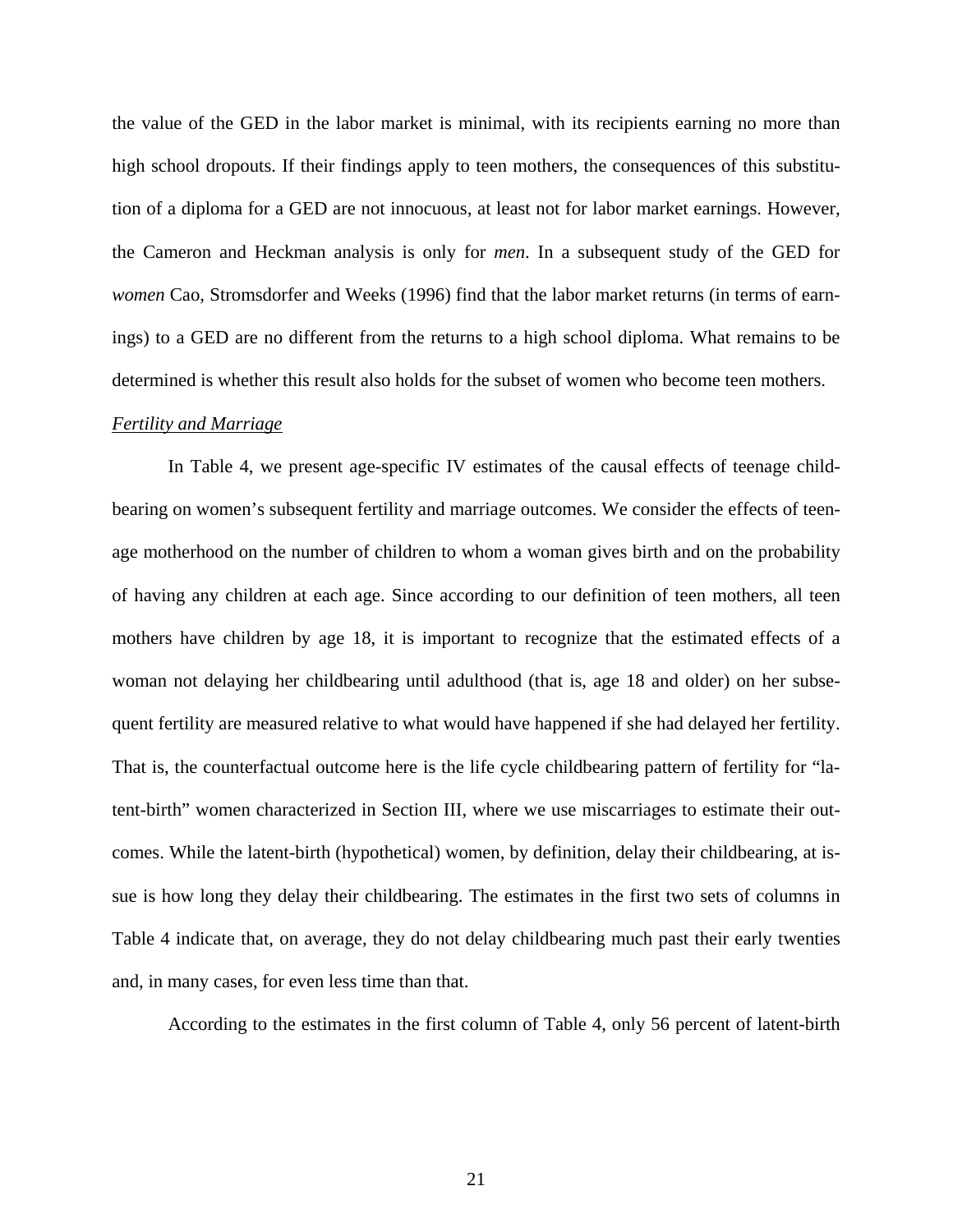type women have not had a child by age  $18<sup>27</sup>$  Regardless of the IV estimates used, by age 24, only between 17 and 19 percent of latent-birth type women have not had a child, with these rates of "no birth" diminishing further with age. The estimated effects actually start to rise when women reach age 30 and older, although, as noted above, these estimates are based on much smaller numbers of observations. Because of the generally high fertility among latent-birth women, the effect of teenage childbearing on the number of children to whom a woman gives birth is never more then 0.84 and declines to 0.30 in her late 20s. A similar age pattern holds for the estimated effects of teenage childbearing on the number of children born by the time the woman reaches various ages (see Table 4). Thus, while teenage childbearing does clearly increase the incidence of births and family size in the short run relative to the counterfactual state of postponing childbearing until they are older, this effect fades rather quickly with age. Thus, as seen in Table 3, the effect of not postponing childbearing by teen mothers is negligible and insignificant by age 28.

 Table 4 also presents IV estimates of the effects of teenage childbearing on whether a woman is married and is a single mother at age *a*, which combines information on a woman's marital and fertility statuses. As is clear from Table 4, the effects of early childbearing on the likelihood of being married (regardless of a woman's fertility status) are small and always statistically insignificant. We find that at ages 18 and 19, being a teenage mother increases the chances of being a single mother by 28 percentage points and 19 percentage points, respectively but no significant effect is found at older ages. In fact, the estimated effects at older ages tend to be negative, although none of them is statistically significant. Thus, the effects of teenage childbearing on single motherhood are even more transitory than the effects on fertility alone, with the

<span id="page-23-0"></span><sup>&</sup>lt;sup>27</sup> While the average delay of childbearing after a miscarriage is 4.4 years, approximately 11 percent delay childbearing more than 10 years.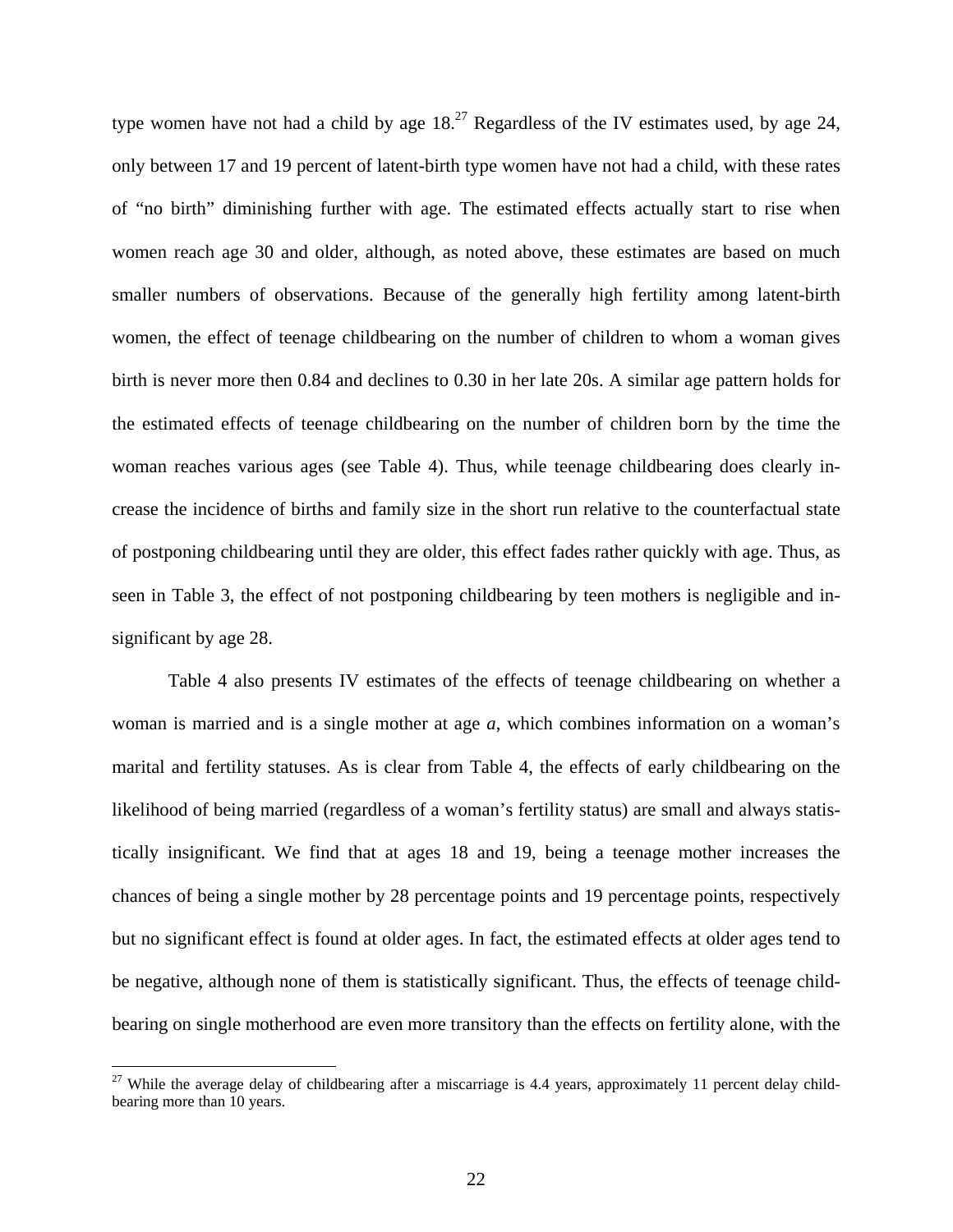early effects driven almost entirely by the higher rates of motherhood at early ages.

## *Hours of Work and Wages*

Table 5 displays IV estimates of the effects of early childbearing on annual hours of work, cumulative number of hours worked, and hourly wage rates at different ages over a woman's life cycle. Consider the effects on annual hours of work in the first set of columns in this table. While women who have teen births work slightly fewer hours at ages 18 and 19 than they would have if they had delayed their childbearing, from age 20 on, they actually work more hours in a year than if they had postponed their childbearing. By age 28, for example, women who have their first births early work between 342 and 405 more hours than if they had delayed their childbearing until adulthood. Some of these differences are statistically significant when teen mothers are in their mid to late twenties, although the age-specific estimates that control for covariates are less precisely estimated. Finally, we note that these estimated effects are not trivial in magnitude. Over the ages of 21 through 35, teen mothers worked an average of 1,045 hours per year. Based on the "All Covariates" estimates, teen mothers would have worked an average of 21 percent fewer hours per year over this age range if they had delayed their first birth until adulthood. Moreover, the negative effects of not delaying childbearing as a percentage of hours of work become larger with age, rising to 29 percent fewer hours when teen mothers are in their early thirties.

Our estimates show similar effects of teen mothers not delaying their childbearing on *cumulative* number of hours worked, although the effects for this variable are less precisely estimated. By age 28, teen mothers have worked between 1,999 to 2,600 more hours—a year or more of full-time work—than if they had delayed childbearing.

We next consider the effect of teen mothers not delaying their childbearing on hourly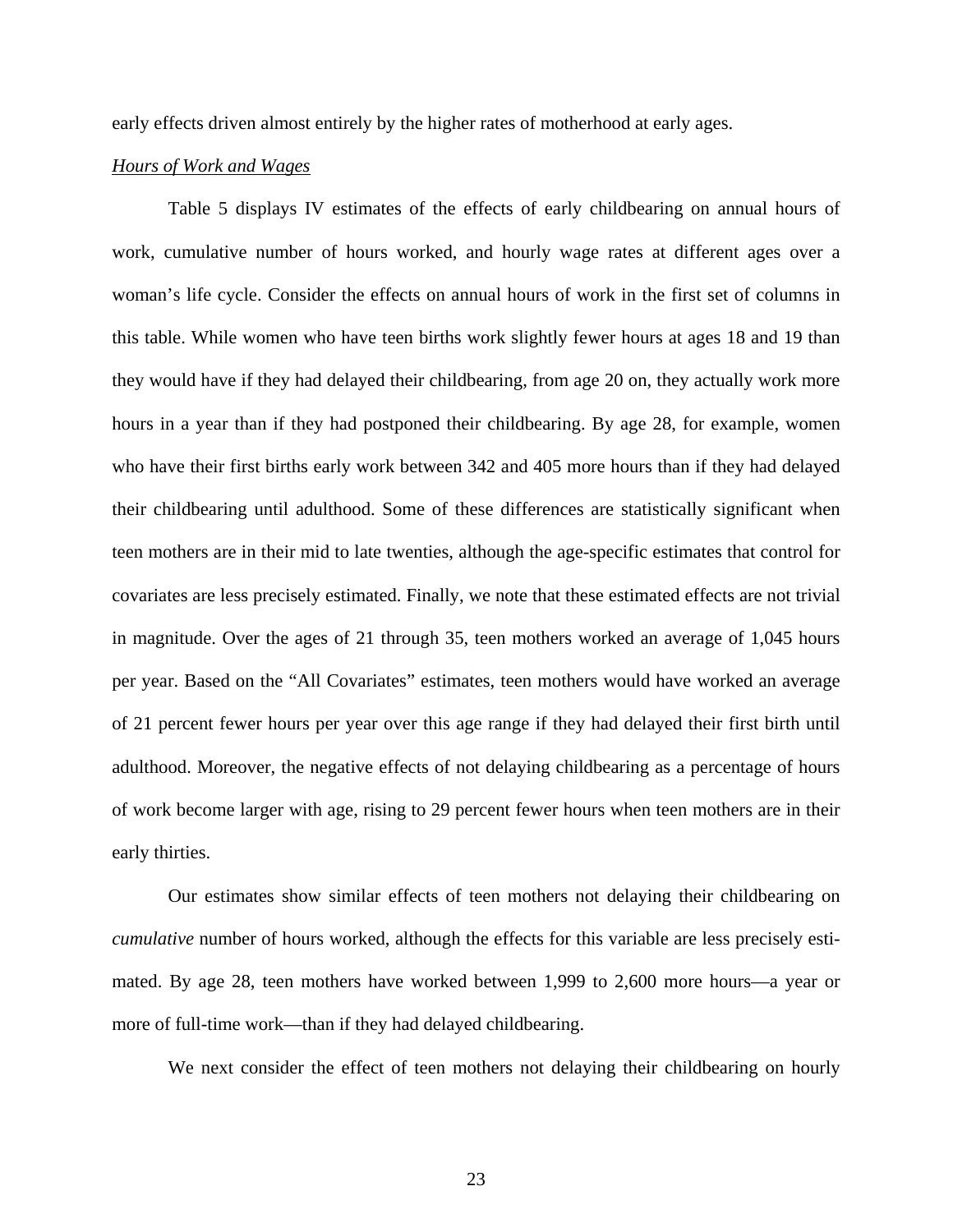wage rates. Before doing so, it is important to distinguish these estimates from those for the other socioeconomic outcomes we consider in this article. Note that wage rates are measured only at ages when women work and our estimation strategy does not account for this source of selectivity. Without further assuming that our instrumental variable (IV) is uncorrelated with whether a woman works—an assumption that is not readily justifiable—our IV estimator of the effects of early childbearing on wages need not be consistent. Thus, the estimates in Table 5 for wages—as well as the corresponding estimates in Table 3—do not have the same credibility as to those for the other outcomes we consider and should be interpreted with much greater caution. With this important caveat, we briefly consider the estimated effects of teenage childbearing on a woman's hourly wages. Unlike annual hours of work, there is little evidence of a strong life cycle pattern with respect to the effects of early childbearing on hourly wage rates based on the age-specific estimates presented in Table 5. Furthermore, with the exception of age 30, the age-specific estimates of these effects are not precisely estimated. Thus, we tentatively conclude that early childbearing does not result in permanently lower wage rates relative to what teen mothers would have received if they had delayed their childbearing.

## *Earnings and the Incidence of Living in Poverty*

 In Table 6, we examine the effect for teen mothers of not delaying their childbearing on their labor market earnings, spousal earnings, and the likelihood that they live in poverty. As shown in Table 5, not delaying their births actually resulted in increased hours of work when these women reached their mid- to late twenties and did not result in any significant declines in the wages they received. Thus, our finding that not delaying childbearing led to an increase in the labor market earnings of these women starting at ages 24 or 25 is plausible rather than surprising (refer to the first two columns of Table 6.) These effects on a woman's earnings persist into the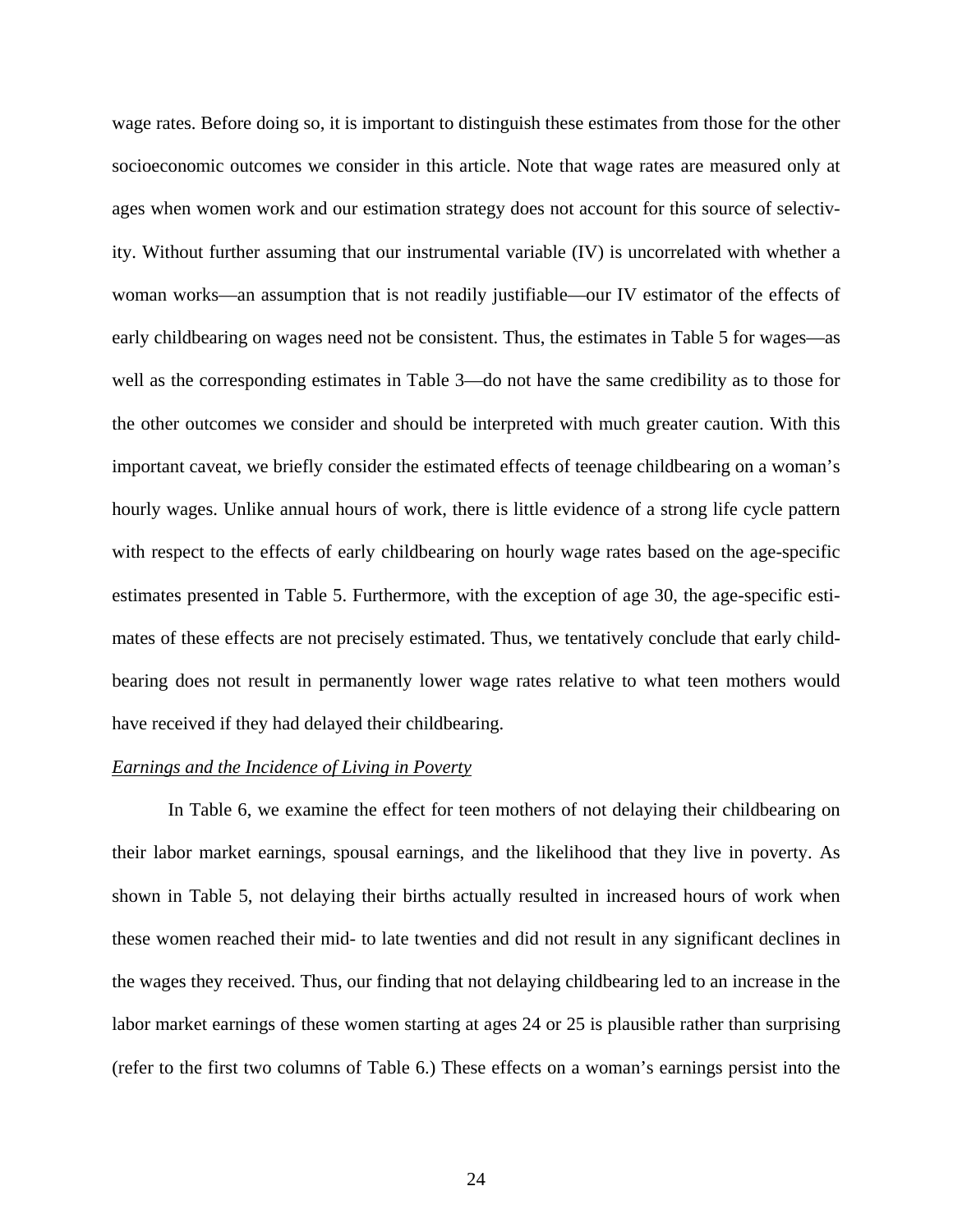thirties, although the latter effects for the thirties are not as precisely estimated, possibly because of the reduced numbers of observations at these ages. Furthermore, the magnitudes of these estimated effects of teenage childbearing on subsequent labor market earnings are sizeable. Over the ages of 21 through 35, teen mothers earned an average \$7,917 per year (in 1994 dollars). Based on the "All Covariates" estimates in Table 6, teen mothers would have earned an average of 31 percent *less* per year if they had delayed their childbearing, where the largest reductions are estimated to be 24 percent during the early twenties, 43 percent during the late twenties and 27 percent during the early thirties.

 Our findings for the life cycle consequences of teen mothers not delaying their childbearing for their success in the labor market, especially earnings, are in sharp contrast to all previous studies of the effects of teenage childbearing and to the view that teenage childbearing severely restricts the ability of these women to be successful in the labor market. While a coherent explanation of why teen mothers appear to benefit from not delaying their childbearing when it comes to the labor market awaits further research, we offer the following speculation.

 Our evidence, and that of others, documents that women who begin motherhood as teens come from less advantaged backgrounds, are less likely to be successful in school, and, as such, are less likely to end up in occupations that require higher education compared with women who postpone motherhood. Our evidence further suggests that these women are more likely to acquire their skills on the job (rather than in school) and work in jobs where educational credentials are less important than continuity and job-specific experience. For such women, concentrating their childbearing at early ages may prove to be more compatible with their labor market career options than postponing their childbearing to older ages would be. If this characterization is accurate, forcing teen mothers to postpone their childbearing, as miscarriages do, may "explain" why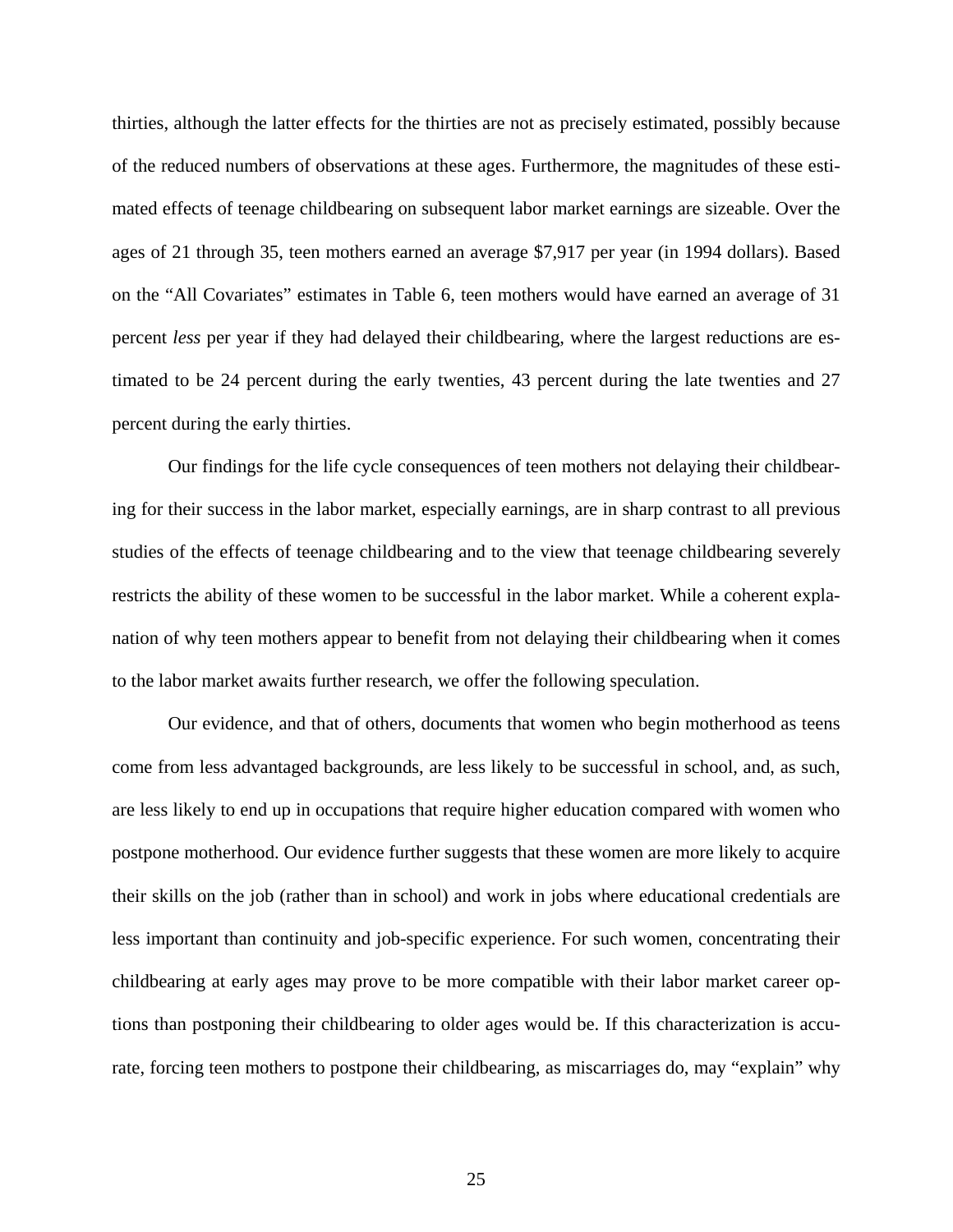they both appear to acquire no more formal education and actually end up doing less well in the labor market than if they had been able to follow their preferred life cycle plan.

 Estimates of the effects of teen mothers not delaying their childbearing on the financial support they receive in the form of spousal income also are displayed in Table 6. Based on these estimates, there is no evidence that teenage mothers draw substantially less support from spouses over their early to mid-adult years. In fact, starting at around age 30, both of the IV estimates presented in the second and third columns of Table 6 indicate that teenage mothers actually derive substantially more support in the form of spousal income than they would have received if they had delayed childbearing.<sup>28</sup> We have no ready explanation for this finding. We speculate that it may be related to our finding that teenage mothers are more successful in the labor force, that is, they generate higher earnings, than if they had postponed their childbearing and that this success affects their success in the marriage market, at least with respect to the earnings capacity of a spouse.

 Finally, we consider what effects delaying early childbearing would have for the likelihood that teen mothers are in households with such low levels of earnings—from both their own earnings and the earnings of spouses—that they fall below the federal poverty line. IV estimates of the effects of teenage childbearing on the incidence of living in poverty are presented in the last two columns of Table 6. Given the results for own and spousal earnings presented in this table, it is not surprising that teenage childbearing does not seem to be associated with an increase in the incidence of living in poverty among teen mothers, in either the short run or the long run. In fact, our estimates suggest that not delaying childbearing actually *reduces* the incidence of poverty, although these effects are statistically significant at only a few older ages. At the same

<span id="page-27-0"></span> $28$  Recall that the chances of being married at any age appears to be unaffected by teenage childbearing.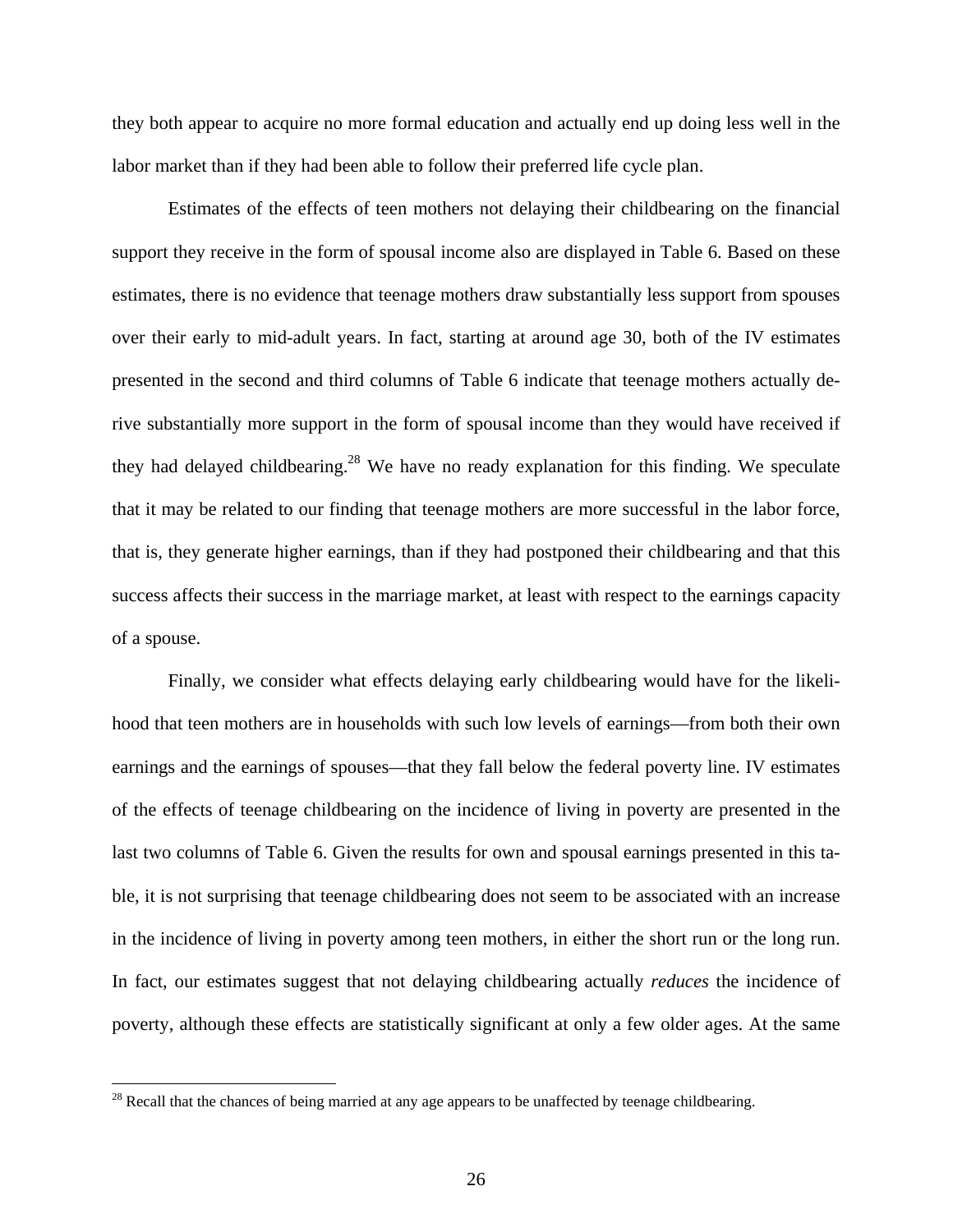time, a sizeable fraction of women who begin their childbearing as teens (38 percent) do live in poverty during their twenties and early thirties. Our estimates indicate that the incidence of poverty for women who began their childbearing as teens would have been .58 times *more* likely to live in poverty over this period of their lives if they delayed their childbearing until adulthood.

#### *Receipt of Public Assistance*

 $\overline{a}$ 

 In Table 7, we present estimates of the effects of teenage childbearing on the use of and financial support from several forms of public assistance for ages 18 through 35. In particular, we examine the effects on the following outcomes: (1) whether a woman was receiving public assistance through the Aid to Families with Dependent Children (AFDC) program at a particular age  $a^{29}$  (2) whether she received Food Stamps at that age, and (3) the annual dollar amount (in 1994 dollars) of benefits a woman received from the AFDC, Food Stamps programs and the Medicaid program.<sup>30</sup> Both sets of IV estimates of the effects of not delaying births among teen mothers have similar age patterns for all three of these measures of public assistance. In particular, all three outcomes show that at young adult ages, from age 18 until around 22, the estimated effects of teenage childbearing are positive, indicating that teen mothers were more likely to be

<span id="page-28-0"></span><sup>&</sup>lt;sup>29</sup> The Aid to Families with Dependent Children (AFDC) program, a federal program, was replaced in 1996 with the Temporary Assistance for Needy Families (TANF) program.

<span id="page-28-1"></span><sup>&</sup>lt;sup>30</sup> The annual benefits received from AFDC and Food Stamps were derived from women's responses to annual questions about number of months in a (calendar) year that they were on each of these programs and the average monthly payment/benefit they received. To estimate the implied Medicaid benefits she received, we used the following strategy to estimate the relationship between AFDC and Food Stamps and Medicaid expenditures. In particular, we regressed aggregate state Medicaid expenditures on the sum of aggregate AFDC and Food Stamp expenditures by state, yielding the following regression:

Medicaid Expend. = 250 + .193(AFDC Expend. + Food Stamp Expend.)

using 1993 monthly data taken from the *Green Book* (U.S. House of Representatives, Ways and Means Committee, 1994). We interpreted the intercept as being the fixed costs of running a state's Medicaid program *plus* the expenditures going to non-AFDC/Food Stamp recipients (i.e., the Elderly) and calculated the "marginal" Medicaid expenditures for a woman in our sample as:

Medicaid Payments = .193(AFDC Expend. + Food Stamp Expend.)

We the measure of annual benefits used as the dependent variable in our regressions was *WelfBen* = AFDC Payments + Food Stamp Payments + (Est.) Medicaid Payments). These amounts were all converted to 1994 dollars.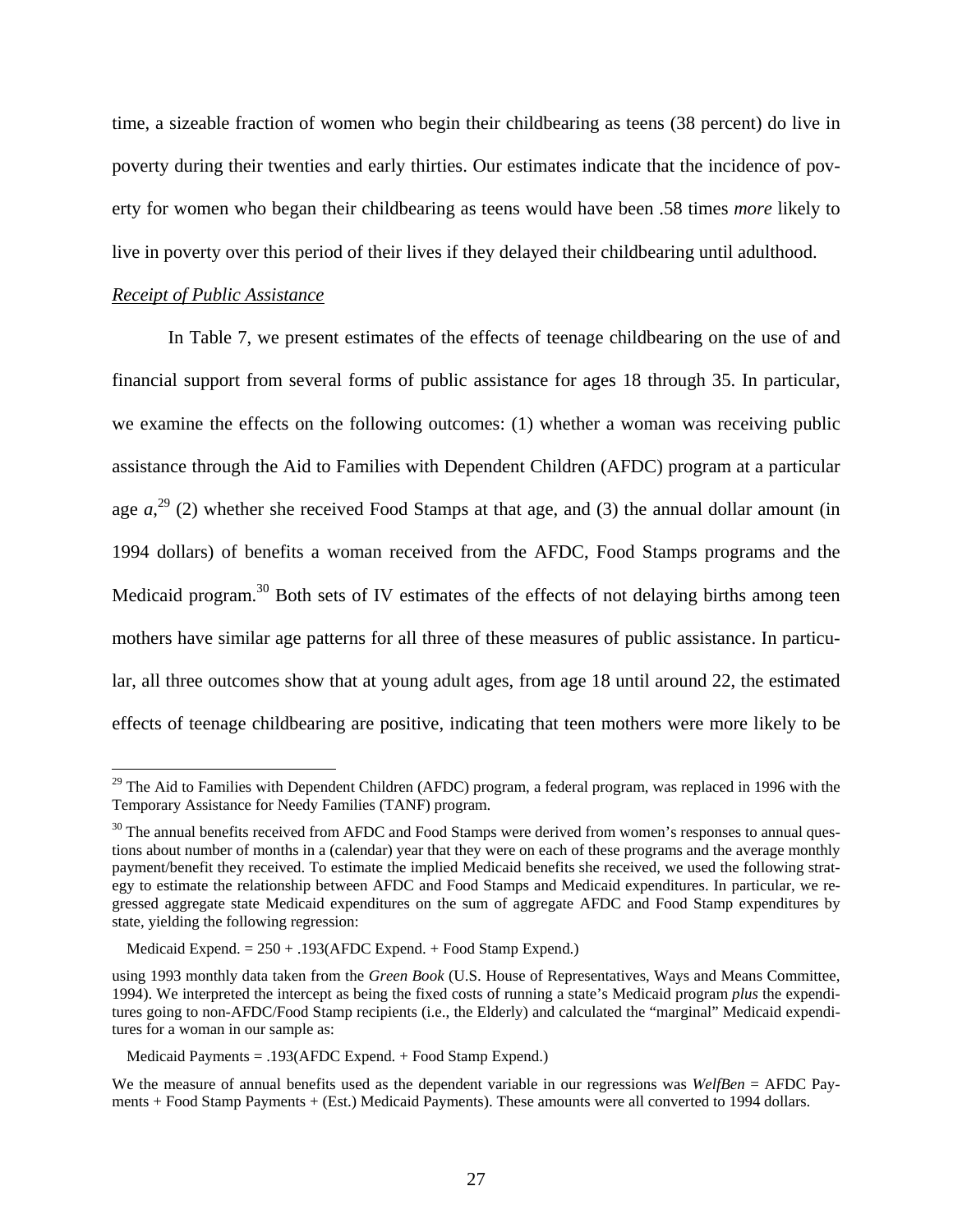on public assistance and receive larger amounts of transfers from these programs than if they had delayed their childbearing. For these younger ages, the estimated effects are statistically significant only for the annual amount of benefits received in the form of public assistance. However, from around age 22, the estimated effects reverse in sign, implying that teen mothers actually reduced their participation in and amount of benefits received from these public assistance programs compared to what they would have done if they had delayed their childbearing. Most of these estimated effects at older ages are not statistically significant, although we do find significant effects for receiving Food stamps at age 25 and 26. Once again, our IV estimates indicate that the causal effect of teen motherhood does not appear to increase the utilization of various forms of public assistance as suggested by earlier studies.

### **V. Conclusion**

 In this study, we have used an alternative and innovative strategy to estimate the causal effects associated with teenage childbearing in the U.S. In particular, we have focused on women who first become pregnant as teenagers and employ a natural experiment to obtain a more comparable, and plausible, comparison group with which to derive estimates of counterfactual outcomes for teen mothers. Our results suggest that much of the "concern" that has been registered regarding teenage childbearing is misplaced, at least based on its consequences for the subsequent educational and economic attainment of teen mothers. In particular, our estimates imply that the "poor" outcomes attained by such women cannot be attributed, in a causal sense, primarily to their decision to begin their childbearing at an early age. Rather, it appears that these outcomes are more the result of social and economic circumstances than they are the result of the early childbearing of these women. Furthermore, our estimates suggest that simply delaying their childbearing would not greatly enhance their educational attainment or subsequent earnings or affect their family structure.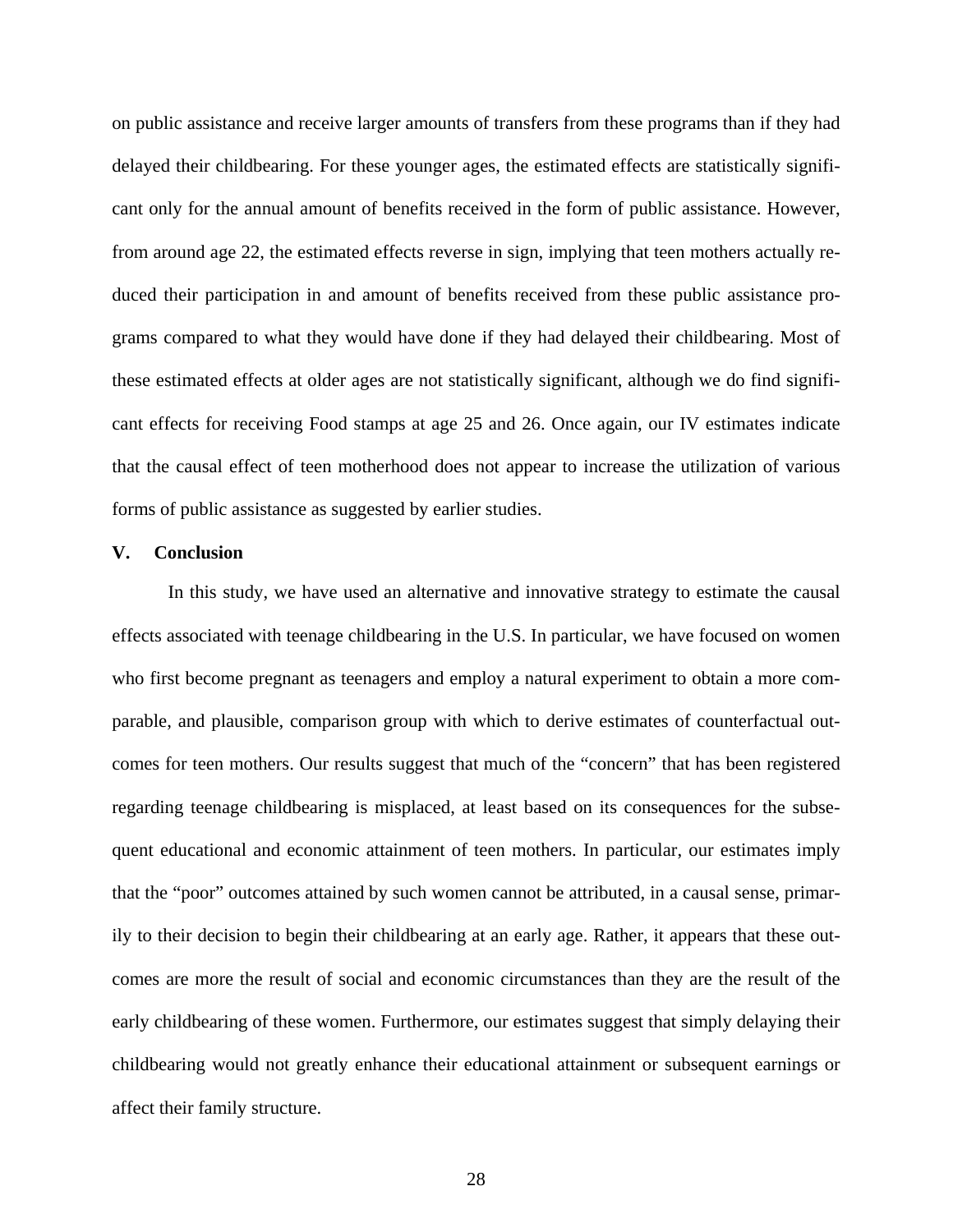Our estimates suggest that teenage mothers are much more adaptable over their life cycle than previous discussions of the consequences of teenage childbearing have suggested. For example, teen mothers do appear to be less likely to receive a high school diploma than if they had delayed their childbearing. However, they appear to offset this shortcoming by being more likely to obtain a GED and, more importantly, by working much more over their early adulthood than if they had delayed childbearing. Moreover, we find that teen mothers may actually achieve higher levels of earnings over their adult lives than if they had postponed motherhood. Finally, we find evidence that while teenage childbearing does seem to increase public aid expenditures immediately after a teen birth, this "negative" consequence of teenage childbearing is not a permanent one, in that teen mothers use less public aid in their late 20s as their earnings rise and their children age.

 Taken together, the results presented in this article call into question the view that teenage childbearing is one of the nation's most serious social problems, at least when one measures its severity in terms of the potential financial gains to these women and to taxpayers of having all teen mothers delay their childbearing until they are older. At the same time, we caution the reader not to generalize from these findings. We have considered only selected potential consequences of teenage childbearing. Furthermore, the findings from one study cannot be considered as conclusive. However, for many of the socioeconomic outcomes considered in this article, our findings are consistent with the estimated effects of teenage childbearing found in the work of Geronimus and Korenman (1992) and Grogger and Bronars (1993). Our work, along with these earlier studies, raises serious doubts about the extent and nature of teenage childbearing as a "social problem" in the U.S. More importantly, our research casts doubt on the view that postponing childbearing will improve the socioeconomic attainment of teen mothers in any substantial way.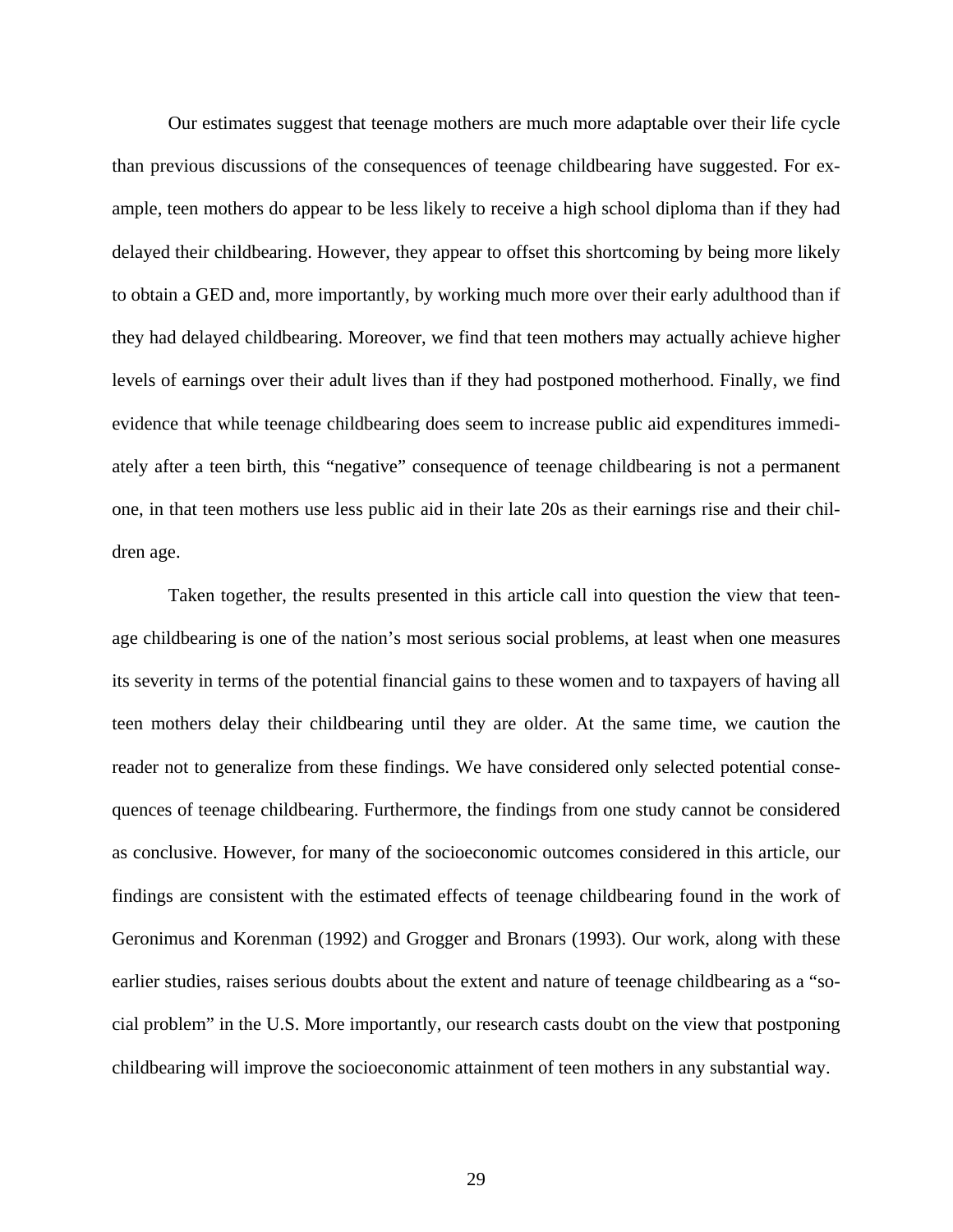#### **References**

- Angrist, Joshua and Guido Imbens. 1991. "Sources of Identifying Information in Evaluation Models." Unpublished manuscript, Harvard University, August 1991.
- Bronars, Stephen, and Jeffrey Grogger. 1995. "The Economic Consequences of Unwed Motherhood: Using Twin Births as a Natural Experiment." *American Economic Review* 84(5):1141-1156.
- Cameron, Stephen and James Heckman. 1993. "The Nonequivalence of High School Equivalents." *Journal of Labor Economics* 11(1, Part 1):1–47.
- Cao, Jian, Ernst Stromsdofer and Gregory Weeks. 1996. "The Human Capital Effects of the GED on Low Income Women." *Journal of Human Resources* 31(1):206-228.
- Card, Josefina J. 1981. "The Long-Term Consequences for Children of Teenage Parents." *Demography* 18(2):137-156.
- Card, Josefina J. and Lauress L. Wise. 1978. "Teenage Mothers and Teenage Fathers: The Impact of Early Childbearing on Parents' Personal and Professional Lives." *Family Planning Perspectives* 10(4):100-205.
- Cooksey, Elizabeth. 1990. "Factors in the Resolution of Premarital Pregnancies." *Demography* 27(2):207-218.
- Frankel, Martin, Harold Williams and Bruce Spencer. 1983. *Technical Sampling Report, National Longitudinal Survey of Labor Force Behavior*, Chicago: NORC, University of Chicago.
- Geronimus, Arline and Sanders Korenman. 1992. "The Socioeconomic Consequences of Teen Childbearing Reconsidered." *Quarterly Journal of Economics* 107(4):1187-1214.
	- \_\_\_\_\_\_\_\_\_\_. 1993. "The Costs of Teenage Childbearing: Evidence and Interpretation." *Demography* 30(2):281-290.
- Grogger, Jeffrey and Stephen Bronars. 1993. "The Socioeconomic Consequences of Teenage Childbearing: Results from a Natural Experiment." *Family Planning Perspectives* 25(4):156- 161.
- Hao, Lingxin, V. Joseph Hotz, and Ginger Zhe Jin. 2004. "Games Daughters and Parents Play: Teenage Childbearing, Parental Reputation, and Strategic Transfers." Unpublished manuscript, UCLA, February 2004.
- Heckman, James. 1992. "Randomization and Social Policy Evaluation." In *Evaluating Welfare and Training Programs*, eds. Charles F. Manski and Irwin Garfinkel. Cambridge, Mass.: Harvard University Press.
- Hofferth, Sandra and Kristin Moore. 1979. "Early Childbearing and Later Economic Well-Being." *American Sociological Review* 44(5):784-815.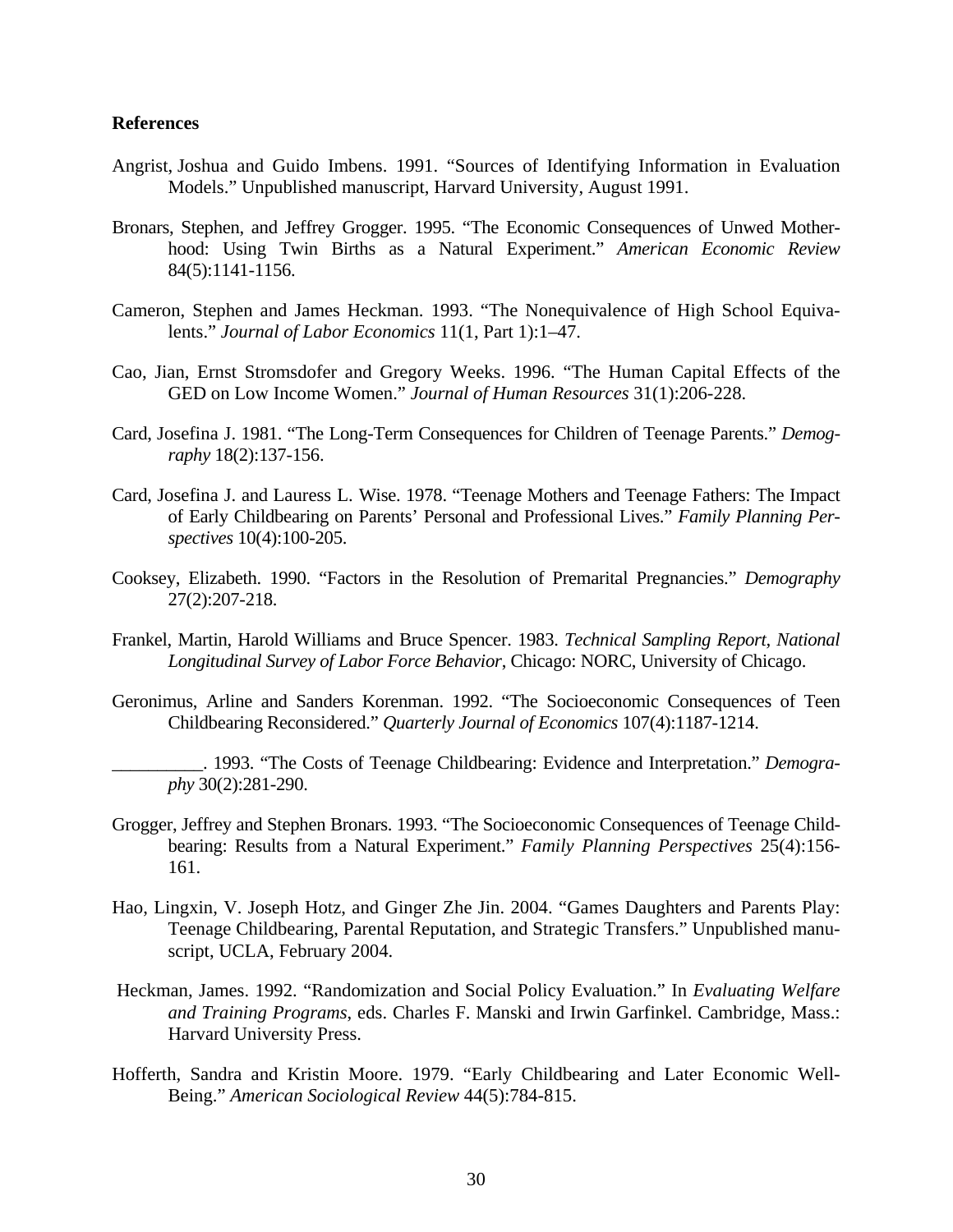- Hoffman, Saul, Michael Foster, and Frank Furstenberg. 1993. "Reevaluating the Costs of Teenage Childbearing." *Demography* 30(1):1-13.
- Horowit*z*, Joel and Charles Manski. 1995. "Identification and Robustness with Contaminated and Corrupted Data." *Econometrica* 63(2):281-302.
- Hotz, V. Joseph, Charles Mullin, and Seth Sanders. 1997. "Bounding Causal Effects Using Data from a Contaminated Natural Experiment: Analyzing the Effects of Teenage Childbearing." *Review of Economic Studies* 64(4):575-603.
- Huber, Peter J. 1967. "The Behavior of Maximum Likelihood Estimates under Non-Standard Conditions." In *Proceedings of the Fifth Berkeley Symposium in Mathematical Statistics and Probability*, Berkeley, CA: University of California Press, 221-233.
- Kline, Jennie, Zena Stein, and Mervyn Susser. 1989. *Conception to Birth: Epidemiology of Prenatal Development*. New York: Oxford University Press.
- Lundberg, Shelly and Robert Plotnick. 1990. "The Effects of State Welfare, Abortion and Family Planning Policies on Premarital Childbearing among White Adolescents." *Family Planning Perspectives* 22(6):246-52.
- Macurdy, Thomas, Thomas Mroz and Mark Gritz. 1998. "An Evaluation of the National Longitudinal Survey on Youth, *Journal of Human Resources* 33(2):345-436.
- Marini, Margaret. 1984. "Women's Educational Attainment and the Timing of Entry into Parenthood." *American Sociological Review* 49(4):491-511.
- McElroy, Susan W. 1996a. "The Effects of Teenage Childbearing on Young Black and White Women's Educational Attainment, Labor Force Participation, and Earnings." Ph.D. dissertation, Stanford University.
	- \_\_\_\_\_\_\_\_\_\_. 1996b. "Early Childbearing, High School Completion, and College Enrollment: Evidence from 1980 High School Sophomores." *Economics of Education Review* 15(3):303-24.
- Ribar, David. 1992. "Teenage Fertility and Early Adult Labor Force Participation." Unpublished Manuscript, Penn State University.
- Ribar, David. 1994. "Teen Births and High School Completion." *Review of Economics and Statistics* 76(3):413-424.
- U.S. House of Representatives, Committee on Ways and Means. 1994. *Green Book: Background Material and Data on Programs within the Jurisdiction of the Committee on Ways and Means*. Washington, DC: U.S. Government Printing Office.
- Upchurch, Dawn and James McCarthy. 1990. "The Timing of a First Birth and High School Completion." *American Sociological Review* 55(2):224-234.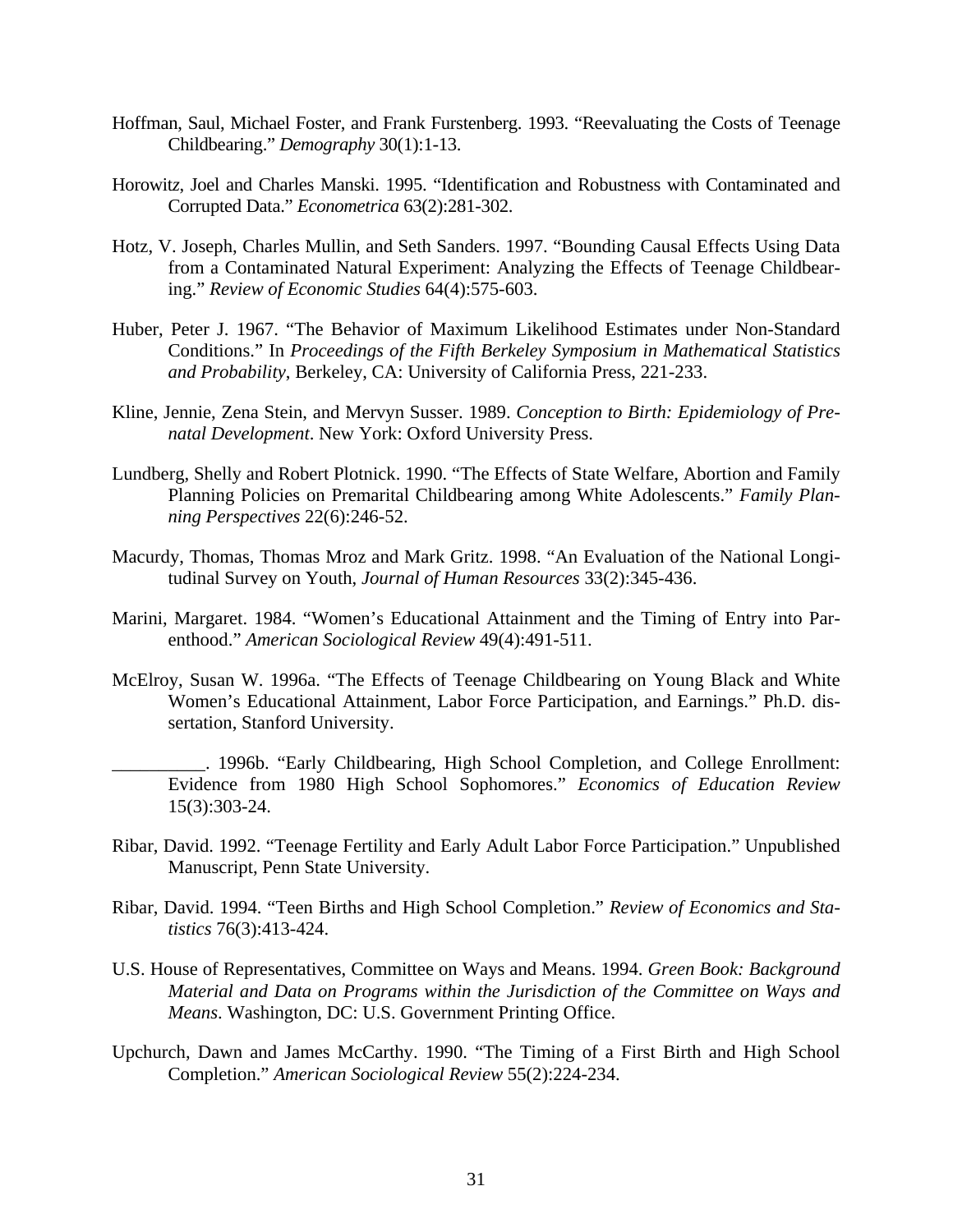Waite, Linda and Kristin Moore. 1978. "The Impact of an Early First Birth on Young Women's Educational Attainment." *Social Forces* 56(3):845-865.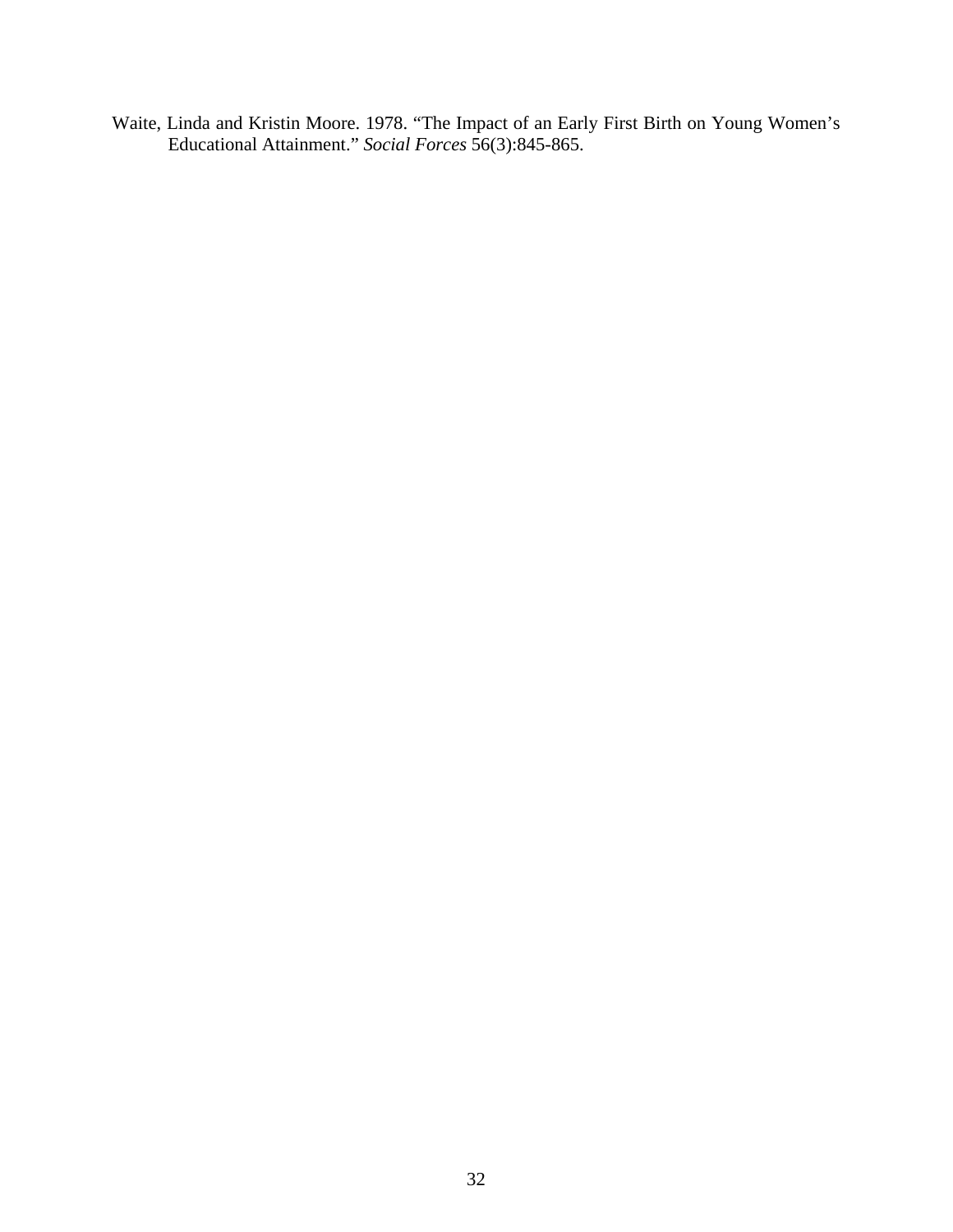|                                        | <b>Teenage Mothers</b> |           | Not Teenage Mothers |           |
|----------------------------------------|------------------------|-----------|---------------------|-----------|
| Characteristic                         | Mean                   | Std. Dev. | Mean                | Std. Dev. |
| <b>Black</b>                           | 0.33                   | 0.47      | 0.12                | 0.33      |
| White                                  | 0.58                   | 0.49      | 0.82                | 0.39      |
| Hispanic                               | 0.09                   | 0.29      | 0.06                | 0.24      |
| Family on welfare in 1978 <sup>1</sup> | 0.19                   | 0.39      | 0.11                | 0.31      |
| Family income in $1978^2$              | \$30,532               | \$22,401  | \$50,717            | \$31,841  |
| In female-head household at age 14     | 0.20                   | 0.40      | 0.12                | 0.33      |
| In intact household at age 14          | 0.69                   | 0.46      | 0.84                | 0.37      |
| Mother's education                     | 9.88                   | 2.86      | 11.67               | 2.76      |
| Father's education                     | 9.94                   | 3.37      | 11.91               | 3.56      |
| AFQT score                             | 25.81                  | 21.39     | 49.58               | 27.49     |
| Number of Observations                 |                        | 603       |                     | 4,323     |

### **Table 1**  *Background Characteristics of Teenage Mothers and Women Who Delayed Childbearing until after Age 18*

Data Source: NLSY79, All Women sample; weighted estimates.

<sup>1</sup>Estimates are expressed in 1994 dollars.

<sup>2</sup>Armed Forces Qualifying Test Score.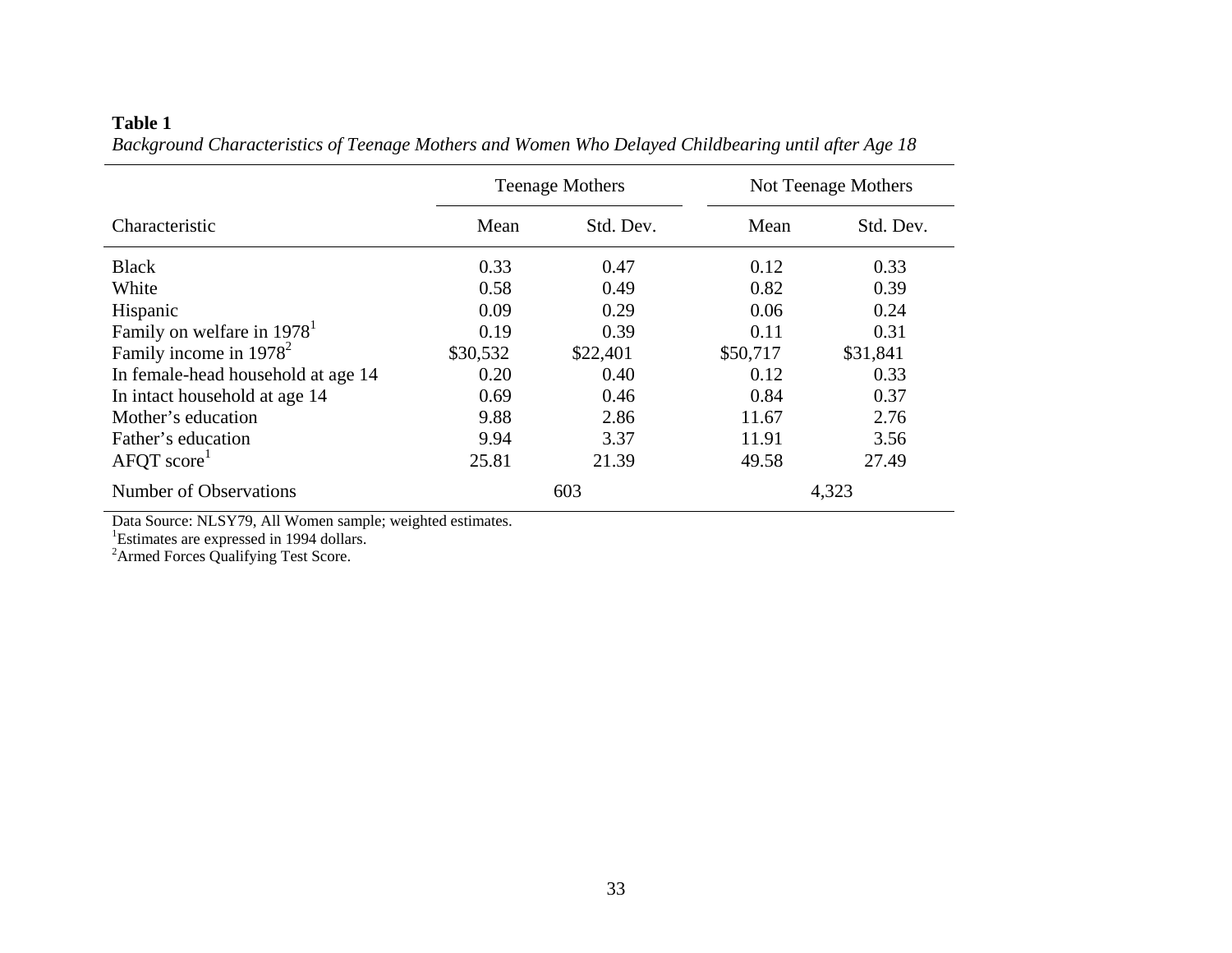# **Table 2**  *Background Characteristics of Women Pregnant Prior to Age 18 by Pregnancy Outcomes*

|                                                             | All Women Pregnant<br>before 18<br>(1) |           | First Pregnancy before<br>18 ended in Birth<br>(2) |              | First Pregnancy before<br>18 did not end in Birth<br>(3) |              | First Pregnancy before<br>18 ended in Abortion<br>(4) |              | First Pregnancy before<br>18 ended in<br>Miscarriage<br>(5) |            | P-Value,<br>Difference<br>in Means <sup>1</sup> |
|-------------------------------------------------------------|----------------------------------------|-----------|----------------------------------------------------|--------------|----------------------------------------------------------|--------------|-------------------------------------------------------|--------------|-------------------------------------------------------------|------------|-------------------------------------------------|
|                                                             | Mean                                   | Std. Dev. | Mean                                               | Std. Dev.    | Mean                                                     | Std. Dev.    | Mean                                                  | Std. Dev.    | Mean                                                        | Std. Dev.  |                                                 |
| <b>Black</b>                                                | 0.27                                   | 0.44      | 0.30                                               | 0.46         | 0.18                                                     | 0.38         | 0.16                                                  | 0.36         | 0.26                                                        | 0.44       | 0.838                                           |
| White                                                       | 0.65                                   | 0.48      | 0.61                                               | 0.49         | 0.76                                                     | 0.43         | 0.79                                                  | 0.41         | 0.63                                                        | 0.49       | 0.773                                           |
| Hispanic                                                    | 0.08                                   | 0.28      | 0.09                                               | 0.29         | 0.07                                                     | 0.25         | 0.05                                                  | 0.22         | 0.11                                                        | 0.32       | 0.353                                           |
| Family on welfare in $1978^2$                               | 0.16                                   | 0.37      | 0.19                                               | 0.39         | 0.09                                                     | 0.29         | 0.09                                                  | 0.28         | 0.11                                                        | 0.32       | 0.127                                           |
| Family income in $1978^2$                                   | \$37,551                               | \$28,201  | \$32,267                                           | \$23,217     | \$47,975                                                 | \$33,809     | \$52,774                                              | \$34,999     | \$27,441                                                    | \$16,919   | 0.003                                           |
| In female-headed family at age 14                           | 0.18                                   | 0.39      | 0.19                                               | 0.39         | 0.16                                                     | 0.36         | 0.14                                                  | 0.34         | 0.23                                                        | 0.42       | 0.361                                           |
| In intact household at age 14                               | 0.72                                   | 0.45      | 0.71                                               | 0.45         | 0.75                                                     | 0.43         | 0.78                                                  | 0.42         | 0.64                                                        | 0.48       | 0.189                                           |
| Mother's education                                          | 10.41                                  | 2.74      | 10.00                                              | 2.84         | 11.36                                                    | 2.23         | 11.70                                                 | 2.15         | 10.15                                                       | 2.07       | 0.401                                           |
| Father's education                                          | 10.47                                  | 3.33      | 9.93                                               | 3.33         | 11.67                                                    | 3.02         | 11.89                                                 | 2.93         | 10.70                                                       | 3.23       | 0.620                                           |
| AFQT score                                                  | 31.55                                  | 23.65     | 27.30                                              | 21.92        | 41.63                                                    | 24.59        | 44.38                                                 | 24.52        | 31.59                                                       | 22.30      | 0.990                                           |
| Number of Observations<br>% of those Pregnant before Age 18 |                                        | 1,042     |                                                    | 778<br>74.7% |                                                          | 264<br>25.3% |                                                       | 192<br>18.4% |                                                             | 72<br>6.9% |                                                 |

Data Source: NLSY79, Teen Pregnancy sample; weighted estimates.

<sup>1</sup>Test of difference in means across categories (1) through (5).

<sup>2</sup>Estimates are expressed in 1994 dollars.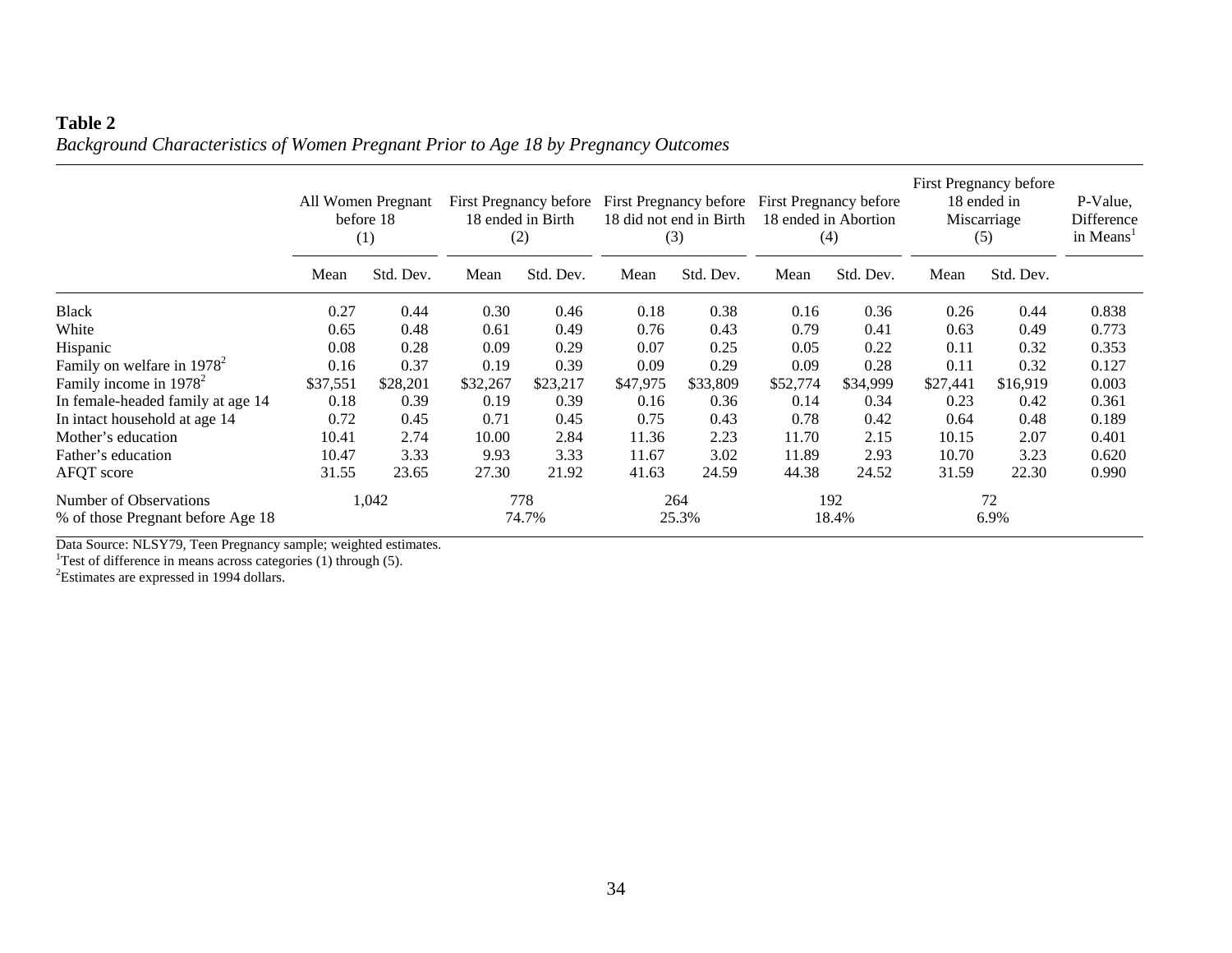**Table 3**  *Change in Outcomes Due to Not Delaying Childbearing Measured at Age 28* 

|                                                         |                                                        | <b>OLS</b>                                            | IV (on Teen Pregnancy Sample) |                                                               |                                  |                                                    |
|---------------------------------------------------------|--------------------------------------------------------|-------------------------------------------------------|-------------------------------|---------------------------------------------------------------|----------------------------------|----------------------------------------------------|
|                                                         | All<br>Covariates, <sup>2</sup><br>All Women<br>Sample | All<br>Covariates, $2$<br>Teen<br>Pregnancy<br>Sample | No<br>Covariates              | Covariates<br>Correlated<br>with<br>Miscarriages <sup>1</sup> | All<br>Covariates <sup>1,2</sup> | Sample<br>Mean for<br>Teen<br>Mothers at<br>Age 28 |
|                                                         | (1)                                                    | (2)                                                   | (3)                           | (4)                                                           | (5)                              |                                                    |
| <b>Education Outcomes:</b>                              |                                                        |                                                       |                               |                                                               |                                  |                                                    |
| 1. High School Diploma (HSD) by Age 28                  | $-0.46***$<br>(18.66)                                  | $-0.19***$<br>(4.45)                                  | $-0.05$<br>(0.51)             | $-0.07$<br>(0.70)                                             | $-0.11$<br>(1.31)                | 0.31                                               |
| 2. General Educational Development (GED) by Age 28      | $0.17***$<br>(7.15)                                    | $0.09**$<br>(2.50)                                    | 0.11<br>(1.61)                | $0.12*$<br>(1.75)                                             | $0.13**$<br>(1.99)               | 0.25                                               |
| 3. HSD or GED by Age 28                                 | $-0.28***$<br>(10.77)                                  | $-0.10***$<br>(2.79)                                  | 0.05<br>(0.54)                | 0.05<br>(0.47)                                                | 0.01<br>(0.14)                   | 0.55                                               |
| Fertility and Marriage Outcomes:                        |                                                        |                                                       |                               |                                                               |                                  |                                                    |
| 4. Had Some Children by Age 28                          | $0.30***$<br>(25.20)                                   | $0.25***$<br>(7.49)                                   | 0.11<br>(1.49)                | 0.11<br>(1.39)                                                | 0.12<br>(1.45)                   | 1.00                                               |
| 5. Number of Kids Born by Age 28                        | $1.16***$<br>(18.64)                                   | $0.84***$<br>(7.96)                                   | 0.20<br>(0.83)                | 0.18<br>(0.72)                                                | 0.23<br>(0.89)                   | 2.54                                               |
| 6. Woman Married at Age 28                              | 0.03<br>(1.07)                                         | $0.12***$<br>(2.85)                                   | 0.01<br>(0.14)                | 0.01<br>(0.11)                                                | $-0.02$<br>(0.21)                | 0.63                                               |
| 7. Single Mother at Age 28                              | $0.16***$<br>(6.18)                                    | 0.01<br>(0.01)                                        | $-0.04$<br>(0.47)             | $-0.04$<br>(0.46)                                             | $-0.02$<br>(0.18)                | 0.37                                               |
| <b>Work Outcomes:</b>                                   |                                                        |                                                       |                               |                                                               |                                  |                                                    |
| 8. Annual Hours Worked at Age 28                        | $-170***$<br>(2.96)                                    | $-21$<br>(0.24)                                       | 405**<br>(2.26)               | 420**<br>(2.24)                                               | 317*<br>(1.67)                   | 1,039                                              |
| 9. Cumulative Number of Hours Worked by Age 28          | $-2,009***$<br>(5.19)                                  | $-969$<br>(1.56)                                      | $2,600**$<br>(2.24)           | 2,790**<br>(2.36)                                             | 2,031<br>(1.49)                  | 7,759                                              |
| 10. Hourly Wage Rate at Age 28 (in 1994\$) <sup>3</sup> | $-0.88**$<br>(2.03)                                    | $-0.91$<br>(1.42)                                     | 1.82<br>(1.53)                | $2.07*$<br>(1.65)                                             | $2.72**$<br>(2.07)               | 7.90                                               |
| Earnings-Related Outcomes:                              |                                                        |                                                       |                               |                                                               |                                  |                                                    |
| 11. Woman's Annual Earnings at Age 28 (in 1994\$)       | $-3,780***$<br>(3.50)                                  | $-2,599***$<br>(2.68)                                 | $4,677***$<br>(2.93)          | 5,075***<br>(2.95)                                            | 4,218**<br>(2.47)                | \$7,500                                            |
| 12. Annual Earnings of Spouse at Age 28 (in 1994\$)     | $-2,213**$<br>(2.07)                                   | 115<br>(0.06)                                         | 1,177<br>(0.31)               | 1,029<br>(0.28)                                               | 1,668<br>(0.45)                  | \$10,742                                           |
| 13. Fraction Living in Poverty at Age 28                | $0.15***$<br>(5.36)                                    | 0.06<br>(1.42)                                        | $-0.14$<br>(1.40)             | $-0.14$<br>(1.43)                                             | $-0.13$<br>(1.41)                | 0.47                                               |
| Public Assistance Outcomes:                             |                                                        |                                                       |                               |                                                               |                                  |                                                    |
| 14. On AFDC while Age 28                                | $0.11***$<br>(4.85)                                    | 0.02<br>(0.57)                                        | $-0.05$<br>(0.62)             | $-0.06$<br>(0.65)                                             | $-0.02$<br>(0.21)                | 0.27                                               |
| 15. Received Food Stamps while Age 28                   | $0.14***$<br>(5.76)                                    | 0.04<br>(1.07)                                        | $-0.07$<br>(0.81)             | $-0.07$<br>(0.82)                                             | $-0.03$<br>(0.33)                | 0.36                                               |
| 16. Ann. Pub. Asst. Benefits at Age 28 (in 1994\$)      | $1,159***$<br>(4.84)                                   | 230<br>(0.69)                                         | $-510$<br>(0.57)              | $-455$<br>(0.53)                                              | 53<br>(0.07)                     | \$2,787                                            |

Notes: Dollar figures in 1994 dollars; t-statistics in parentheses; based on weighted regressions<br><sup>1</sup> Includes dummy variables for smoked prior to pregnancy, drank prior to pregnancy and whether had pregnancy prior to age <sup>1</sup> Includes dummy variables for smoked prior to pregnancy, drank prior to pregnancy and whether had pregnancy prior to age 16.<br><sup>2</sup> Includes dummy variables for the woman's age as of 1979, ethnicity (black and Hispanic), l

ily at age 14, and whether woman's AFQT score fell in 1<sup>st</sup>, 2<sup>nd</sup>, or 3<sup>rd</sup> quartiles of distribution, as well as measures of woman's family income in 1978 (in 1994\$), her mother's and father's educational attainment and missing value indicators for the last three variables.<br><sup>3</sup> Estimated for woman who worked at that age

<sup>3</sup> Estimated for women who worked at that age.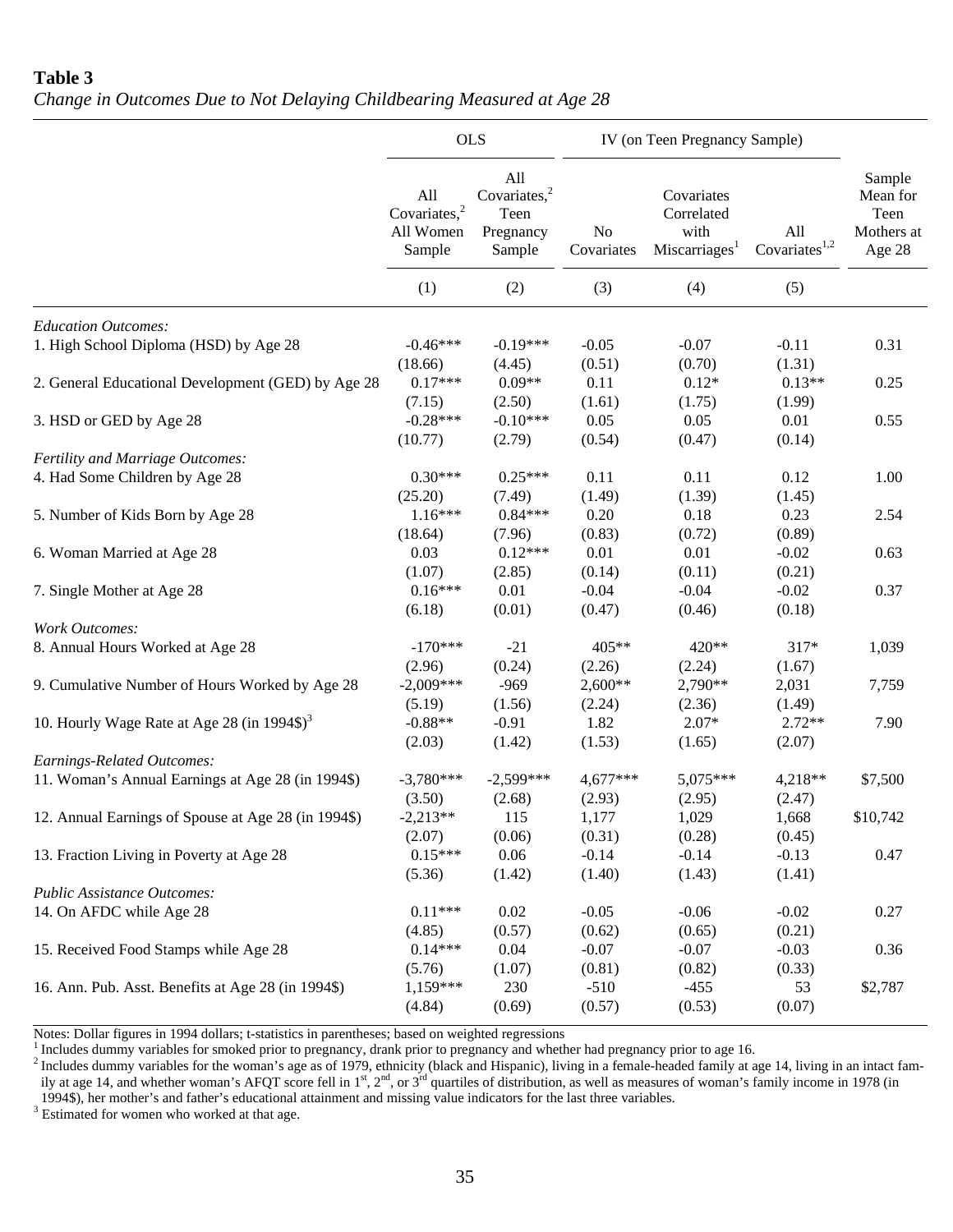|                    |                              | Had Some Children<br>by Age $a$ |                              | Number of Kids Born<br>as of Age a |                  | Woman Married<br>at Age $a$ |                  | Single Mother<br>at Age $a$ |
|--------------------|------------------------------|---------------------------------|------------------------------|------------------------------------|------------------|-----------------------------|------------------|-----------------------------|
| Age of Mother      | N <sub>o</sub><br>Covariates | All<br>Covariates               | N <sub>o</sub><br>Covariates | All<br>Covariates                  | No<br>Covariates | All<br>Covariates           | No<br>Covariates | All<br>Covariates           |
| 18                 | $0.56***$                    | $0.61***$                       | $0.63***$                    | $0.71***$                          | 0.09             | 0.09                        | $0.28***$        | $0.33***$                   |
|                    | (6.12)                       | (7.03)                          | (4.64)                       | (5.98)                             | (0.71)           | (0.69)                      | (3.22)           | (4.25)                      |
| 19                 | $0.43***$                    | $0.48***$                       | $0.66***$                    | $0.73***$                          | 0.02             | $-0.01$                     | $0.19**$         | $0.24***$                   |
|                    | (4.52)                       | (5.06)                          | (4.77)                       | (6.01)                             | (0.22)           | (0.05)                      | (2.23)           | (2.99)                      |
| 20                 | $0.28***$                    | $0.31***$                       | $0.47***$                    | $0.60***$                          | 0.05             | 0.03                        | 0.06             | 0.10                        |
|                    | (3.04)                       | (3.35)                          | (2.66)                       | (4.12)                             | (0.55)           | (0.34)                      | (0.75)           | (1.16)                      |
| 21                 | $0.19**$                     | $0.21**$                        | $0.42**$                     | $0.57***$                          | 0.06             | 0.04                        | 0.00             | 0.03                        |
|                    | (2.11)                       | (2.28)                          | (2.11)                       | (3.61)                             | (0.67)           | (0.41)                      | (0.02)           | (0.31)                      |
| 22                 | $0.21**$                     | $0.23**$                        | $0.42**$                     | $0.55***$                          | 0.03             | 0.01                        | $-0.01$          | 0.01                        |
|                    | (2.36)                       | (2.53)                          | (1.99)                       | (3.13)                             | (0.31)           | (0.06)                      | (0.14)           | (0.12)                      |
| 23                 | $0.15*$                      | $0.17*$                         | $0.36*$                      | $0.46**$                           | 0.06             | 0.04                        | $-0.07$          | $-0.06$                     |
|                    | (1.82)                       | (1.93)                          | (1.67)                       | (2.49)                             | (0.57)           | (0.41)                      | (0.75)           | (0.62)                      |
| 24                 | $0.17**$                     | $0.19**$                        | 0.33                         | $0.43**$                           | 0.04             | 0.02                        | $-0.04$          | $-0.02$                     |
|                    | (2.04)                       | (2.11)                          | (1.48)                       | (2.09)                             | (0.46)           | (0.21)                      | (0.38)           | (0.25)                      |
| 25                 | $0.16*$                      | $0.17**$                        | 0.32                         | $0.40*$                            | $-0.02$          | $-0.05$                     | 0.02             | 0.04                        |
|                    | (1.91)                       | (1.97)                          | (1.36)                       | (1.79)                             | (0.17)           | (0.56)                      | (0.22)           | (0.51)                      |
| 26                 | $0.14*$                      | $0.15*$                         | 0.25                         | 0.32                               | 0.05             | 0.02                        | $-0.03$          | $-0.02$                     |
|                    | (1.76)                       | (1.79)                          | (1.07)                       | (1.38)                             | (0.54)           | (0.24)                      | (0.37)           | (0.18)                      |
| 27                 | $0.14*$                      | $0.15*$                         | 0.19                         | 0.24                               | $-0.04$          | $-0.07$                     | 0.04             | 0.06                        |
|                    | (1.76)                       | (1.80)                          | (0.75)                       | (0.95)                             | (0.43)           | (0.83)                      | (0.47)           | (0.81)                      |
| 28                 | 0.11                         | 0.12                            | 0.20                         | 0.25                               | 0.01             | $-0.01$                     | $-0.04$          | $-0.03$                     |
|                    | (1.49)                       | (1.51)                          | (0.83)                       | (0.99)                             | (0.14)           | (0.13)                      | (0.47)           | (0.29)                      |
| 29                 | 0.11                         | 0.13                            | 0.21                         | 0.30                               | 0.02             | 0.01                        | $-0.08$          | $-0.06$                     |
|                    | (1.35)                       | (1.55)                          | (0.81)                       | (1.17)                             | (0.23)           | (0.12)                      | (0.77)           | (0.61)                      |
| 30                 | 0.10                         | 0.12                            | 0.22                         | 0.29                               | 0.10             | 0.08                        | $-0.14$          | $-0.13$                     |
|                    | (1.27)                       | (1.39)                          | (0.77)                       | (0.99)                             | (0.88)           | (0.80)                      | (1.32)           | (1.29)                      |
| 31                 | 0.10                         | 0.12                            | 0.29                         | 0.32                               | 0.12             | 0.09                        | $-0.16$          | $-0.13$                     |
|                    | (1.21)                       | (1.31)                          | (0.98)                       | (1.06)                             | (1.01)           | (0.87)                      | (1.36)           | (1.26)                      |
| 32                 | 0.13                         | 0.14                            | $0.62**$                     | 0.53                               | 0.07             | 0.09                        | $-0.10$          | $-0.13$                     |
|                    | (1.34)                       | (1.36)                          | (2.00)                       | (1.56)                             | (0.57)           | (0.85)                      | (0.82)           | (1.16)                      |
| 33                 | 0.16                         | 0.18                            | 0.55                         | 0.48                               | $-0.08$          | $-0.03$                     | $0.05\,$         | $0.00\,$                    |
|                    | (1.20)                       | (1.32)                          | (1.39)                       | (1.11)                             | (0.61)           | (0.31)                      | (0.36)           | (0.04)                      |
| 34                 | 0.22                         | 0.23                            | 0.60                         | 0.62                               | 0.00             | $-0.05$                     | $-0.02$          | 0.02                        |
|                    | (1.32)                       | (1.43)                          | (1.15)                       | (1.22)                             | (0.02)           | (0.37)                      | (0.15)           | (0.17)                      |
| 35                 | $0.50*$                      | $0.51**$                        | $1.71**$                     | $1.71***$                          | 0.11             | 0.09                        | $-0.11$          | $-0.08$                     |
|                    | (1.88)                       | (2.09)                          | (2.42)                       | (2.60)                             | (0.41)           | (0.39)                      | (0.41)           | (0.31)                      |
| No. of Person-Ages | 14,839                       | 14,096                          | 14,839                       | 14,096                             | 14,428           | 13,716                      | 14,428           | 13,716                      |

**Table 4**  *Estimates of the Effect of Teenage Childbearing on Fertility and Marriage Outcomes* 

Notes: Robust t-statistics in parentheses. Estimates based on weighted regressions. See notes in Table 3 for covariates used in "All Covariates" regressions.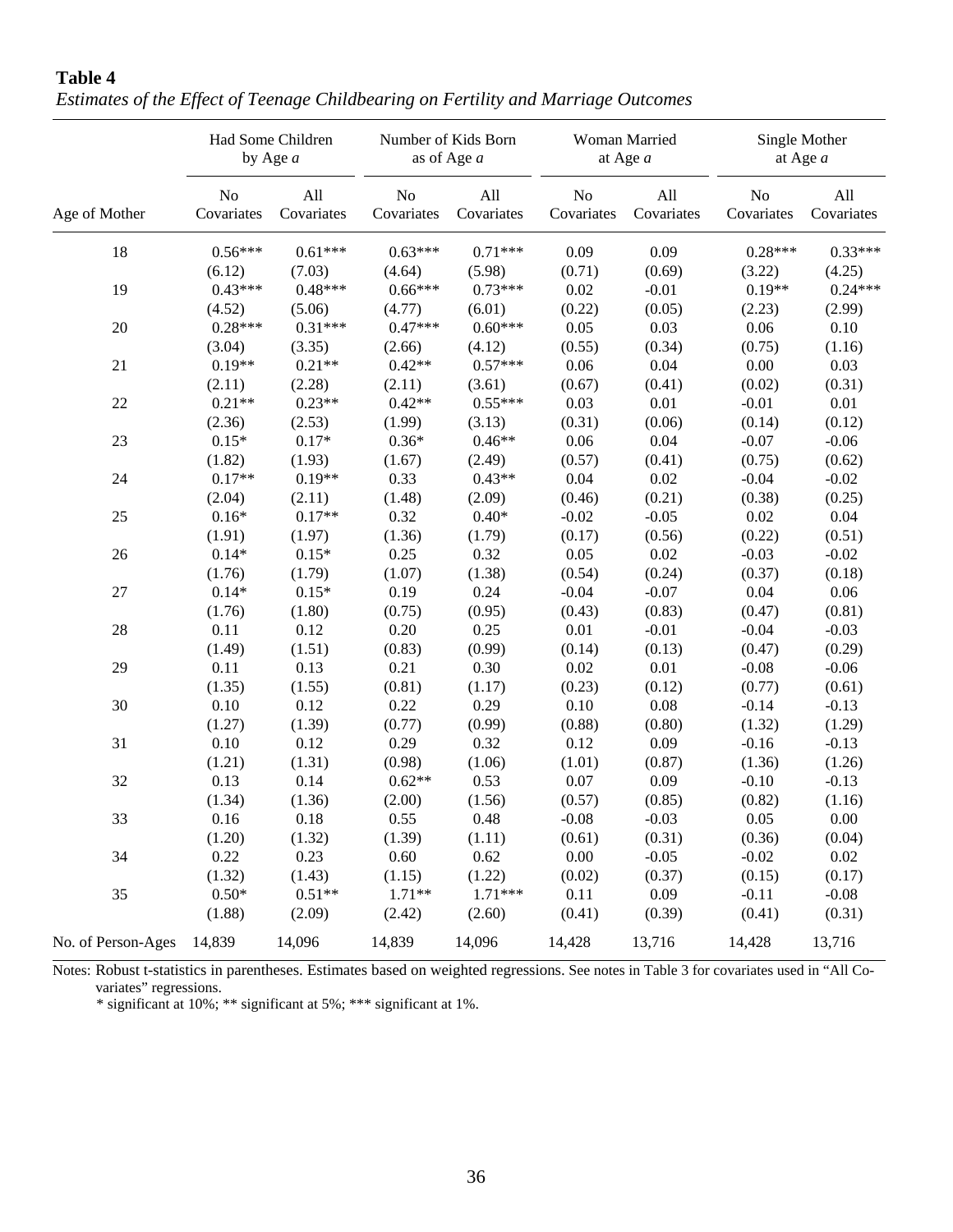|                    | Woman's Ann Hours<br>Worked at Age a |                   |                              | Cumulative Number of<br>Hours Worked at Age a | Hourly Wage Rate at<br>Age $a$ |                   |  |
|--------------------|--------------------------------------|-------------------|------------------------------|-----------------------------------------------|--------------------------------|-------------------|--|
| Age of Mother      | N <sub>o</sub><br>Covariates         | All<br>Covariates | N <sub>o</sub><br>Covariates | All<br>Covariates                             | No<br>Covariates               | All<br>Covariates |  |
| 18                 | $-68$                                | $-140$            | 114                          | $-214$                                        | $-$ \$2.93                     | $-$4.45$          |  |
|                    | (0.47)                               | (0.76)            | (0.53)                       | (0.33)                                        | (1.03)                         | (1.44)            |  |
| 19                 | $-145$                               | $-239$            | $-66$                        | $-349$                                        | \$1.26                         | \$0.82            |  |
|                    | (0.96)                               | (1.62)            | (0.22)                       | (0.62)                                        | (1.61)                         | (0.86)            |  |
| 20                 | $251*$                               | 193               | 313                          | 181                                           | \$0.45                         | \$0.17            |  |
|                    | (1.74)                               | (1.30)            | (0.96)                       | (0.38)                                        | (0.40)                         | (0.14)            |  |
| 21                 | 186                                  | 145               | 352                          | 231                                           | \$1.28                         | \$0.81            |  |
|                    | (1.17)                               | (0.80)            | (0.99)                       | (0.45)                                        | (0.95)                         | (0.58)            |  |
| 22                 | 147                                  | 37                | 639                          | 181                                           | $-$0.40$                       | $-$0.84$          |  |
|                    | (0.96)                               | (0.22)            | (1.42)                       | (0.31)                                        | (0.34)                         | (0.71)            |  |
| 23                 | 76                                   | -7                | 883*                         | 444                                           | $-$1.44$                       | $-$1.87$          |  |
|                    | (0.45)                               | (0.04)            | (1.66)                       | (0.69)                                        | (0.93)                         | (1.19)            |  |
| 24                 | 215                                  | 118               | 954                          | 360                                           | \$1.34                         | \$0.93            |  |
|                    | (1.18)                               | (0.60)            | (1.43)                       | (0.48)                                        | (1.38)                         | (0.92)            |  |
| 25                 | 331*                                 | 254               | 1,160                        | 701                                           | \$0.75                         | \$0.26            |  |
|                    | (1.91)                               | (1.33)            | (1.43)                       | (0.76)                                        | (0.51)                         | (0.19)            |  |
| 26                 | 374**                                | 306               | 1,424                        | 949                                           | $-$1.49$                       | $-$2.06$          |  |
|                    | (2.20)                               | (1.60)            | (1.54)                       | (0.92)                                        | (0.49)                         | (0.69)            |  |
| $27\,$             | $344*$                               | 285               | 1,963*                       | 1,186                                         | \$2.19                         | \$1.93            |  |
|                    | (1.94)                               | (1.58)            | (1.86)                       | (1.06)                                        | (1.58)                         | (1.33)            |  |
| 28                 | 405**                                | 342*              | 2,600**                      | 1,999                                         | \$1.82                         | \$1.80            |  |
|                    | (2.26)                               | (1.86)            | (2.24)                       | (1.61)                                        | (1.53)                         | (1.52)            |  |
| 29                 | 70                                   | $-47$             | 1,747                        | 1,120                                         | \$1.08                         | \$2.29            |  |
|                    | (0.30)                               | (0.18)            | (1.28)                       | (0.79)                                        | (0.48)                         | (1.45)            |  |
| 30                 | 106                                  | 96                | 2,097                        | 1,559                                         | $$2.73**$                      | $$2.11*$          |  |
|                    | (0.47)                               | (0.40)            | (1.31)                       | (0.90)                                        | (2.10)                         | (1.76)            |  |
| 31                 | 230                                  | 329               | 994                          | 368                                           | $-$7.86$                       | $-$9.07$          |  |
|                    | (0.94)                               | (1.39)            | (0.52)                       | (0.18)                                        | (1.14)                         | (1.26)            |  |
| 32                 | 479**                                | 511**             | 355                          | $-31$                                         | \$1.00                         | \$0.11            |  |
|                    | (1.97)                               | (1.99)            | (0.16)                       | (0.01)                                        | (0.58)                         | (0.07)            |  |
| 33                 | 470                                  | 556               | 2,398                        | 1,848                                         | \$2.44                         | \$0.86            |  |
|                    | (1.51)                               | (1.48)            | (0.83)                       | (0.60)                                        | (1.09)                         | (0.50)            |  |
| 34                 | 494                                  | 542               | 1,662                        | 2,251                                         | \$0.55                         | \$0.56            |  |
|                    | (1.55)                               | (1.51)            | (0.54)                       | (0.65)                                        | (0.25)                         | (0.26)            |  |
| 35                 | $-131$                               | $-129$            | $-3,567$                     | $-3,338$                                      | \$2.59                         | \$2.46            |  |
|                    | (0.41)                               | (0.38)            | (0.76)                       | (0.67)                                        | (0.77)                         | (0.82)            |  |
|                    |                                      |                   |                              |                                               |                                |                   |  |
| No. of Person-Ages | 13,508                               | 12,907            | 13,508                       | 12,907                                        | 8,045                          | 7,785             |  |

*Estimates of the Effect of Teenage Childbearing on Work and Wage Outcomes* 

**Table 5** 

Notes: Robust t-statistics in parentheses. Estimates based on weighted regressions. See notes in Table 3 for covariates used in "All Covariates" regressions.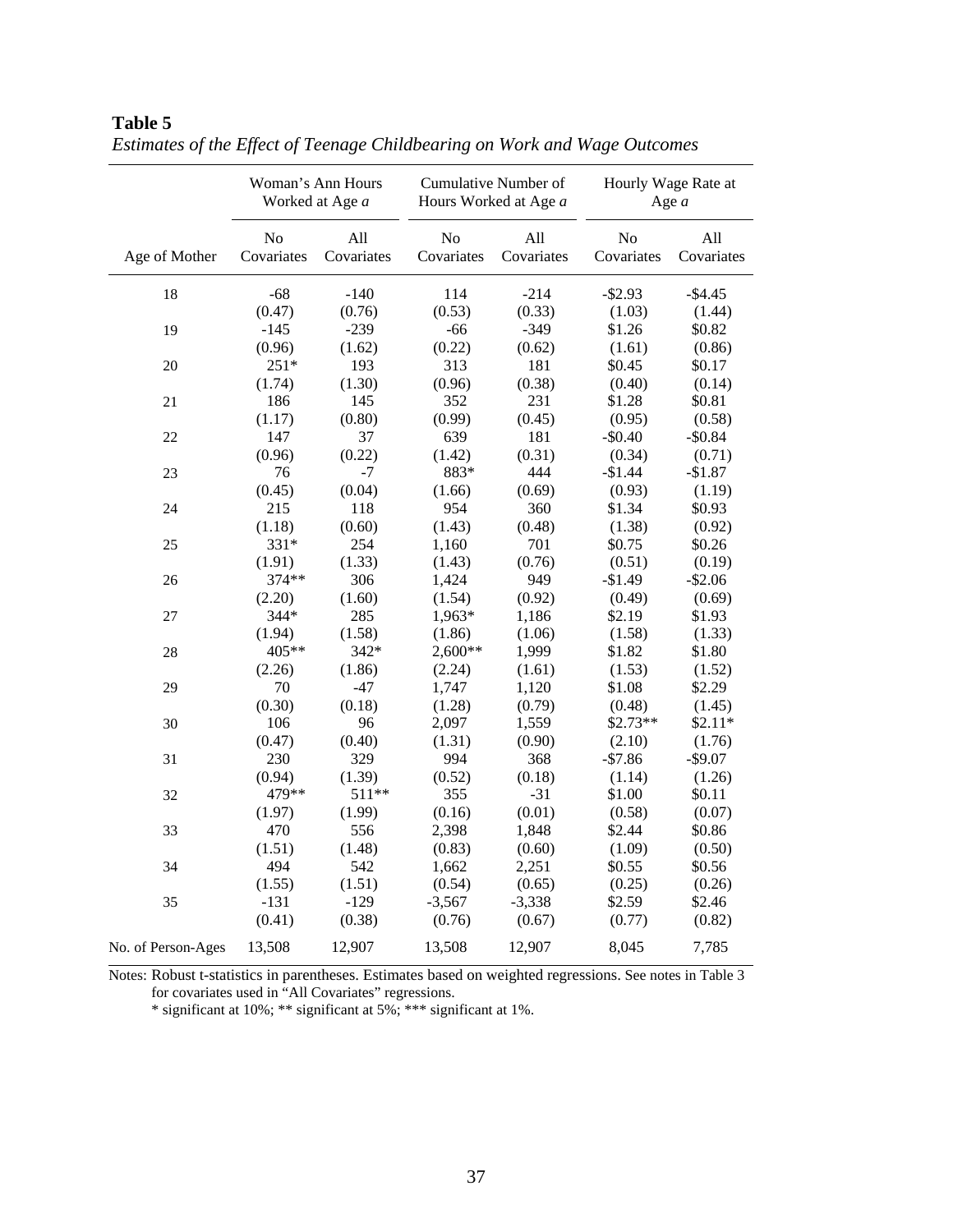|                    | Woman's Annual<br>Earnings at Age a |                   | Annual Earnings of<br>Spouse at Age a |                   | Living in Poverty at Age a |                   |
|--------------------|-------------------------------------|-------------------|---------------------------------------|-------------------|----------------------------|-------------------|
| Age of Mother      | No<br>Covariates                    | All<br>Covariates | No<br>Covariates                      | All<br>Covariates | No<br>Covariates           | All<br>Covariates |
| 18                 | $-$ \$360                           | $-$1,240$         | \$3,744***                            | \$2,054           | $-0.06$                    | $-0.03$           |
|                    | (0.30)                              | (0.70)            | (2.76)                                | (0.89)            | (0.67)                     | (0.31)            |
| 19                 | $- $759$                            | $-$1,706$         | \$2,956*                              | \$878             | 0.04                       | 0.06              |
|                    | (0.58)                              | (1.03)            | (1.94)                                | (0.43)            | (0.40)                     | (0.59)            |
| 20                 | \$1,665                             | \$1,312           | \$3,681**                             | \$3,337*          | $-0.12$                    | $-0.13$           |
|                    | (1.61)                              | (1.05)            | (2.39)                                | (1.87)            | (1.27)                     | (1.30)            |
| 21                 | \$2,435**                           | \$2,108           | \$1,624                               | $-$177$           | $-0.04$                    | $-0.04$           |
|                    | (2.22)                              | (1.49)            | (0.65)                                | (0.07)            | (0.43)                     | (0.45)            |
| 22                 | \$1,092                             | \$191             | \$3,082                               | \$2,297           | $-0.03$                    | $-0.03$           |
|                    | (0.89)                              | (0.15)            | (1.29)                                | (0.97)            | (0.34)                     | (0.37)            |
| 23                 | \$806                               | \$42              | \$1,207                               | \$746             | 0.02                       | 0.03              |
|                    | (0.51)                              | (0.02)            | (0.44)                                | (0.26)            | (0.18)                     | (0.27)            |
| 24                 | \$2,792*                            | \$2,072           | \$4,692*                              | \$3,780           | $-0.05$                    | $-0.04$           |
|                    | (1.93)                              | (1.27)            | (1.77)                                | (1.43)            | (0.47)                     | (0.48)            |
| 25                 | $$3,174**$                          | \$2,542           | \$4,683                               | \$3,962           | $-0.11$                    | $-0.12$           |
|                    | (2.16)                              | (1.59)            | (1.64)                                | (1.38)            | (1.12)                     | (1.21)            |
| 26                 | \$3,812**                           | $$3,213*$         | \$2,713                               | \$2,523           | $-0.07$                    | $-0.08$           |
|                    | (2.44)                              | (1.87)            | (0.89)                                | (0.86)            | (0.71)                     | (0.83)            |
| $27\,$             | \$4,530***                          | \$4,210**         | \$2,361                               | \$2,126           | $-0.09$                    | $-0.10$           |
|                    | (2.59)                              | (2.34)            | (0.74)                                | (0.68)            | (0.87)                     | (1.07)            |
| 28                 | \$4,677***                          | \$4,198***        | \$1,177                               | \$1,048           | $-0.14$                    | $-0.13$           |
|                    | (2.93)                              | (2.59)            | (0.31)                                | (0.28)            | (1.40)                     | (1.43)            |
| 29                 | \$3,075                             | \$2,327           | \$8,198***                            | \$7,349***        | $-0.07$                    | $-0.06$           |
|                    | (1.61)                              | (1.21)            | (3.28)                                | (2.92)            | (0.73)                     | (0.67)            |
| 30                 | \$3,634*                            | \$2,959           | \$5,434*                              | \$5,922**         | $-0.08$                    | $-0.09$           |
|                    | (1.76)                              | (1.46)            | (1.88)                                | (2.18)            | (0.76)                     | (0.89)            |
| 31                 | \$1,439                             | \$1,021           | \$8,923**                             | \$11,029***       | $-0.16$                    | $-0.19*$          |
|                    | (0.65)                              | (0.45)            | (2.39)                                | (4.12)            | (1.37)                     | (1.71)            |
| 32                 | \$2,875                             | \$2,938           | \$5,055                               | \$7,939***        | 0.00                       | $-0.07$           |
|                    | (1.02)                              | (1.00)            | (1.23)                                | (2.65)            | (0.03)                     | (0.54)            |
| 33                 | \$4,496                             | \$4,848           | \$4,719                               | \$7,932**         | $-0.12$                    | $-0.23*$          |
|                    | (1.37)                              | (1.40)            | (1.06)                                | (2.29)            | (0.74)                     | (1.71)            |
| 34                 | \$3,632                             | \$4,511           | \$15,923***                           | $$15,545***$      | $-0.28*$                   | $-0.27*$          |
|                    | (0.96)                              | (1.13)            | (3.89)                                | (3.66)            | (1.78)                     | (1.81)            |
| 35                 | \$435                               | \$861             | \$8,093                               | \$8,516           | $-0.21$                    | $-0.21$           |
|                    | (0.07)                              | (0.16)            | (1.55)                                | (1.58)            | (0.85)                     | (0.90)            |
| No. of Person-Ages | 13,396                              | 12,804            | 13,272                                | 12,665            | 14,839                     | 14,096            |

*Estimates of the Effect of Teenage Childbearing on Earnings-Related Outcomes* 

**Table 6** 

Notes: Robust t-statistics in parentheses. Estimates based on weighted regressions. See notes in Table 3 for covariates used in "All Covariates" regressions.